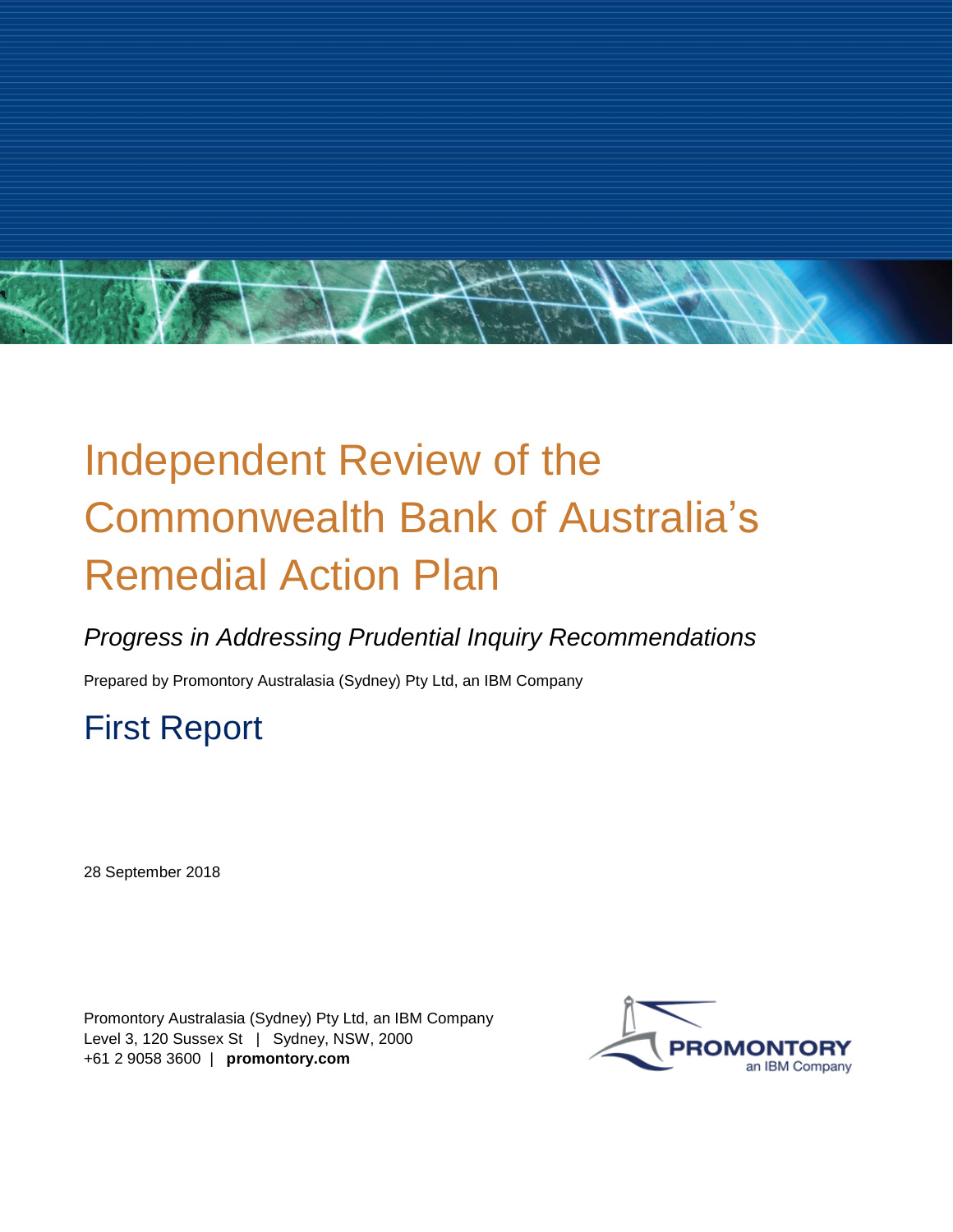*Promontory Australasia (Sydney), an IBM Company (Promontory or we) has been engaged as the Independent Reviewer of Commonwealth Bank of Australia's (CBA's) Remedial Action Plan (RAP) to address the Recommendations of the Australian Prudential Regulation Authority's (APRA) Prudential Inquiry into CBA.*

*In accordance with the terms of the Enforceable Undertaking (EU) agreed between APRA and CBA on 30 April 2018, Promontory's independent review role requires us to report on a quarterly basis:*

- *The status of CBA's compliance with certain requirements of the EU; and*
- *Items in the RAP that CBA considers are nearing completion.*

*This is Promontory's first report (Report) in relation to execution of the RAP. The Report provides an update on actions CBA has taken to execute the RAP as reported to Promontory to 31 August 2018. It also provides further background on the development of the RAP and how it is being managed.*

*A representative of CBA has reviewed a draft version of this Report for the purposes of identifying possible factual errors. Promontory is responsible for final judgement on all views and information in this Report.*

*This Report is provided solely for the purposes described above. Promontory's independent review role may not incorporate all matters that might be pertinent or necessary to a third party's evaluation of the RAP or any information contained in this Report. No third party beneficiary rights are granted or intended. Any use of this report by a third party is made at the third party's own risk.*

*Promontory is neither a law firm nor an accounting firm. No part of the services performed constitutes legal advice, the rendering of legal services, accounting advice, or the rendering of accounting or audit services.*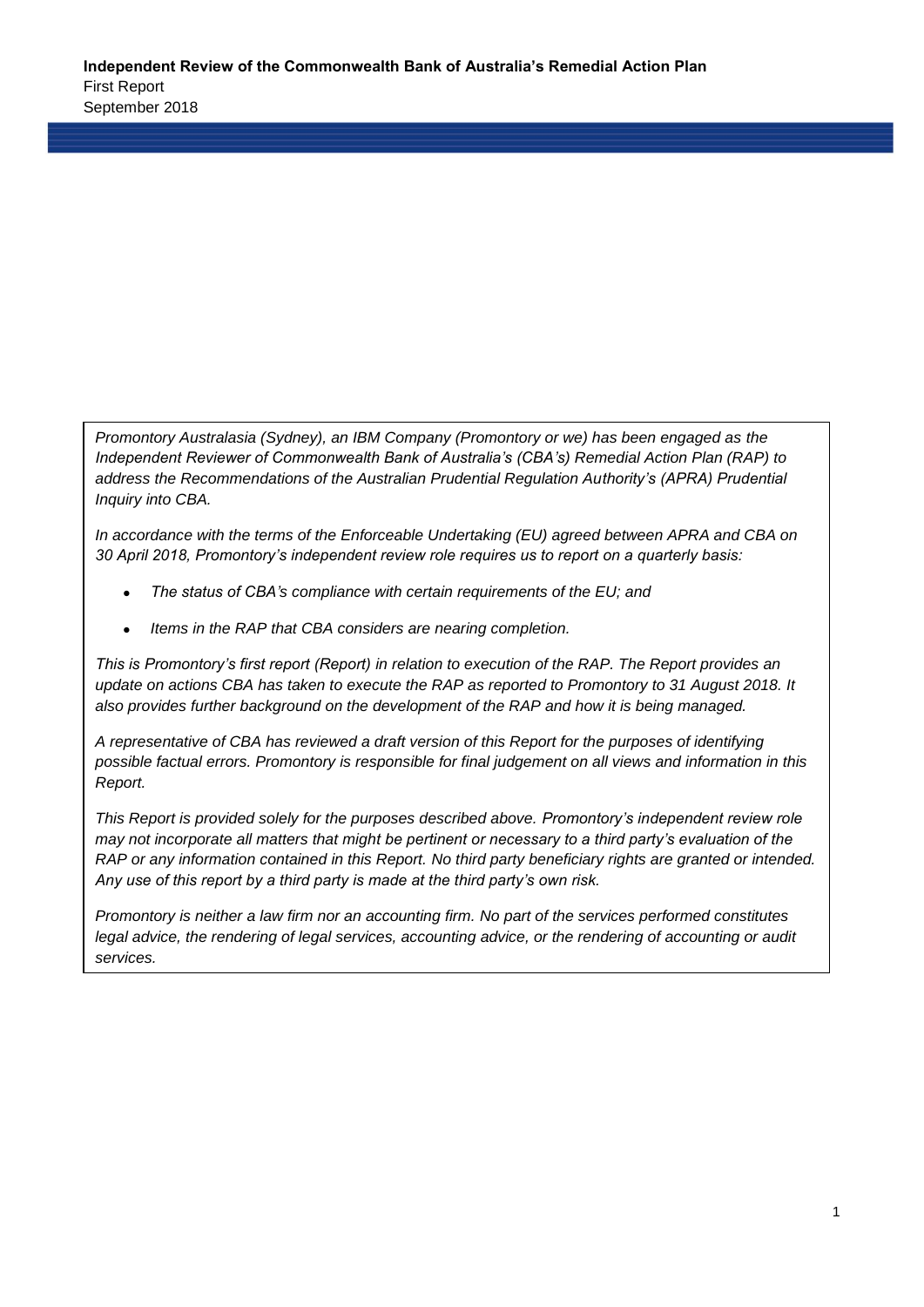## **Contents**

| $1_{-}$ |  |
|---------|--|
| 1.1.    |  |
| 2.      |  |
| 2.1.    |  |
| 2.2.    |  |
| 2.3.    |  |
| 2.4.    |  |
|         |  |
| 3.1.    |  |
| 3.2.    |  |
| 3.3.    |  |
|         |  |
| 4.1.    |  |
| 4.2.    |  |
| 4.3.    |  |
|         |  |
| 5.1.    |  |
| 5.1.1.  |  |
| 5.1.2.  |  |
| 5.1.3.  |  |
| 5.1.4.  |  |
| 5.1.5.  |  |
| 5.1.6.  |  |
| 5.1.7.  |  |
|         |  |
| 5.2.1.  |  |
| 5.2.2.  |  |
|         |  |
| 6.1.    |  |
| 6.2.    |  |
| 6.2.1   |  |
|         |  |
| 7.1.    |  |
|         |  |
|         |  |
|         |  |
|         |  |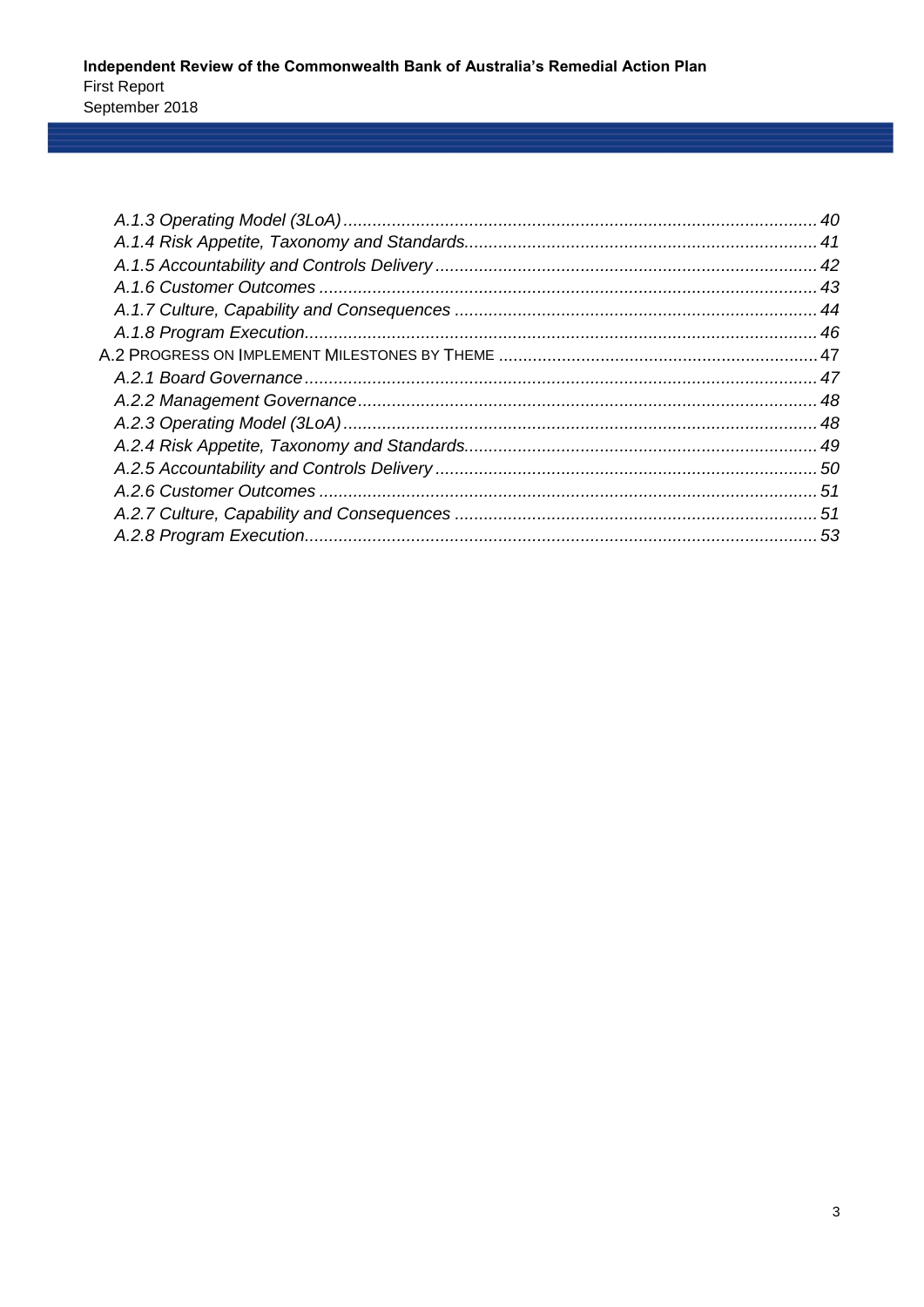## **Definitions**

| 3LoA                    | 3 Lines of Accountability                                      |
|-------------------------|----------------------------------------------------------------|
| <b>APRA</b>             | <b>Australian Prudential Regulation Authority</b>              |
| <b>BAC</b>              | <b>Board Audit Committee</b>                                   |
| <b>BEAR</b>             | <b>Banking Executive Accountability Regime</b>                 |
| <b>BRC</b>              | <b>Board Risk Committee</b>                                    |
| <b>BROP</b>             | Better Risk Outcomes Program                                   |
| <b>BU</b>               | <b>Business Unit</b>                                           |
| <b>CBA</b>              | Commonwealth Bank of Australia                                 |
| CEO                     | <b>Chief Executive Officer</b>                                 |
| <b>CRO</b>              | <b>Chief Risk Officer</b>                                      |
| <b>EGM</b>              | <b>Executive General Manager</b>                               |
| <b>ELT</b>              | Executive Leadership Team                                      |
| <b>EU</b>               | Enforceable Undertaking                                        |
| <b>KPI</b>              | Key Performance Indicator                                      |
| <b>NFR</b>              | <b>Non-Financial Risk</b>                                      |
| OR&CR                   | Operational Risk & Compliance Risk                             |
| Program                 | Program of work to develop and coordinate execution of the RAP |
| Promontory              | Promontory Australasia (Sydney) Pty Ltd, an IBM Company        |
| <b>RAP</b>              | <b>Remedial Action Plan</b>                                    |
| <b>RAS</b>              | <b>Risk Appetite Statement</b>                                 |
| RemCo                   | <b>Board Remuneration Committee</b>                            |
| Report                  | Promontory's First Report                                      |
| <b>Reporting Period</b> | Period ending 31 August 2018                                   |
| <b>RMI</b>              | Risk Management Implementation                                 |
| SU                      | <b>Support Unit</b>                                            |
| Theme                   | A shared theme of a series of Recommendations                  |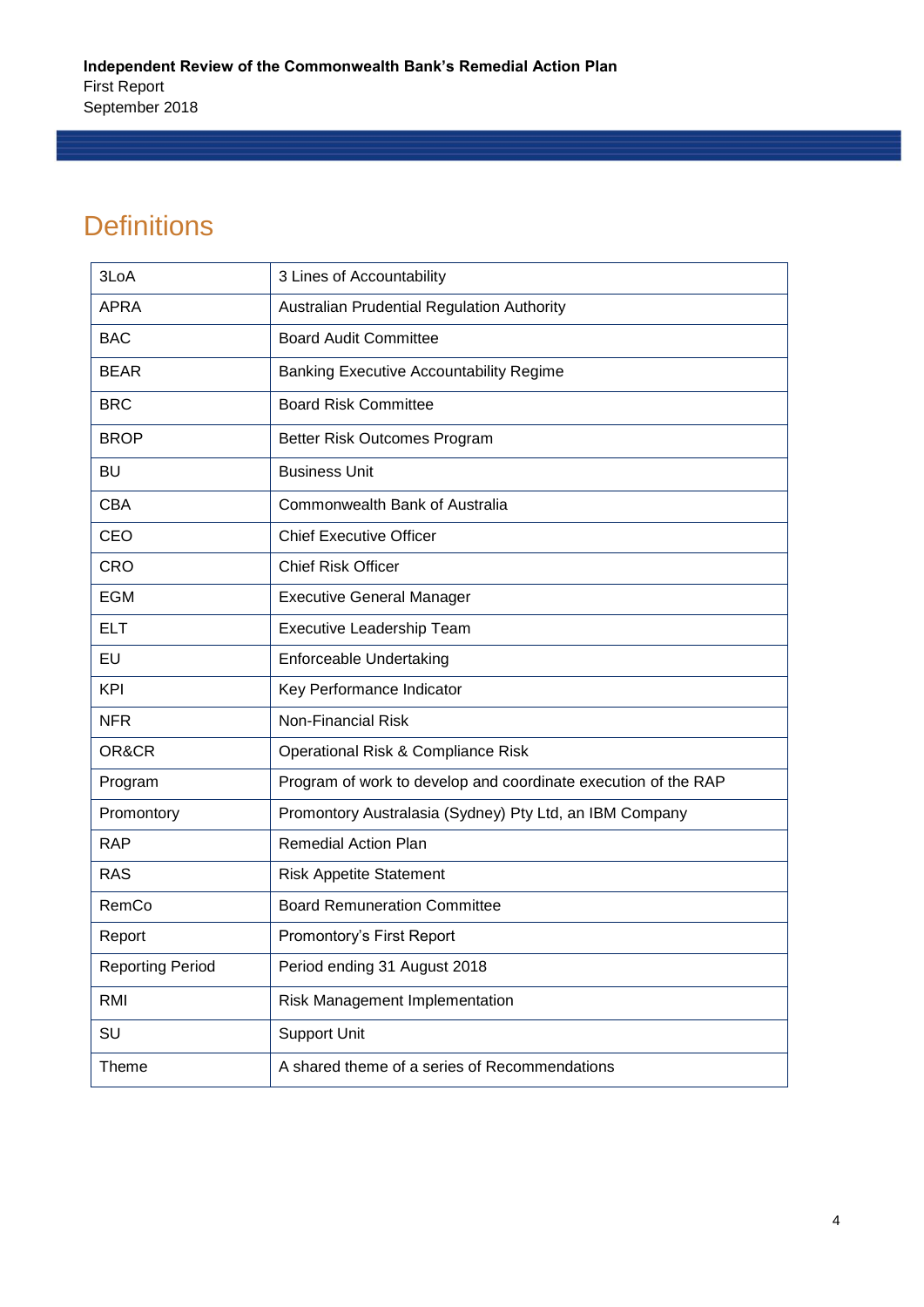## **Executive Summary**

The Australian Prudential Regulation Authority (APRA) announced on 28 August 2017 that it would establish a Prudential Inquiry into the Commonwealth Bank of Australia (CBA) to examine whether practices in relation to governance, culture and accountability may have contributed to a series of incidents that led to adverse publicity and regulatory scrutiny.

In its final report (the Inquiry Report) the Inquiry identified a series of shortcomings and made 35 Recommendations as to how these shortcomings should be addressed. APRA has since accepted an Enforceable Undertaking (EU) from CBA that requires it to develop a remedial action plan to address the Inquiry Report's Recommendations.

Promontory Australasia (Sydney) Pty Ltd, an IBM Company (Promontory), has been appointed as the Independent Reviewer to monitor CBA's execution of the Remedial Action Plan (RAP) and to assess the effectiveness of the actions taken to address the Inquiry Report's Recommendations.

This Report provides details of CBA's approach to developing and executing the RAP, and of the progress of Milestones for the period ended 31 August 2018 (the Reporting Period). Information about the status of the Program and of Milestones yet to be completed by CBA is based on reporting provided to us up to 18 September 2018. The Report also summarises the outcomes of our assessment of progress made in the Reporting Period and our approach to monitoring and assessing CBA's progress.

This is the first quarterly report prepared for APRA. The next report is scheduled to be submitted to APRA by 20 December 2018.

## **1. The Remedial Action Plan**

The RAP organises CBA's response to the Inquiry Report's 35 Recommendations into eight thematic groups, each of which reflects a shared theme of a series of Recommendations (Theme). For example, all Recommendations that involve making improvements to the manner in which the Board and its committees interact have been grouped under the 'Board Governance' Theme.

The RAP divides three Inquiry Report Recommendations into sub-recommendations resulting in a total of 44 Recommendations in the RAP.

The RAP describes 153 actions, or 'Milestones', to address the Inquiry Report's Recommendations.

The Milestones for each Recommendation are, in turn, described as either 'Design', 'Implement' or 'Embed' Milestones. The Design Milestones involve defining a Group-wide approach to address the relevant Recommendation. The Implement Milestones involve the initial roll-out or launch of this approach. The Embed Milestones involve achieving demonstrated operational effectiveness of the approach on a sustainable basis.

The number of Milestones by type and Theme are shown in Table 1.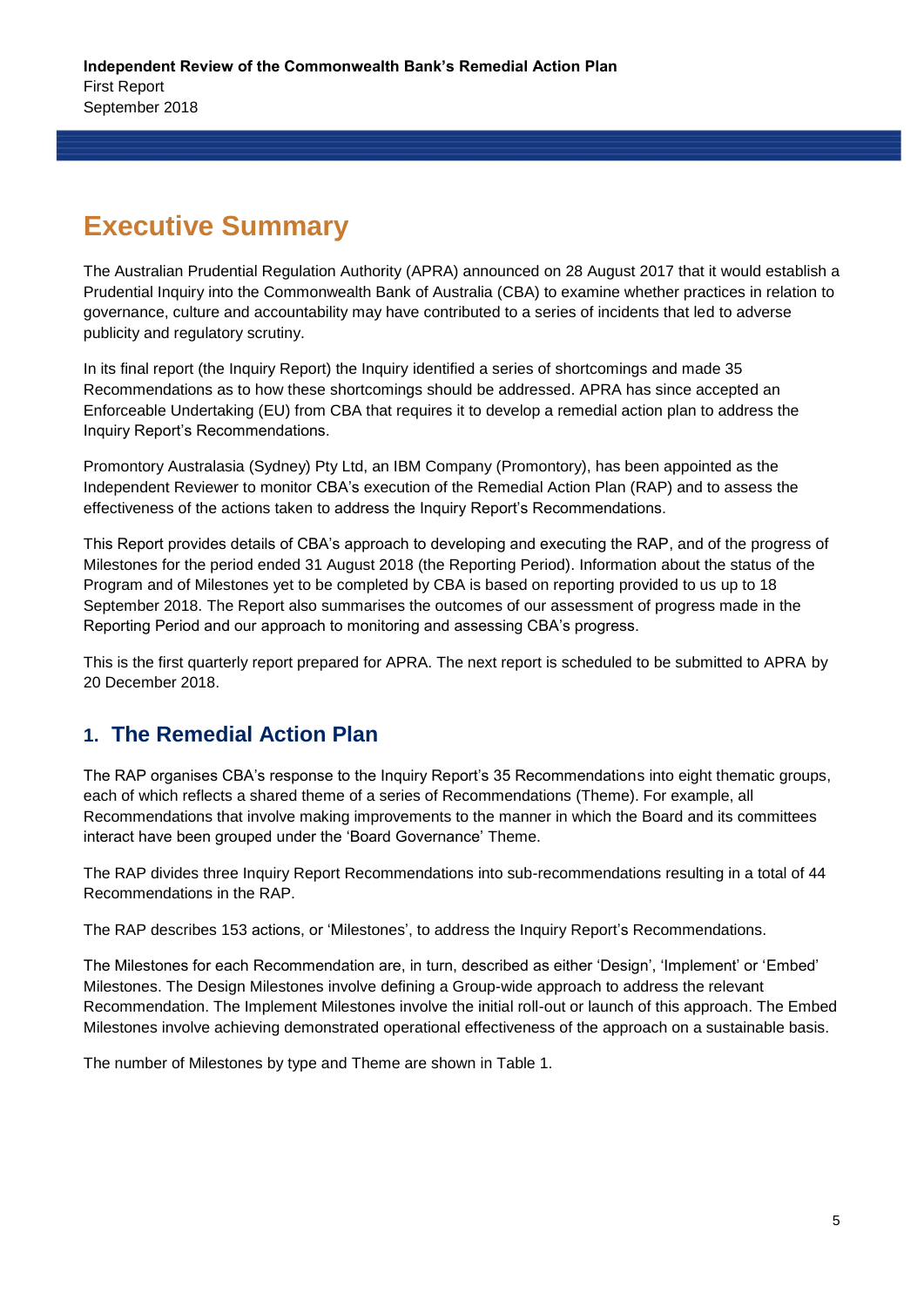|                                                                                                                       |                                    | <b>Number of Milestones</b>           | <b>Number of</b><br><b>Recommendations</b> |              |                         |
|-----------------------------------------------------------------------------------------------------------------------|------------------------------------|---------------------------------------|--------------------------------------------|--------------|-------------------------|
| <b>Theme</b>                                                                                                          | <b>Design</b><br><b>Milestones</b> | <b>Implement</b><br><b>Milestones</b> | <b>Embed</b><br><b>Milestones</b>          | <b>Total</b> | <b>Total</b>            |
| 1. Board Governance<br>(Recs $1$ to $5$ )                                                                             | $\overline{7}$                     | 8                                     | 5                                          | 20           | 5                       |
| 2. Management Governance<br>(Recs 6, 7, 8, 12c, 19, 20)                                                               | $\overline{7}$                     | $\overline{7}$                        | $\overline{7}$                             | 21           | $6\phantom{1}$          |
| 3. Operating Model (3 Lines<br>of Accountability - 3LoA)<br>(Recs 9, 10, 12d, 14)                                     | 6                                  | 5                                     | 4                                          | 15           | 4                       |
| 4. Risk Appetite, Taxonomy<br>and Standards<br>(Recs 11, 12a, 12b)                                                    | 6                                  | 4                                     | 4                                          | 14           | $\overline{\mathbf{3}}$ |
| 5. Accountability and<br><b>Controls Delivery</b><br>(Recs 12e, 12f, 16)                                              | 3                                  | 4                                     | 3                                          | 10           | $\overline{\mathbf{3}}$ |
| <b>6. Customer Outcomes</b><br>(Recs 17, 18, 21)                                                                      | 3                                  | 3                                     | 3                                          | 9            | $\overline{3}$          |
| 7. Culture, Capability and<br><b>Consequences</b><br>(Recs 13, 15, 22, 23, 24a, 24b,<br>24c, 25a, 25b, 25c, 26 to 30) | 16                                 | 17                                    | 15                                         | 48           | 15                      |
| 8. Program Execution<br>(Recs 31 to 35)                                                                               | 6                                  | 5                                     | 5                                          | 16           | 5                       |
| <b>TOTAL</b>                                                                                                          | 54                                 | 53                                    | 46                                         | 153          | 44                      |

#### *Table 1: Number of Milestones in the RAP to Address the Inquiry Report's Recommendations*

### **2. Remedial Action Plan Program Management**

The program of work to develop and coordinate execution of the RAP (the Program) is being managed by a central team in CBA – the Better Risk Outcomes Program (BROP) team. The BROP team has been established with experienced staff drawn from across the organisation. The BROP team works with individual Business and Support Units (BU/SUs) to design, implement and embed the Recommendations.

As described in Chapter 3, work to address each Recommendation is being performed under the oversight of an assigned Banking Executive Accountability Regime (BEAR) Accountable Executive. Successful execution of the RAP will be taken into account in determining aspects of the remuneration of BEAR Accountable Executives, and those directly supporting them in executing the RAP.

Responsibility for major work streams has been assigned to executive-level management.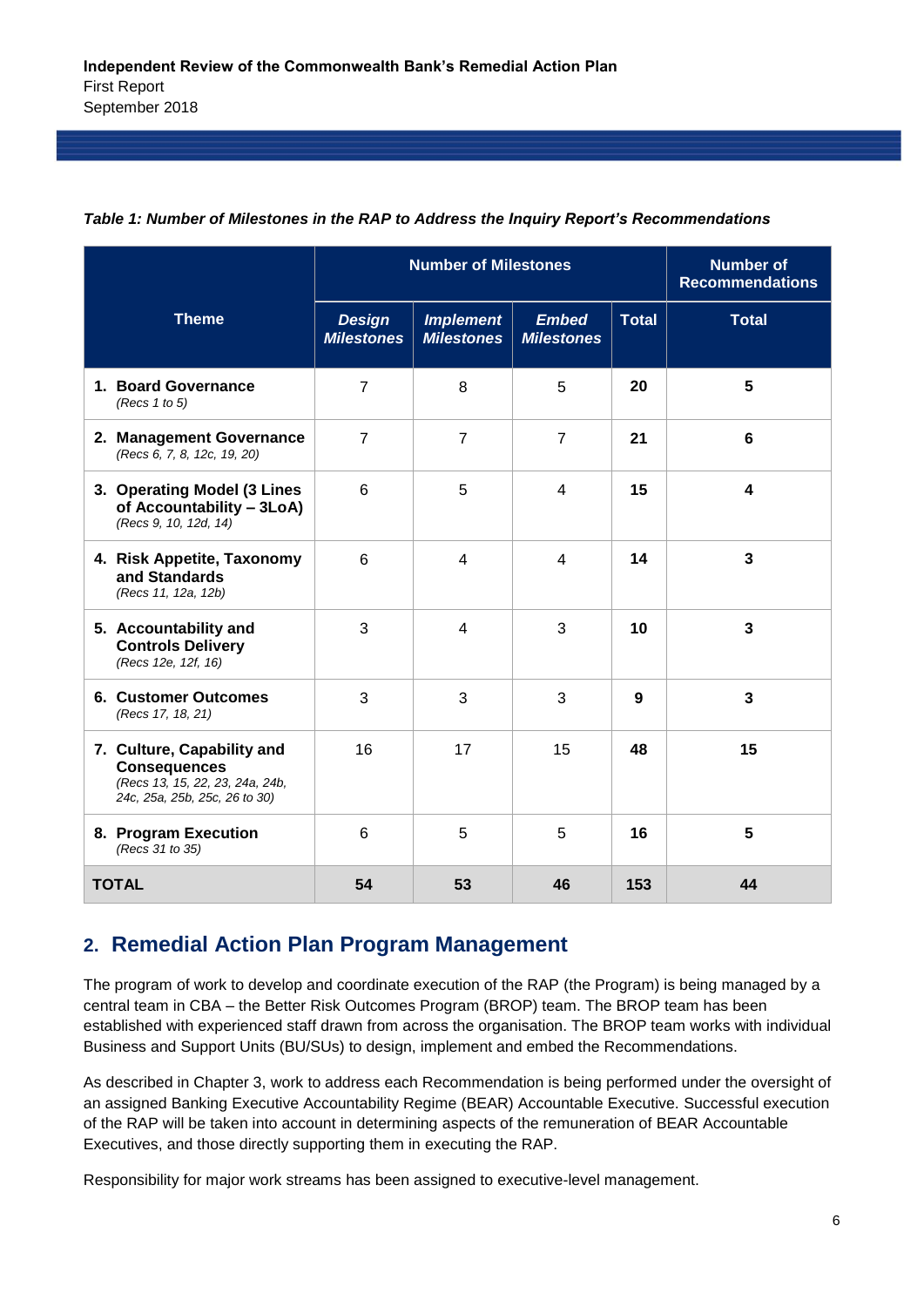The Program is overseen by monthly Governance Forums, monthly discussion of the Program at Executive Leadership Team (ELT) and ELT Non-Financial Risk (NFR) committee meetings, and regular reporting and, as needed, escalation to the Board.

CBA has established controls and assurance processes in relation to individual Milestones and the execution of the Program more generally. Processes include introduction of a standard project execution approach, regular reporting of project delivery risks and multi-level sign-offs (including Line 2 review).

### **3. Observations**

Responding to the Inquiry Report Recommendations requires that CBA embark on a process of deep and fundamental change across the organisation. Given the size of the organisation and the breadth of its activities, this will necessarily be a long and complex process.

Promontory observes that to date, CBA's design and management of the Program evidences a commitment to meeting the challenges described in the Inquiry Report in a timely and comprehensive way.

Furthermore, the foundation of a successful risk remediation program is being laid.

Board and Executive Committee oversight is in place. The Board and ELT were both active participants in developing the RAP and are both engaged in monitoring ongoing execution. First line executive sponsorship has also been evident through the design and early execution of the Program and executive support for the Program has been communicated through the organisation. Remuneration outcomes for sponsors and delivery leads have also been designed to reflect delivery of the RAP.

The central BROP team comprises full-time dedicated personnel, many of whom have relevant prior experience in the respective underlying business or support areas. This can provide a basis for turning planned changes from ideas into day-to-day practices across the business.

BROP has put in place a project management structure that encompasses execution standards, multi-level governance, assurance activities including challenge by Line 2 risk management and status reporting.

There is evidence that program delivery risks and issues are being reported on and closely monitored by the Program and its Governance Forum. CBA appears to be responding to delivery risks in a timely way.

The key risks identified to date relate to the need to ensure access to skilled personnel to support the Program, particularly in the human resources and risk management areas. Systems, data, and analytics staffing and resource allocation in support of the Program have also been identified as delivery risks that require close management as the Program evolves. Status reporting indicates that mitigation strategies to address these risks are being developed or are in place.

While initial resourcing plans and a Program budget for the current financial year have been established, we would expect to see evidence of more comprehensive resource planning and committed multi-year budgets going forward.

We understand that Group Audit and Assurance is engaging with the Program to provide assurance that the BROP team is operating effectively and is following the appropriate governance requirements. Group Audit and Assurance is in the process of further developing its assurance plan for BROP activities.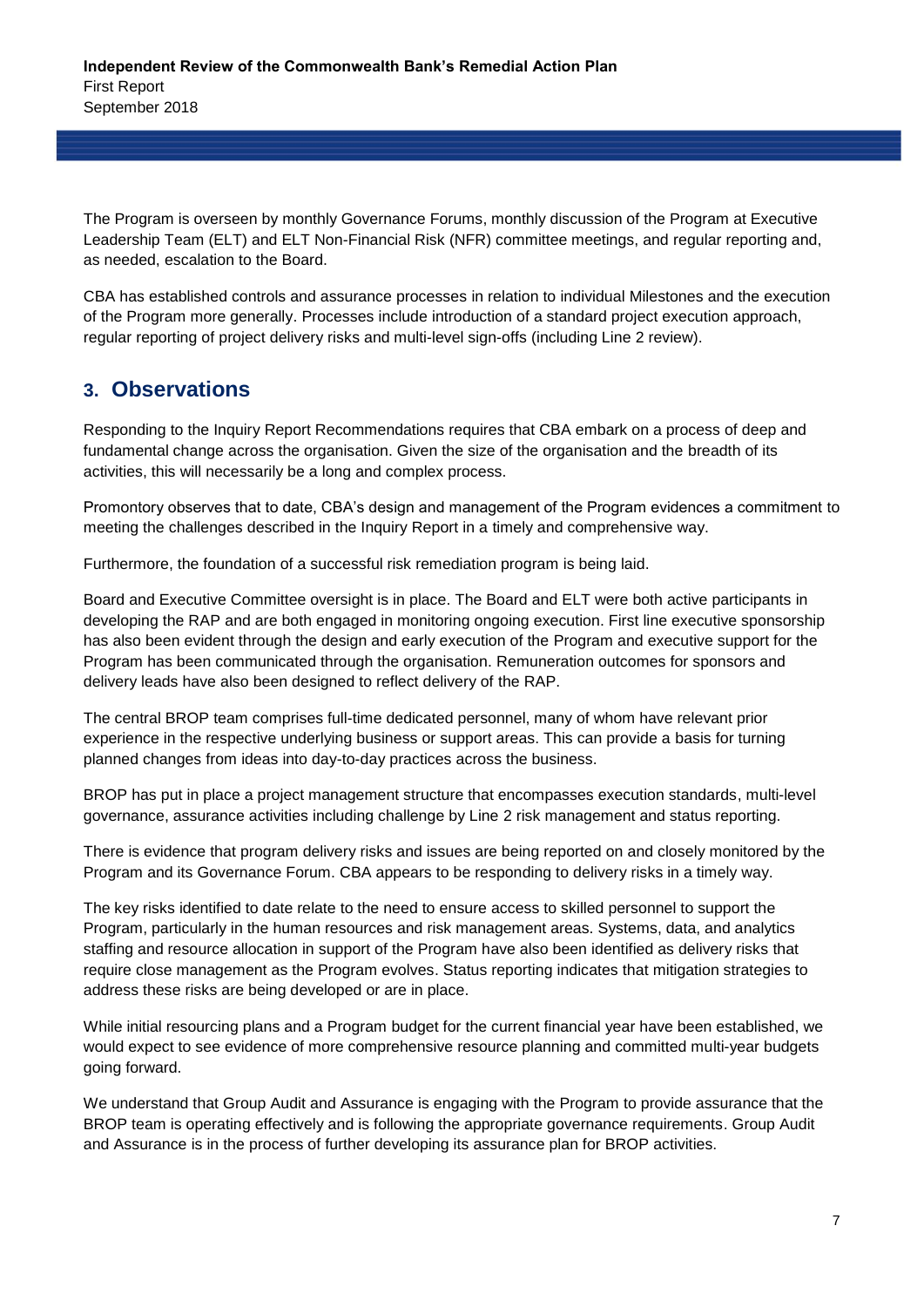Moving forward, the sheer size of CBA, the extent to which existing processes and sub-culture are embedded, and the complexity of the Program are likely to pose ongoing execution challenges.

The Board and management should, therefore, work to ensure Program momentum is maintained through engagement, communication of its commitment to the Program and monitoring of the Program as it is executed.

Ensuring systems and technology can continue to deliver the information necessary to execute the RAP on a sustainable basis will also be important.

Although there is evidence, based on our interaction with the central BROP team to date, of clear commitment to moving on from the project execution practices criticised in the Inquiry Report, CBA should remain vigilant in ensuring those practices do not re-emerge.

We also consider it prudent for CBA to continue challenging itself around whether the processes it is applying to project execution are necessarily the most effective way of achieving Program outcomes. In particular, as the Program evolves and focus turns from the design of Milestones to implementation, CBA should recognise that project execution risks are likely to increase. This will require ongoing close monitoring and the effective escalation of project risks to appropriate governance forums for discussion and resolution.

In Promontory's experience, the issues described above are not unusual for early-stage, complex programs.

## **4. Program Progress**

At the end of the Reporting Period:

- Promontory had **assessed one Design Milestone** (Milestone 24a.1) as complete and effective;
- The Program had **completed work** on an **additional six Design Milestones** and **two Implement Milestones**. Milestone Closure Packs were delivered to Promontory for those Milestones at the end of the Reporting Period. Promontory had not commenced assessment of those Milestones at the end of the Reporting Period; and
- The Program had **commenced work on 39 (of 54) other Design Milestones** and **11 (of 53) other Implement Milestones**. Work had not started on any Embed Milestone.

Progress to date on completion of the Milestones associated with each Recommendation are summarised by Theme and Recommendation in Table 3 using the reporting scale set out in Table 2.

Details of our approach to monitoring and assessing implementation of the RAP are described in Chapter 4.

We note that where work to deliver a Milestone has commenced but has not been completed in the Reporting Period, Promontory has relied on the assessment of progress as summarised in status reports provided by CBA. The extent of progress on these Milestones has not been independently validated.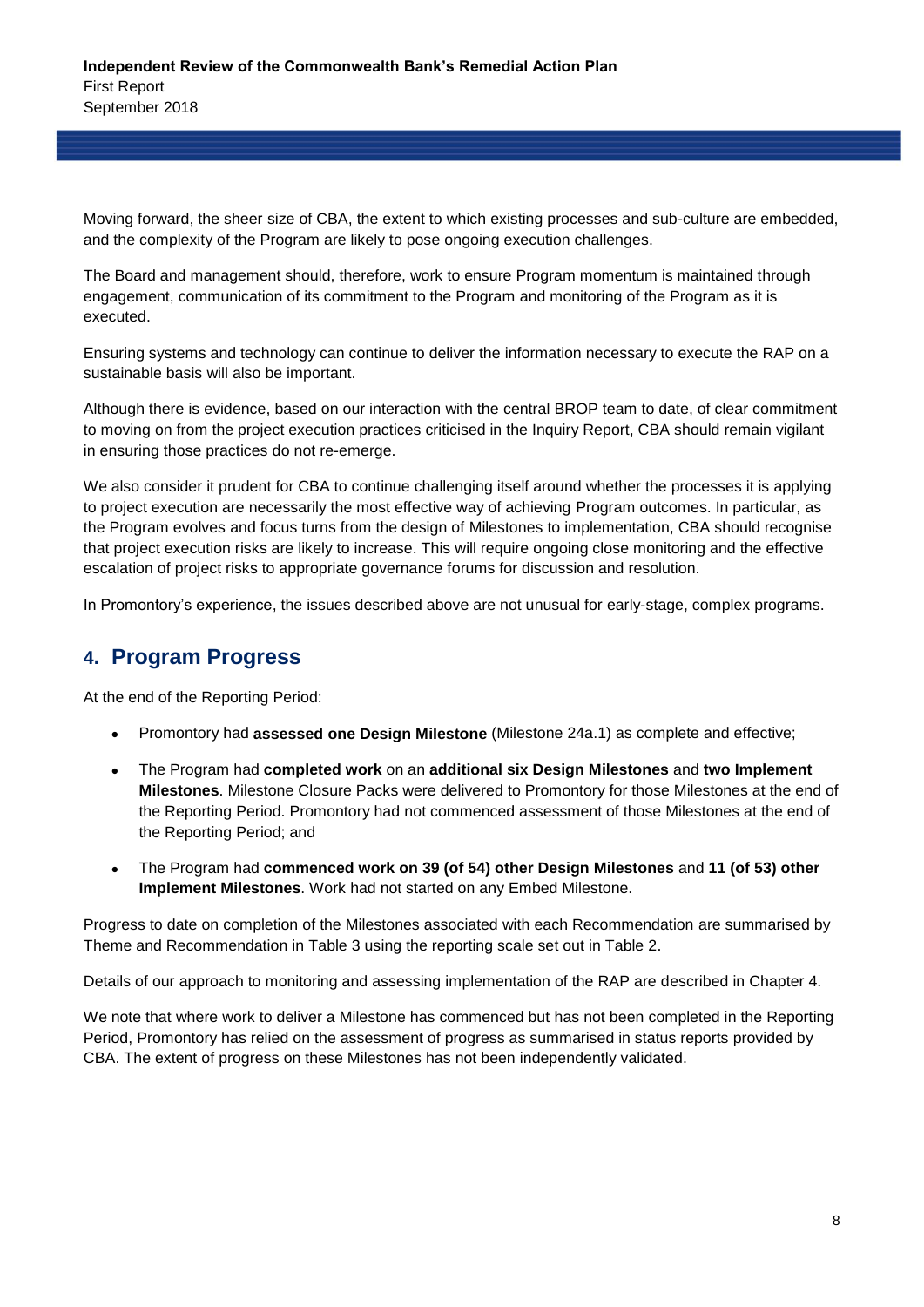#### *Table 2: Reporting Scale<sup>1</sup>*

| Indicator  | <b>Description of Progress</b>                                                                        |
|------------|-------------------------------------------------------------------------------------------------------|
| $\bigcirc$ | Work to deliver Milestones has not commenced                                                          |
| ◔          | Work to deliver Milestones has commenced but not yet been completed                                   |
|            | Work to deliver Milestones has been completed by CBA but Promontory's assessment has not<br>commenced |
|            | Promontory's assessment has commenced but not yet been completed                                      |
|            | Milestones have been completed and assessed by Promontory as effective                                |

#### *Table 3: Progress in Delivering Milestones*

l

|                                             | <b>Progress in Delivering Milestones</b> |                                       |                                   |  |  |  |
|---------------------------------------------|------------------------------------------|---------------------------------------|-----------------------------------|--|--|--|
|                                             | <b>Design</b><br><b>Milestones</b>       | <b>Implement</b><br><b>Milestones</b> | <b>Embed</b><br><b>Milestones</b> |  |  |  |
|                                             | <b>Board Governance</b>                  |                                       |                                   |  |  |  |
| Recommendation 1: Board visibility          | 9                                        | ( )                                   |                                   |  |  |  |
| Recommendation 2: Board better practice     |                                          |                                       |                                   |  |  |  |
| Recommendation 3: Board coordination        | (●                                       |                                       |                                   |  |  |  |
| Recommendation 4: Audit Committee           | ( )                                      |                                       |                                   |  |  |  |
| Recommendation 5: Board reporting           |                                          |                                       |                                   |  |  |  |
| <b>Management Governance</b>                |                                          |                                       |                                   |  |  |  |
| Recommendation 6: Collective accountability | 9                                        | 9                                     |                                   |  |  |  |
| Recommendation 7: Executive Committee       | ℈ <sup>∗</sup>                           |                                       |                                   |  |  |  |

<sup>1</sup> Where a Recommendation has more than one Design, Implement, or Embed Milestone, the ⊙ rating is used to indicate that work has begun on any one of the Milestones. For all other ratings, the rating reflects the least advanced of the Milestones for that Recommendation.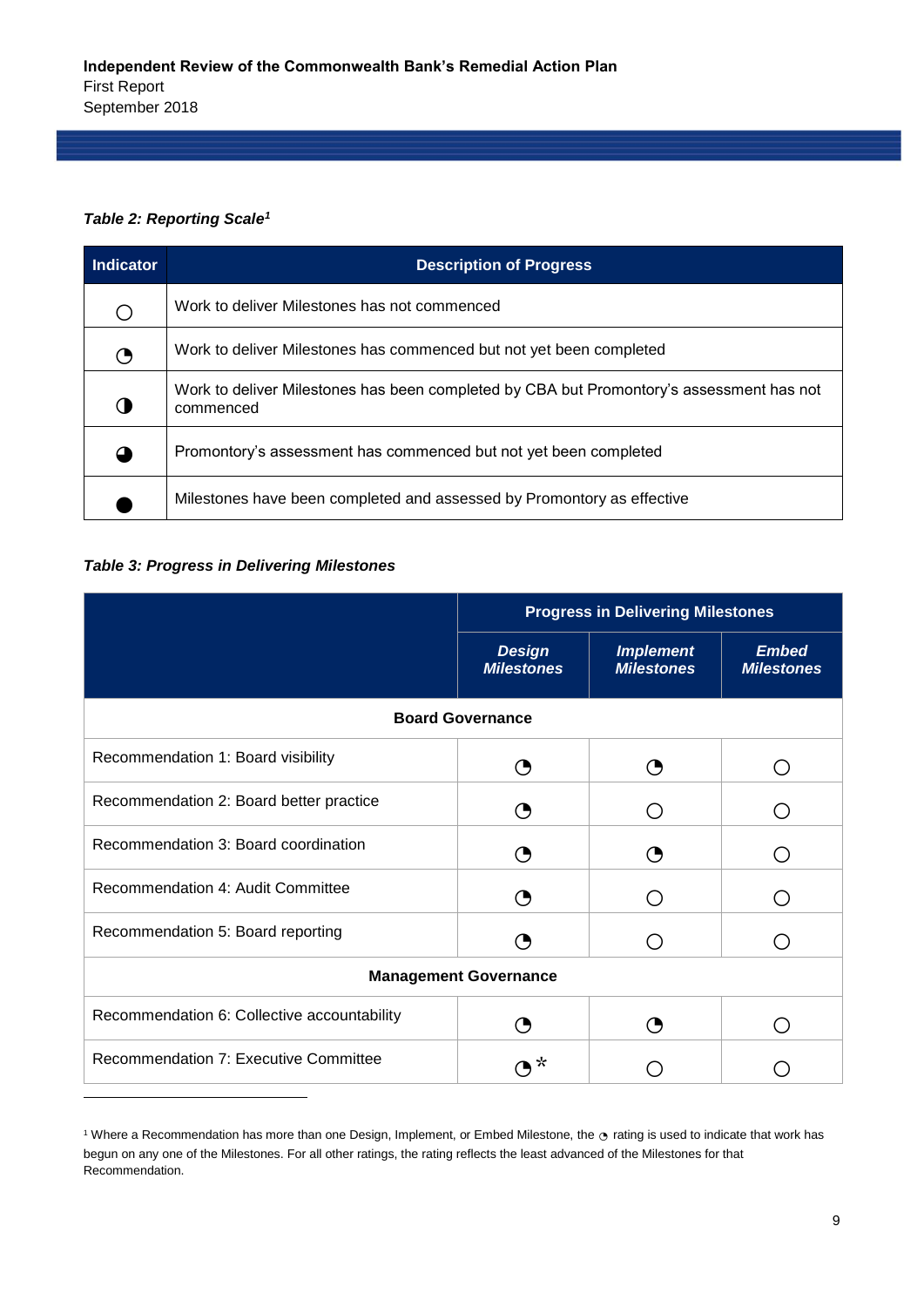|                                              | <b>Progress in Delivering Milestones</b> |                                               |                                                    |  |  |
|----------------------------------------------|------------------------------------------|-----------------------------------------------|----------------------------------------------------|--|--|
|                                              | <b>Design</b><br><b>Milestones</b>       | <b>Implement</b><br><b>Milestones</b>         | <b>Embed</b><br><b>Milestones</b>                  |  |  |
| Recommendation 8: NFR Committee              | ◑                                        | О                                             | $\left( \right)$                                   |  |  |
| Recommendation 12c: Emerging risks           | $\mathbf{\Theta}$                        | ( )                                           |                                                    |  |  |
| Recommendation 19: Regulator engagement      | ◔                                        | ( )                                           |                                                    |  |  |
| Recommendation 20: Investment prioritisation | ◔                                        | O                                             | ( )                                                |  |  |
|                                              | <b>Operating Model (3LoA)</b>            |                                               |                                                    |  |  |
| Recommendation 9: 3LoA                       | $\mathbf O$                              | O                                             | ◯                                                  |  |  |
| Recommendation 10: CRO independence          | ◔                                        | ◔                                             | ( )                                                |  |  |
| Recommendation 12d: Line 2 assurance         | ◔                                        | Ω                                             | ( )                                                |  |  |
| Recommendation 14: Head of Compliance        | $\mathbf 0$                              | $O^*$                                         | ( )                                                |  |  |
| <b>Risk Appetite, Taxonomy and Standards</b> |                                          |                                               |                                                    |  |  |
| Recommendation 11: Risk in change            | ◔                                        | О                                             | $\left(\begin{array}{c} 0 \\ 0 \end{array}\right)$ |  |  |
| Recommendation 12a: RAS limits               | $O^*$                                    | $\left(\begin{array}{c} 1 \end{array}\right)$ | 〔 〕                                                |  |  |
| Recommendation 12b: NFR minimum standards    | ◔                                        | Ω                                             | ( )                                                |  |  |
| <b>Accountability and Controls Delivery</b>  |                                          |                                               |                                                    |  |  |
| Recommendation 12e: Control environment      | ◔                                        | ◔                                             | ( )                                                |  |  |
| Recommendation 12f: Root causes              | ◔                                        | $\left( \right)$                              |                                                    |  |  |
| Recommendation 16: Issue management          | ◔                                        | O                                             |                                                    |  |  |
|                                              | <b>Customer Outcomes</b>                 |                                               |                                                    |  |  |
| Recommendation 17: Customer complaints       | $\mathbf{\Theta}$                        | О                                             | $\left( \right)$                                   |  |  |
| Recommendation 18: Systemic issues           | ◔                                        | O                                             | ○                                                  |  |  |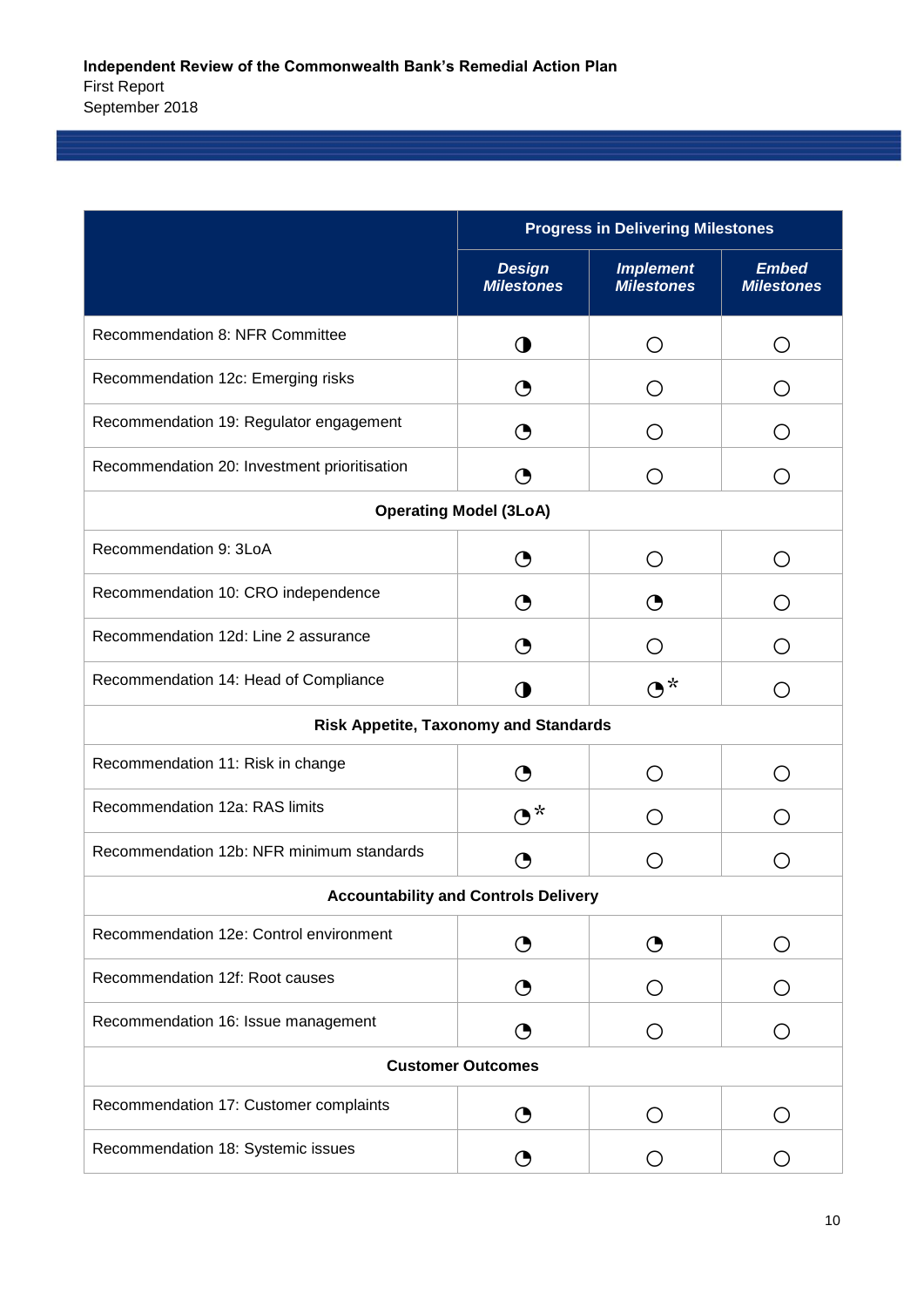|                                                                  | <b>Progress in Delivering Milestones</b> |                                               |                                               |  |
|------------------------------------------------------------------|------------------------------------------|-----------------------------------------------|-----------------------------------------------|--|
|                                                                  | <b>Design</b><br><b>Milestones</b>       | <b>Implement</b><br><b>Milestones</b>         | <b>Embed</b><br><b>Milestones</b>             |  |
| Recommendation 21: "Should we"                                   | ◔                                        | О                                             | ( )                                           |  |
| <b>Culture, Capability and Consequences</b>                      |                                          |                                               |                                               |  |
| Recommendation 13: Resourcing                                    | ◔                                        | Ω                                             | $\left(\begin{array}{c} 1 \end{array}\right)$ |  |
| Recommendation 15: Conduct risk strategy                         | $O^*$                                    | $\left(\begin{array}{c} 1 \end{array}\right)$ |                                               |  |
| Recommendation 22: Accountability Principles                     | ◔                                        | O                                             | $\left(\begin{array}{c} 1 \end{array}\right)$ |  |
| Recommendation 23: Board governance of<br>remuneration           | ◔                                        | ( )                                           |                                               |  |
| Recommendation 24a: CRO assessment                               |                                          | O                                             |                                               |  |
| Recommendation 24b: Analytics and reporting                      | ◯                                        | $\left(\begin{array}{c} 1 \end{array}\right)$ | ( )                                           |  |
| Recommendation 24c: Board Risk Committee<br>support              | ◔                                        | ( )                                           |                                               |  |
| Recommendation 25a: Board guidance on risk<br>adjustments        | Ο                                        | ( )                                           |                                               |  |
| Recommendation 25b: Risk function support on risk<br>adjustments | Ω                                        | $\left(\begin{array}{c} 1 \end{array}\right)$ |                                               |  |
| Recommendation 25c: Communication of outcomes                    | ◑                                        | $\left(\right)$                               | $\overline{(\cdot)}$                          |  |
| Recommendation 26: Remuneration framework<br>review              |                                          | ↺                                             |                                               |  |
| Recommendation 27: Culture of self-reflection                    | $\mathbf{\Theta}$                        | О                                             |                                               |  |
| Recommendation 28: Personal and authentic<br>leadership          | $\mathbf{\Theta}$                        | O                                             |                                               |  |
| Recommendation 29: BU/SU relationships                           | ◔                                        | O                                             | $\left(\right)$                               |  |
| Recommendation 30: Vision and Values                             | $\mathbf{\Theta}$                        | O                                             | ( )                                           |  |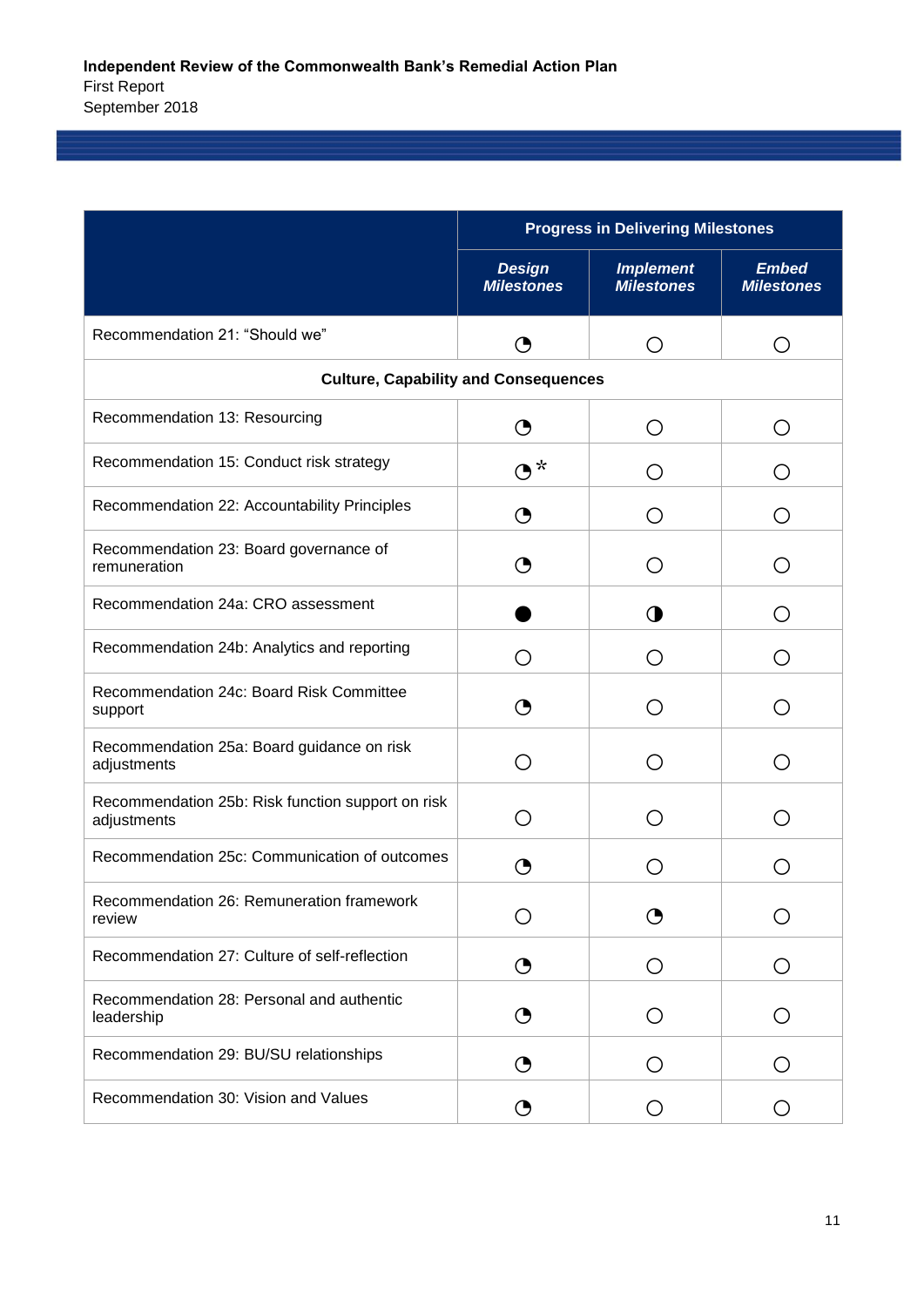|                                                   | <b>Progress in Delivering Milestones</b> |                                       |                                   |  |
|---------------------------------------------------|------------------------------------------|---------------------------------------|-----------------------------------|--|
|                                                   | <b>Design</b><br><b>Milestones</b>       | <b>Implement</b><br><b>Milestones</b> | <b>Embed</b><br><b>Milestones</b> |  |
|                                                   | <b>Program Execution</b>                 |                                       |                                   |  |
| Recommendation 31: Skin in the game               |                                          |                                       |                                   |  |
| Recommendation 32: Consequences                   |                                          | O,                                    |                                   |  |
| Recommendation 33: Organisation capacity          |                                          |                                       |                                   |  |
| Recommendation 34: Project disciplines and review |                                          |                                       |                                   |  |
| Recommendation 35: Embedding project<br>framework |                                          |                                       |                                   |  |

*\* One or more, but not all, of the individual Design, Implement or Embed Milestones for this Recommendation are reported by BROP as having moved to a more advanced stage of progress.*

## **5. Report Structure**

The remainder of this Report is structured as follows:

- **Chapter 1** summarises the background leading to the development of the RAP, as well as a brief overview of CBA's approach to executing the RAP, Promontory's role as Independent Reviewer, and key considerations for setting up the Program.
- **Chapter 2** provides an overview of the RAP, including the structure of the RAP and timeframes for completion of the Milestones and Recommendations.
- **Chapter 3** describes CBA's approach to executing the RAP, including Program execution, oversight and assurance.
- **Chapter 4** describes Promontory's approach to monitoring CBA's progress in executing the RAP and to assessing the effectiveness of completed Milestones.
- **Chapter 5** provides Promontory's observations regarding Program activities to date, and challenges faced by CBA in ensuring that its Program is successful.
- **Chapter 6** summarises progress towards completing the Design Milestones and provides the results of our Milestone assessment activities during the Reporting Period.
- **Chapter 7** summarises progress towards completing the Implement Milestones.

This first report does not address the status of Embed Milestones. At this early stage work on these Milestones has not commenced. The Appendix provides additional detail regarding CBA's progress at the individual Milestone level.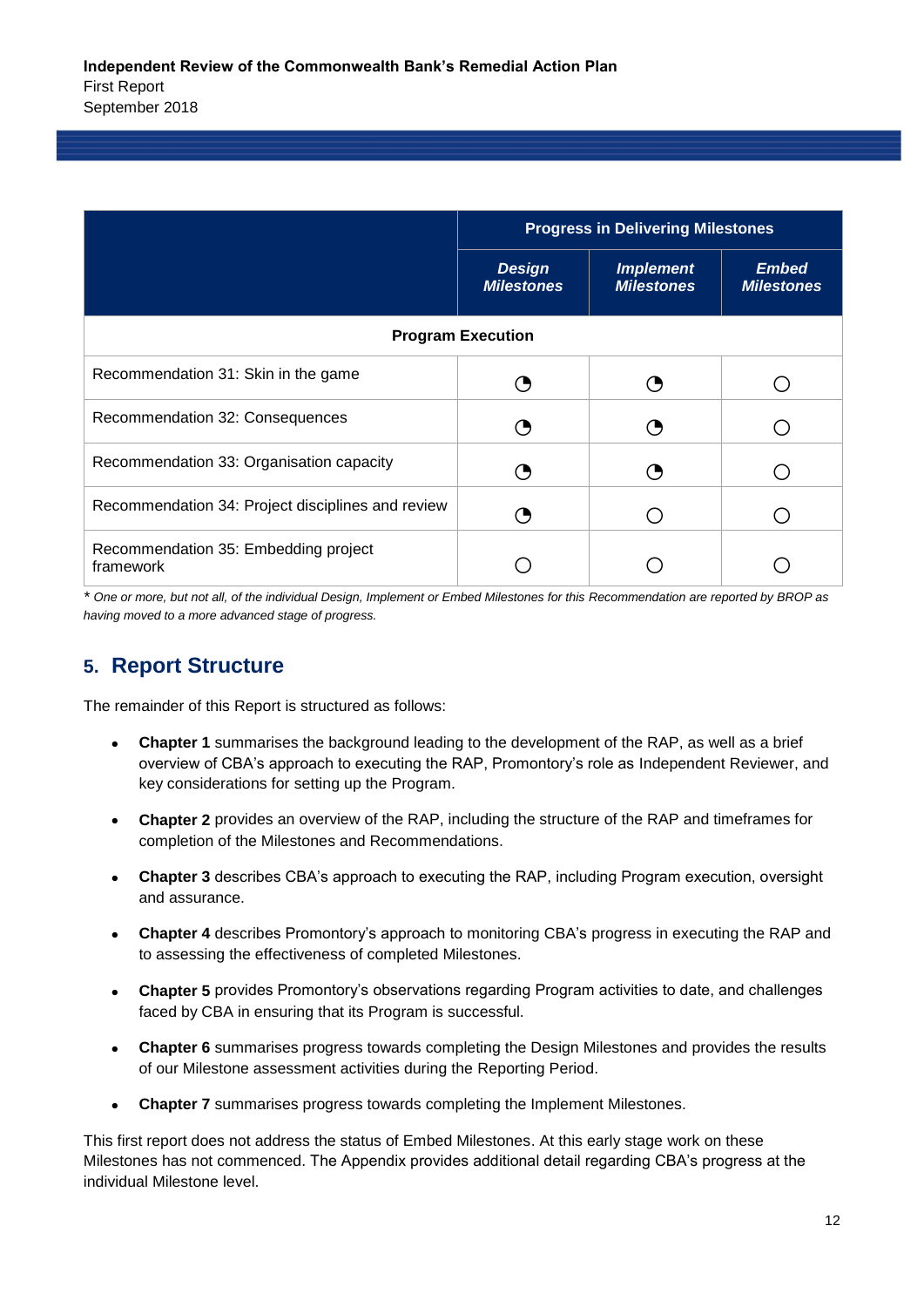## **1. Introduction**

### **1.1. Background and Overview**

On 28 August 2017, APRA announced it would establish a Prudential Inquiry into CBA. The Inquiry followed a number of incidents across CBA that have damaged its reputation and public standing.

APRA subsequently appointed a three member Panel to conduct the Inquiry.

The Terms of Reference of the Inquiry were to:

- Identify core organisational and cultural drivers that contributed to these incidents;
- Assess whether a number of aspects of CBA's governance, culture, accountability, and risk management frameworks conflict with sound risk management or compliance outcomes;
- Consider whether current initiatives are sufficient to respond to any identified shortcomings; and
- Recommend how any remaining shortcomings should be rectified.

On 1 May 2018, APRA released the Inquiry Report. The Inquiry Report identified shortcomings in the governance, culture and accountability frameworks at CBA.

The Inquiry Report described the following four cultural factors the Panel believed lay at the heart of these shortcomings:

- A widespread sense of complacency;
- A reactive stance in dealing with risks;
- Insularity and not learning from experiences and mistakes; and
- An overly collegial and collaborative working environment which lessened the opportunity for constructive criticism, timely decision-making and a focus on outcomes.

The Inquiry Report made 35 Recommendations on how these shortcomings should be addressed.

The Recommendations focused on five key areas:

- More rigorous Board and Executive Committee level governance of non-financial risks;
- Exacting accountability standards reinforced by remuneration practices;
- A substantial upgrading of the authority and capability of the operational risk management and compliance functions;
- Injection into CBA's DNA of the 'should we' question in relation to all dealings with and decisions on customers; and
- Cultural change that moves the dial from reactive and complacent to empowered, challenging and striving for best practice in risk identification and remediation.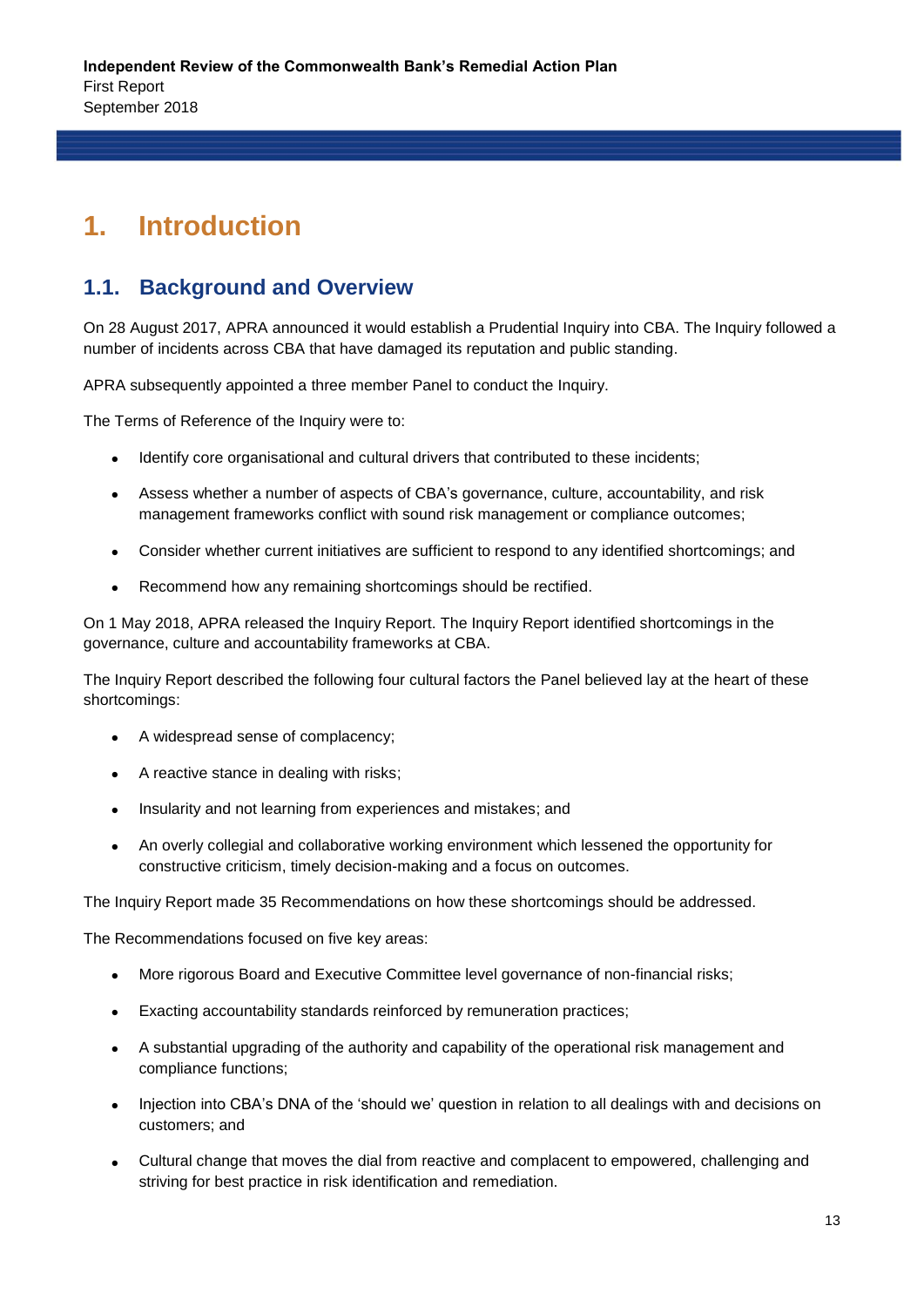On 30 April 2018, in conjunction with the release of the Inquiry Report, APRA accepted an EU offered by CBA.

Clause 12(a) of the EU required CBA to develop and submit the RAP to address the Inquiry Report's Recommendations within 60 days of signing the EU.

Clause 12(b) required the RAP to include;

- A clear and measurable set of responses to each Recommendation;
- A clear timeline for completion of each remedial action; and
- Clear accountabilities at the senior executive level, and other levels as relevant, for completing each action.

APRA also applied a \$1 billion add-on to CBA's minimum operational risk capital requirement as outlined in Clause 9 of the EU. Under Clause 15, CBA undertook only to apply for removal of the add-on when it believes it can demonstrate to APRA's satisfaction that it has complied with the specific undertakings in the EU and the commitments in the RAP.

The development, structure, and timeframes associated with the RAP are described in Chapter 2.

The program of work to execute the RAP (the Program) is being managed by the Better Risk Outcomes Program (BROP) team. The BROP team is responsible for developing the tools and processes necessary to execute the RAP. The BROP team will work with individual Business Units and Support Units (BU/SUs) to execute the RAP. Administration of the Program, including execution, oversight and assurance, is described in Chapter 3.

Clause 13 of the EU required the appointment of an Independent Reviewer to report on:

- the status of compliance with the EU; and
- $\bullet$  milestones<sup>2</sup> in the RAP that CBA considers are nearing completion.

CBA appointed Promontory as the Independent Reviewer with the appointment approved by APRA on 29 June 2018.

The actions Promontory has taken and will take as Independent Reviewer are described in Chapter 4.

Chapter 10 of the Inquiry's Report identified a number of the characteristics of a successful risk remediation program. These include:

- Board and Executive Committee oversight;
- First Line executive sponsorship;
- Secondment from business lines or other non-risk roles into key Program roles;

l

<sup>2</sup> Referred to in the EU as "items".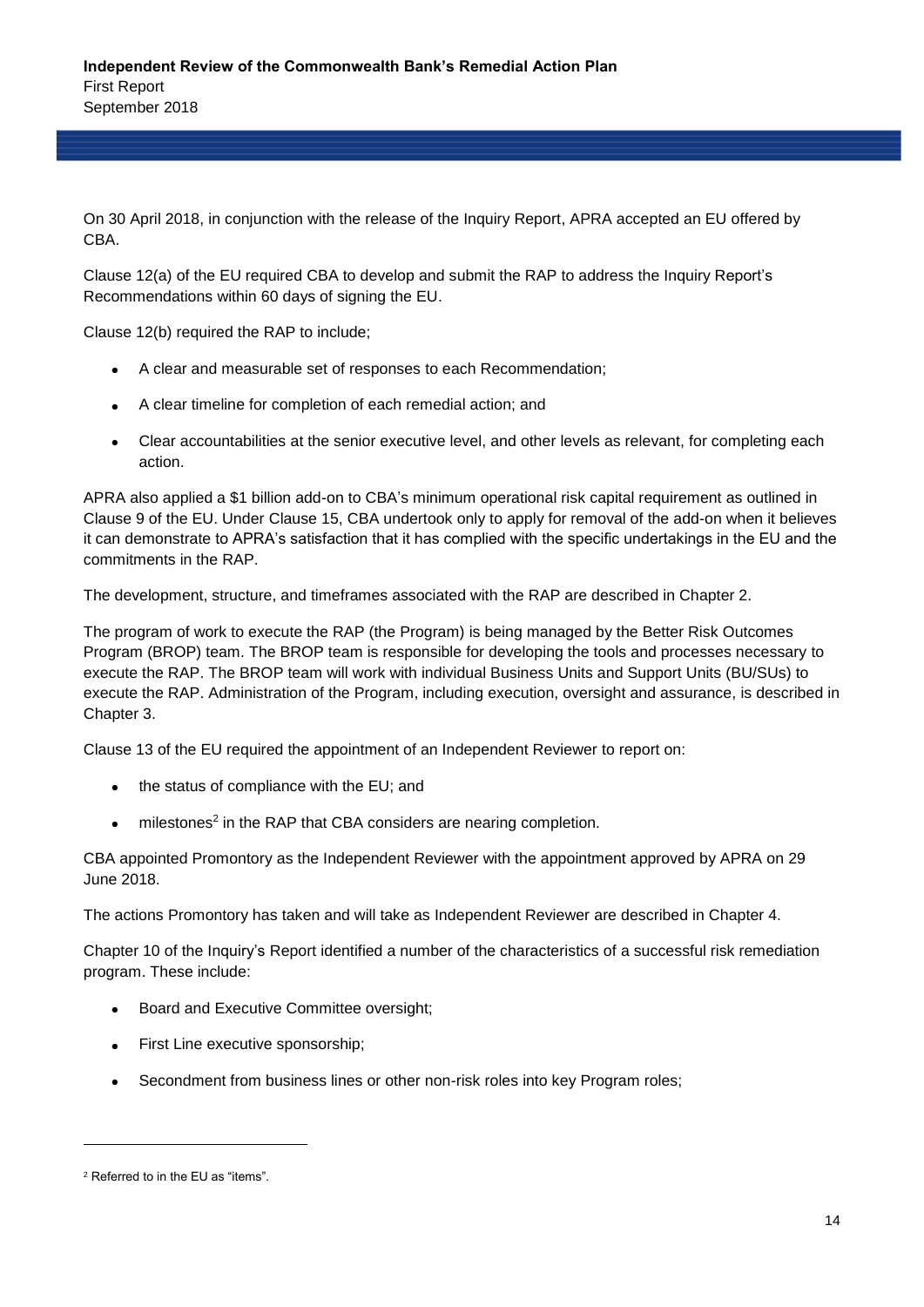- Clear objectives, detailed project planning, comprehensive resource planning, clear accountability and committed multi-year budgets;
- Sequencing of initiatives and sourcing skill sets to avoid bottlenecks;
- Engaging internal audit or an outside function to conduct assurance; and
- Positive messaging from leadership to reinforce necessary cultural change.

The extent to which the Program developed by CBA exhibits these characteristics, and the ongoing execution challenges facing CBA in ensuring the Program is successful, are described in Chapter 5.

Chapters 6 and 7 summarise CBA's progress to date in progressing Design and Implement Milestones respectively, and our assessment of the Milestone that CBA completed to 31 August 2018.

The Appendix to this Report provides further detail on the progress of the Design and Implement Milestones.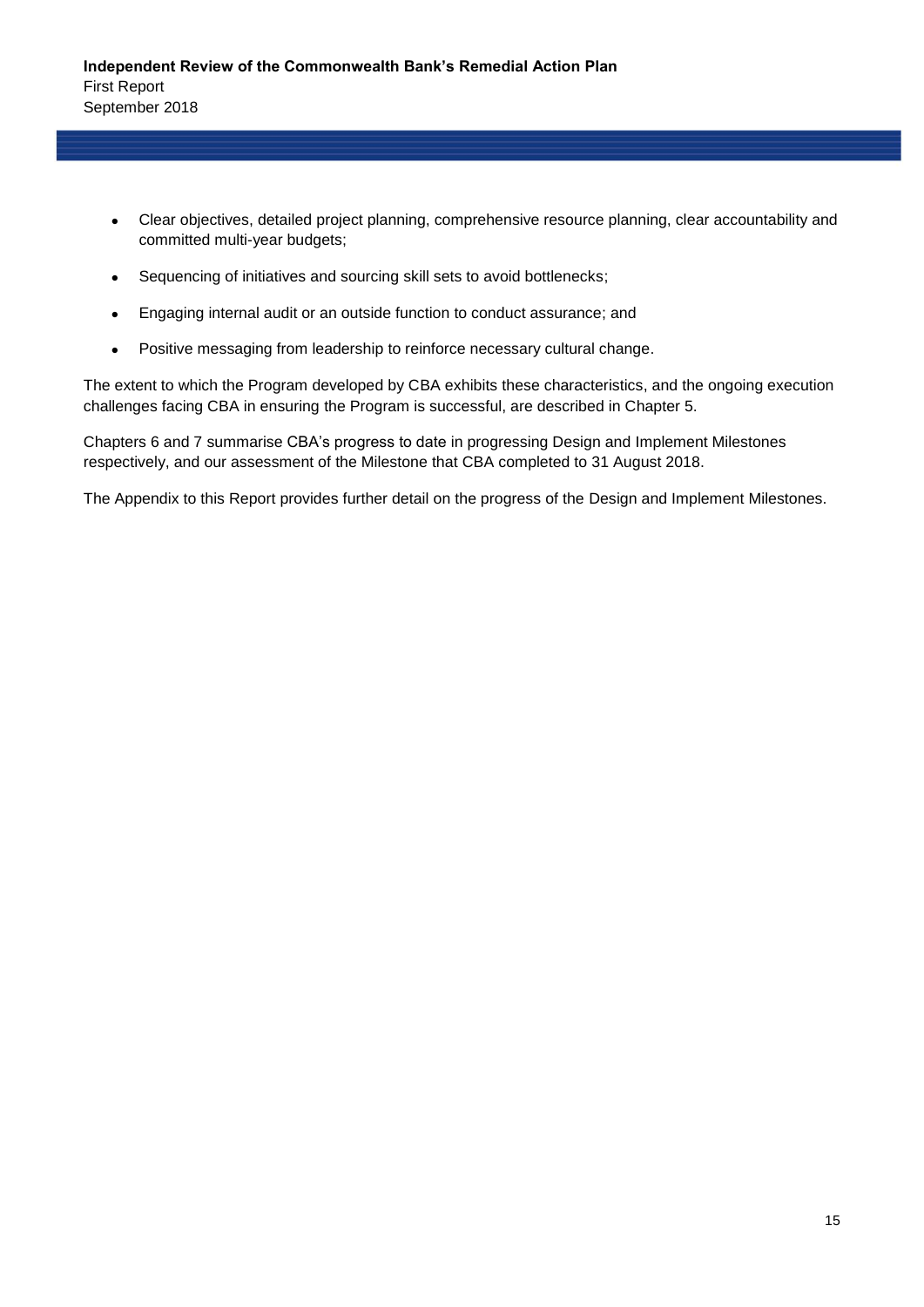## **2. CBA's Remedial Action Plan**

## **2.1. Remedial Action Plan Development**

As noted above, CBA was required to submit to APRA a remedial action plan to address the Inquiry Report's Recommendations within 60 days of signing the EU.

After meeting with APRA to agree on its proposed remediation approach, CBA developed a series of Charters addressing its approach to each Recommendation at a high level. The Charters set out the actions to be taken with respect to each Recommendation, timelines for execution, interdependencies between Recommendations and the people responsible for work to deliver each Recommendation.

Using these Charters, CBA then developed a draft of the RAP.

In early June, CBA submitted a draft of the RAP to Promontory. Promontory provided initial challenge and feedback regarding certain elements of the draft RAP based on our interpretation of the substance and spirit of the Inquiry Report.

Promontory's challenges to the draft RAP focused on CBA's interpretation of some Recommendations, planned timeframes to address certain Recommendations and the criteria to be met before a Recommendation could be considered to have been adequately addressed.

The draft RAP was also submitted to the ELT and Board for review and comment.

After revising the RAP to address Promontory, ELT, and the Board's comments, the RAP was submitted to APRA.

On 29 June 2018, APRA endorsed the RAP as submitted by CBA. The endorsed RAP serves as the basis for the current remediation program. Any further changes to the RAP must be endorsed by APRA, with input from Promontory as required.

## **2.2. Remedial Action Plan Components**

The RAP, supported by detailed Charters, consists of the following for each Recommendation:

- A 'Target State' which describes how CBA intends to operate after the Recommendation has been addressed.
- A description of actions, or 'Milestones', to address the Inquiry Report's Recommendations. CBA has identified 153 Milestones. The actions to address any given Recommendation consist of between three and seven Milestones.
- A due date for each Milestone. Due dates range from end-June 2018 to end-March 2021. CBA intends to complete work on each Milestone and submit it to Promontory for assessment by the Milestone due date set out in the RAP.
- 'Closure Criteria' for each Milestone which describe what needs to occur for the Milestone to be assessed as 'complete'.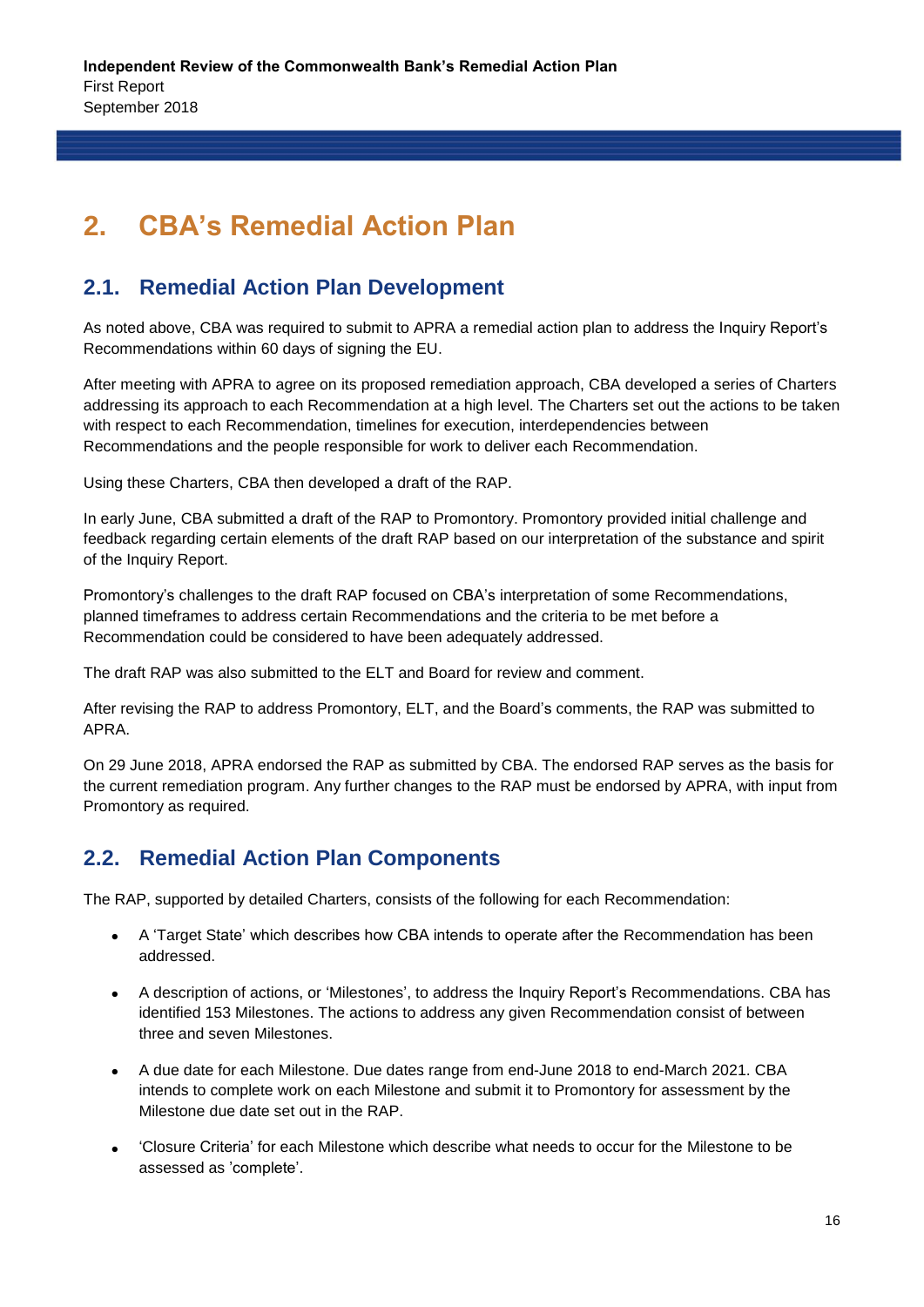- An overall closure date for each Recommendation. This is the date by which CBA expects Promontory and APRA to have accepted that the requirements of the Recommendation have been met.
- A Banking Executive Accountability Regime (BEAR) Accountable Executive for each Recommendation. The Executive is ultimately accountable for delivering the changes required to achieve the Target State. Generally, a person or group of people at the executive level, such as the Board Chair or members of the ELT, is the identified Accountable Executive.
- An Execution Lead who is responsible for managing the Milestones that constitute the response to the Recommendation.

For each Recommendation, the RAP also describes relevant context from the Inquiry Report and defines CBA's interpretation of key terms.

## **2.3. Remedial Action Plan Structure**

l

The RAP organises the Inquiry Report's 35 Recommendations into eight thematic groups. The Themes cover: Board Governance; Management Governance; Operating Model (3LoA); Risk Appetite, Taxonomy and Standards; Accountability and Controls Delivery; Customer Outcomes; Culture, Capability and Consequences; and Program Execution.<sup>3</sup>

Activities to address each Recommendation are organised into 'Design', Implement' and 'Embed' stages with Milestones developed for each stage.

- The Design stage involves defining a Group-wide approach to address the Recommendation.
- The Implement stage involves the initial roll-out or launch of this approach.
- The Embed stage involves achieving demonstrated operational effectiveness of the approach on a sustainable basis.

The number of each type of Milestone by Theme and Recommendation is set out below (Table 2.1).

<sup>3</sup> In addition, a ninth thematic group 'Enabling Systems & Data', has been established to manage and oversee technology, analytics and data support across each of the other Themes. No Milestones have been assigned to this Theme.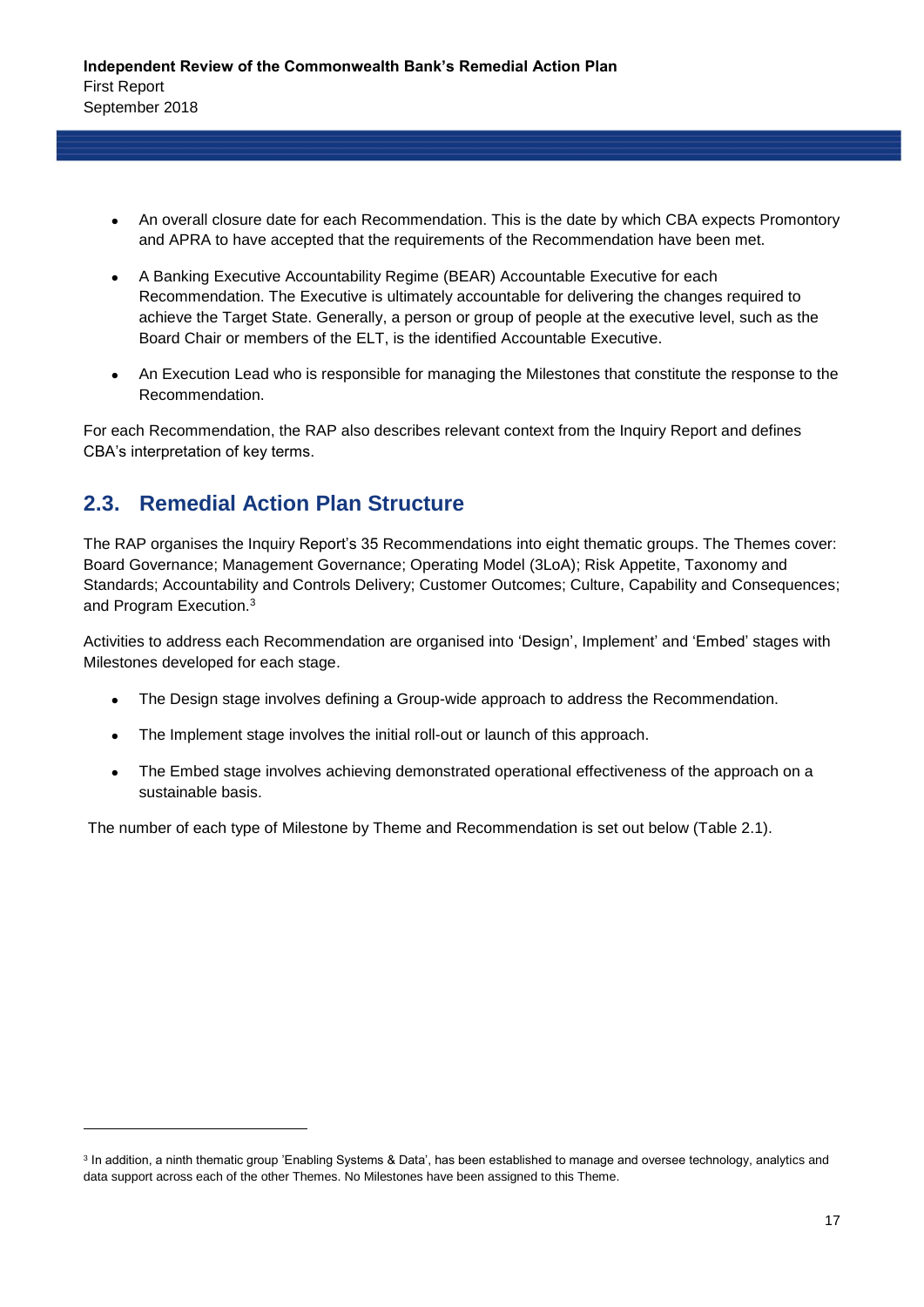| Table 2.1: Number of Milestones per Recommendation |
|----------------------------------------------------|
|----------------------------------------------------|

|                                              | <b>Number of Milestones</b>        |                                       |                                   |                |  |  |
|----------------------------------------------|------------------------------------|---------------------------------------|-----------------------------------|----------------|--|--|
|                                              | <b>Design</b><br><b>Milestones</b> | <b>Implement</b><br><b>Milestones</b> | <b>Embed</b><br><b>Milestones</b> | <b>Total</b>   |  |  |
| <b>Board Governance</b>                      |                                    |                                       |                                   |                |  |  |
| Recommendation 1: Board visibility           | 1                                  | $\overline{2}$                        | 1                                 | $\overline{4}$ |  |  |
| Recommendation 2: Board better practice      | 1                                  | $\overline{2}$                        | 1                                 | 4              |  |  |
| Recommendation 3: Board coordination         | $\overline{2}$                     | $\overline{2}$                        | 1                                 | 5              |  |  |
| Recommendation 4: Audit Committee            | $\overline{2}$                     | 1                                     | 1                                 | 4              |  |  |
| Recommendation 5: Board reporting            | 1                                  | 1                                     | 1                                 | 3              |  |  |
| <b>Total</b>                                 | $\overline{7}$                     | 8                                     | 5                                 | 20             |  |  |
| <b>Management Governance</b>                 |                                    |                                       |                                   |                |  |  |
| Recommendation 6: Collective accountability  | 1                                  | 1                                     | 1                                 | 3              |  |  |
| Recommendation 7: Executive Committee        | $\overline{2}$                     | $\overline{2}$                        | $\overline{2}$                    | 6              |  |  |
| Recommendation 8: NFR Committee              | 1                                  | 1                                     | 1                                 | 3              |  |  |
| Recommendation 12C: Emerging risks           | 1                                  | 1                                     | 1                                 | 3              |  |  |
| Recommendation 19: Regulator engagement      | 1                                  | 1                                     | 1                                 | 3              |  |  |
| Recommendation 20: Investment prioritisation | 1                                  | 1                                     | 1                                 | 3              |  |  |
| <b>Total</b>                                 | $\overline{7}$                     | $\overline{7}$                        | 7                                 | 21             |  |  |
|                                              | <b>Operating Model (3LoA)</b>      |                                       |                                   |                |  |  |
| Recommendation 9: 3LoA                       | $\mathbf{3}$                       | 1                                     | 1                                 | 5              |  |  |
| Recommendation 10: CRO independence          | $\mathbf{1}$                       | 1                                     | 1                                 | 3              |  |  |
| Recommendation 12D: Line 2 assurance         | $\mathbf 1$                        | 1                                     | 1                                 | 3              |  |  |
| Recommendation 14: Head of Compliance        | $\mathbf{1}$                       | $\overline{2}$                        | 1                                 | $\overline{4}$ |  |  |
| Total                                        | $\,6$                              | $\mathbf 5$                           | 4                                 | 15             |  |  |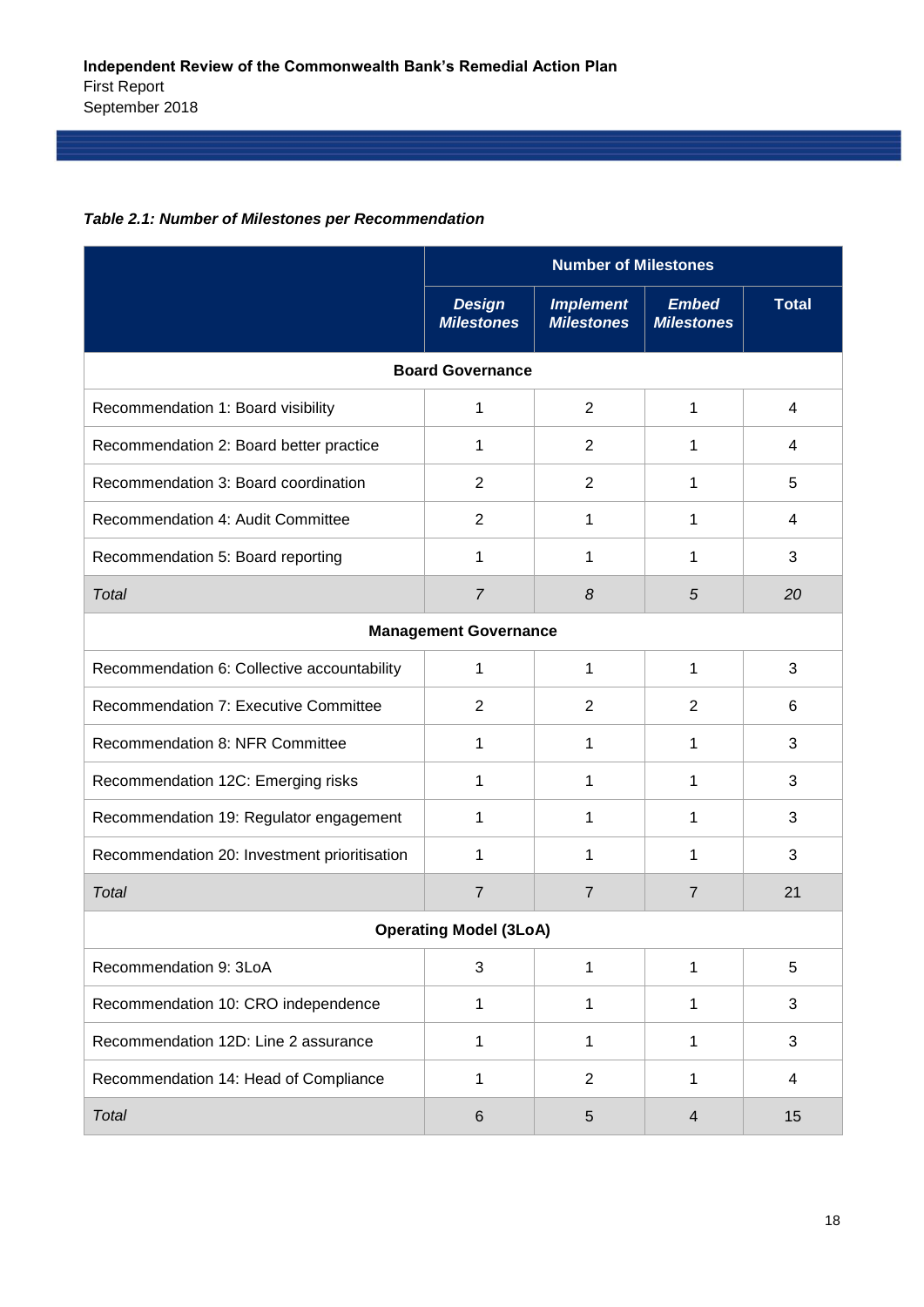|                                                        | <b>Number of Milestones</b>                 |                                       |                                   |                |  |  |  |
|--------------------------------------------------------|---------------------------------------------|---------------------------------------|-----------------------------------|----------------|--|--|--|
|                                                        | <b>Design</b><br><b>Milestones</b>          | <b>Implement</b><br><b>Milestones</b> | <b>Embed</b><br><b>Milestones</b> | <b>Total</b>   |  |  |  |
| <b>Risk Appetite, Taxonomy and Standards</b>           |                                             |                                       |                                   |                |  |  |  |
| Recommendation 11: Risk in change                      | $\overline{2}$                              | 1                                     | 1                                 | 4              |  |  |  |
| Recommendation 12A: RAS limits                         | 3                                           | $\overline{2}$                        | $\overline{2}$                    | $\overline{7}$ |  |  |  |
| Recommendation 12B: NFR minimum<br>standards           | 1                                           | 1                                     | 1                                 | 3              |  |  |  |
| Total                                                  | $6\phantom{1}$                              | $\overline{4}$                        | $\overline{4}$                    | 14             |  |  |  |
|                                                        | <b>Accountability and Controls Delivery</b> |                                       |                                   |                |  |  |  |
| Recommendation 12E: Control environment                | 1                                           | $\overline{2}$                        | 1                                 | 4              |  |  |  |
| Recommendation 12F: Root causes                        | 1                                           | 1                                     | 1                                 | 3              |  |  |  |
| Recommendation 16: Issue management                    | 1                                           | 1                                     | 1                                 | 3              |  |  |  |
| <b>Total</b>                                           | 3                                           | 4                                     | 3                                 | 10             |  |  |  |
| <b>Customer Outcomes</b>                               |                                             |                                       |                                   |                |  |  |  |
| Recommendation 17: Customer complaints                 | 1                                           | 1                                     | 1                                 | 3              |  |  |  |
| Recommendation 18: Systemic issues                     | 1                                           | 1                                     | 1                                 | 3              |  |  |  |
| Recommendation 21: "Should we"                         | 1                                           | 1                                     | 1                                 | 3              |  |  |  |
| Total                                                  | 3                                           | 3                                     | 3                                 | 9              |  |  |  |
|                                                        | <b>Culture, Capability and Consequences</b> |                                       |                                   |                |  |  |  |
| Recommendation 13: Resourcing                          | $\mathbf{1}$                                | 1                                     | 1                                 | 3              |  |  |  |
| Recommendation 15: Conduct risk strategy               | $\overline{2}$                              | 2                                     | 1                                 | 5              |  |  |  |
| Recommendation 22: Accountability Principles           | $\mathbf{1}$                                | 1                                     | 1                                 | 3              |  |  |  |
| Recommendation 23: Board governance of<br>remuneration | 1                                           | 1                                     | 1                                 | 3              |  |  |  |
| Recommendation 24A: CRO assessment                     | $\mathbf{1}$                                | 1                                     | 1                                 | 3              |  |  |  |
| Recommendation 24B: Analytics and reporting            | $\mathbf{1}$                                | 1                                     | 1                                 | 3              |  |  |  |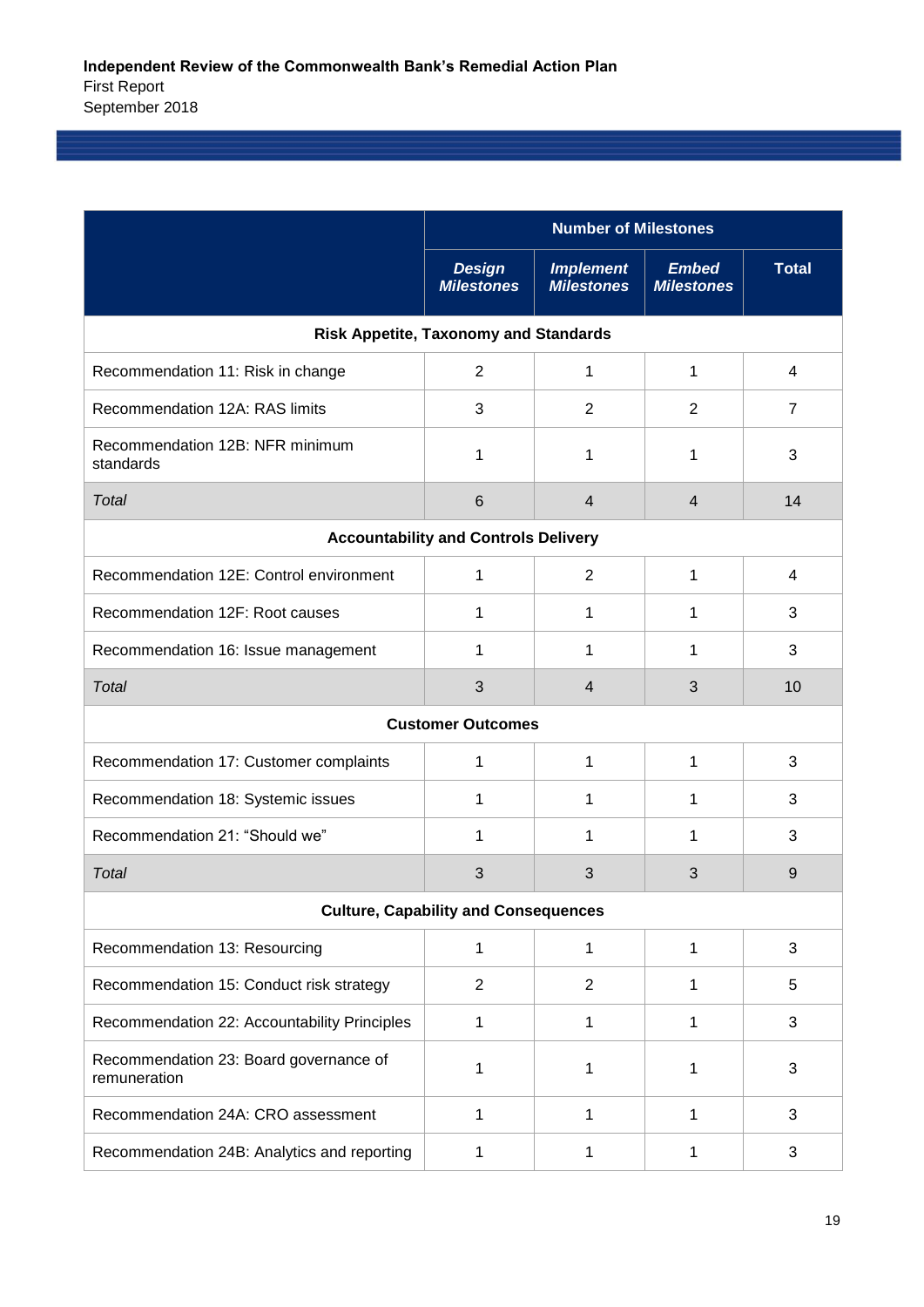|                                                                  | <b>Number of Milestones</b>        |                                       |                                   |              |  |  |
|------------------------------------------------------------------|------------------------------------|---------------------------------------|-----------------------------------|--------------|--|--|
|                                                                  | <b>Design</b><br><b>Milestones</b> | <b>Implement</b><br><b>Milestones</b> | <b>Embed</b><br><b>Milestones</b> | <b>Total</b> |  |  |
| Recommendation 24C: Board Risk Committee<br>support              | 1                                  | 1                                     | 1                                 | 3            |  |  |
| Recommendation 25A: Board guidance on risk<br>adjustments        | 1                                  | 1                                     | 1                                 | 3            |  |  |
| Recommendation 25B: Risk function support<br>on risk adjustments | 1                                  | 1                                     | 1                                 | 3            |  |  |
| Recommendation 25C: Communication of<br>outcomes                 | 1                                  | 1                                     | 1                                 | 3            |  |  |
| Recommendation 26: Remuneration<br>framework review              | 1                                  | 2                                     | 1                                 | 4            |  |  |
| Recommendation 27: Culture of self-reflection                    | 1                                  | 1                                     | 1                                 | 3            |  |  |
| Recommendation 28: Personal and authentic<br>leadership          | 1                                  | 1                                     | 1                                 | 3            |  |  |
| Recommendation 29: BU/SU relationships                           | 1                                  | 1                                     | 1                                 | 3            |  |  |
| Recommendation 30: Vision and Values                             | 1                                  | 1                                     | 1                                 | 3            |  |  |
| Total                                                            | 16                                 | 17                                    | 15                                | 48           |  |  |
|                                                                  | <b>Program Execution</b>           |                                       |                                   |              |  |  |
| Recommendation 31: Skin in the game                              | 1                                  | 1                                     | 1                                 | 3            |  |  |
| Recommendation 32: Consequences                                  | 1                                  | 1                                     | 1                                 | 3            |  |  |
| Recommendation 33: Organisation capacity                         | $\overline{2}$                     | 1                                     | 1                                 | 4            |  |  |
| Recommendation 34: Project disciplines and<br>review             | 1                                  | 1                                     | 1                                 | 3            |  |  |
| Recommendation 35: Embedding project<br>framework                | 1                                  | 1                                     | 1                                 | 3            |  |  |
| Total                                                            | $6\phantom{1}$                     | 5                                     | 5                                 | 16           |  |  |
| <b>GRAND TOTALS</b>                                              | 54                                 | 53                                    | 46                                | 153          |  |  |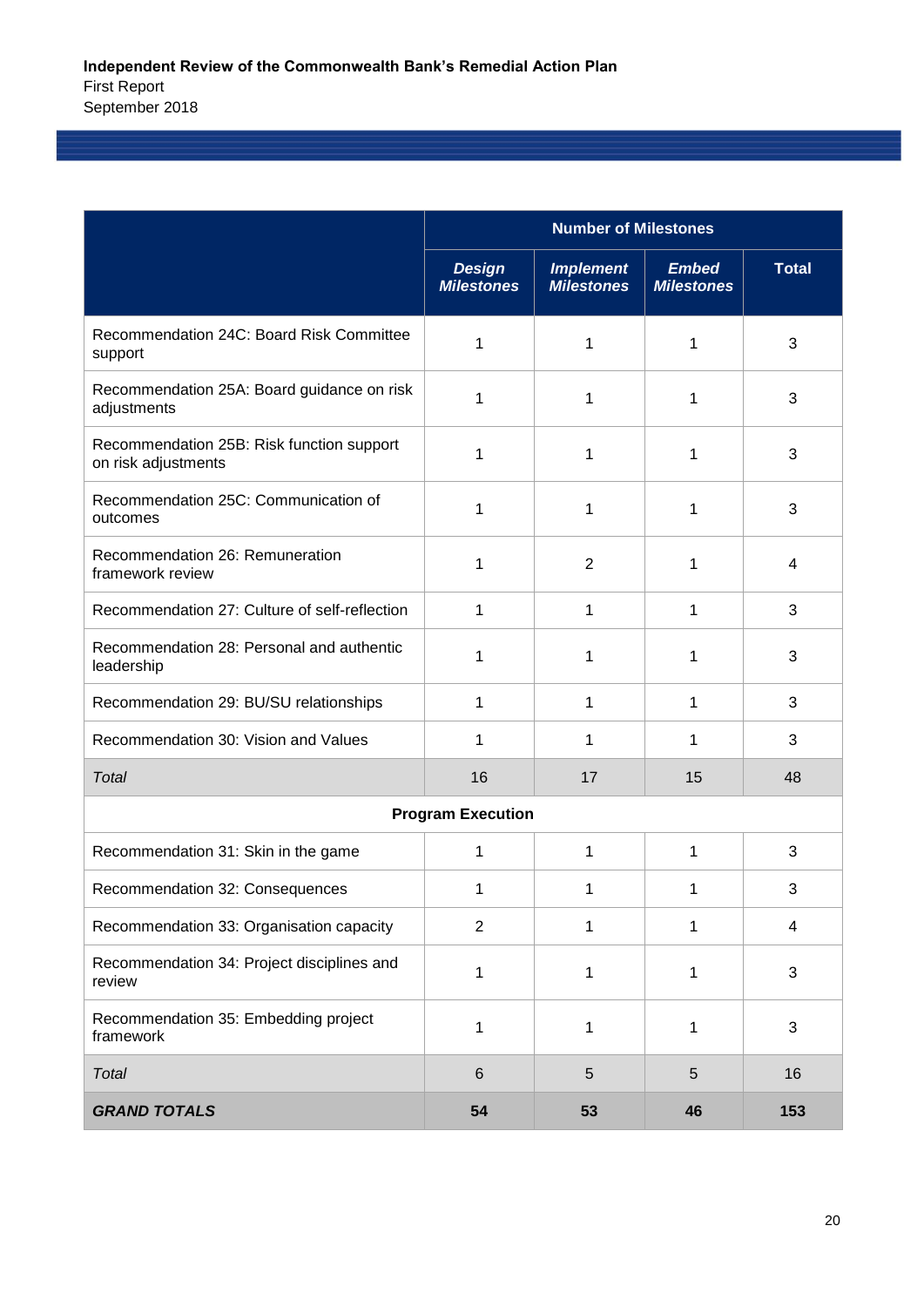## **2.4. Milestone Completion and Recommendation Closure Dates**

Milestones are scheduled for completion between end-June 2018 and end-March 2021.

These are the dates by which evidence of completion of the Milestones is scheduled to be delivered to Promontory for our independent assessment.

Most Design Milestones are scheduled for delivery by March 2019. Most Implement Milestones are scheduled to be delivered throughout 2019. Most Embed Milestones are scheduled to be delivered from the end of 2019 onwards.

The numbers of Milestones due for delivery to Promontory by quarter are set out in Table 2.2 below.

Table 2.2 also shows the number of Recommendations targeted for closure by quarter (that is the date by which CBA expects both Promontory and APRA will have accepted that the requirements for the Recommendation have been met). Recommendations are scheduled for closure between September 2019 and June 2021.

The total number of Recommendations in the table (44) is greater than the number in the Inquiry Report. This is because the RAP has divided some Recommendations into sub-Recommendations. Specifically, Recommendation 12 has been split into six components, and Recommendations 24 and 25 have each been split into three components.

Promontory's quarterly Reports to APRA will report on the status of each Milestone as at the end of the month before the due date for the Report.

|                   |                                    | <b>Number of Milestones To Be Delivered</b> |                                   |              |                |  |  |
|-------------------|------------------------------------|---------------------------------------------|-----------------------------------|--------------|----------------|--|--|
|                   | <b>Design</b><br><b>Milestones</b> | <b>Implement</b><br><b>Milestones</b>       | <b>Embed</b><br><b>Milestones</b> | <b>Total</b> | <b>Total</b>   |  |  |
| 30 September 2018 | 10                                 | $\overline{2}$                              | $\Omega$                          | 12           | 0              |  |  |
| 31 December 2018  | 24                                 | 6                                           | 0                                 | 30           | 0              |  |  |
| 31 March 2019     | 14                                 | 13                                          | 0                                 | 27           | 0              |  |  |
| 30 June 2019      | 3                                  | 7                                           | $\overline{2}$                    | 12           | 0              |  |  |
| 30 September 2019 | 3                                  | 7                                           | 4                                 | 14           | 1              |  |  |
| 31 December 2019  | $\overline{0}$                     | 10                                          | 12                                | 22           | 6              |  |  |
| 31 March 2020     | $\Omega$                           | 6                                           | 3                                 | 9            | 9              |  |  |
| 30 June 2020      | $\Omega$                           |                                             | 5                                 | 6            | $\overline{2}$ |  |  |

|  |  | Table 2.2: Number of Milestones Scheduled to be Delivered and Recommendations Closed by Quarter |  |
|--|--|-------------------------------------------------------------------------------------------------|--|
|--|--|-------------------------------------------------------------------------------------------------|--|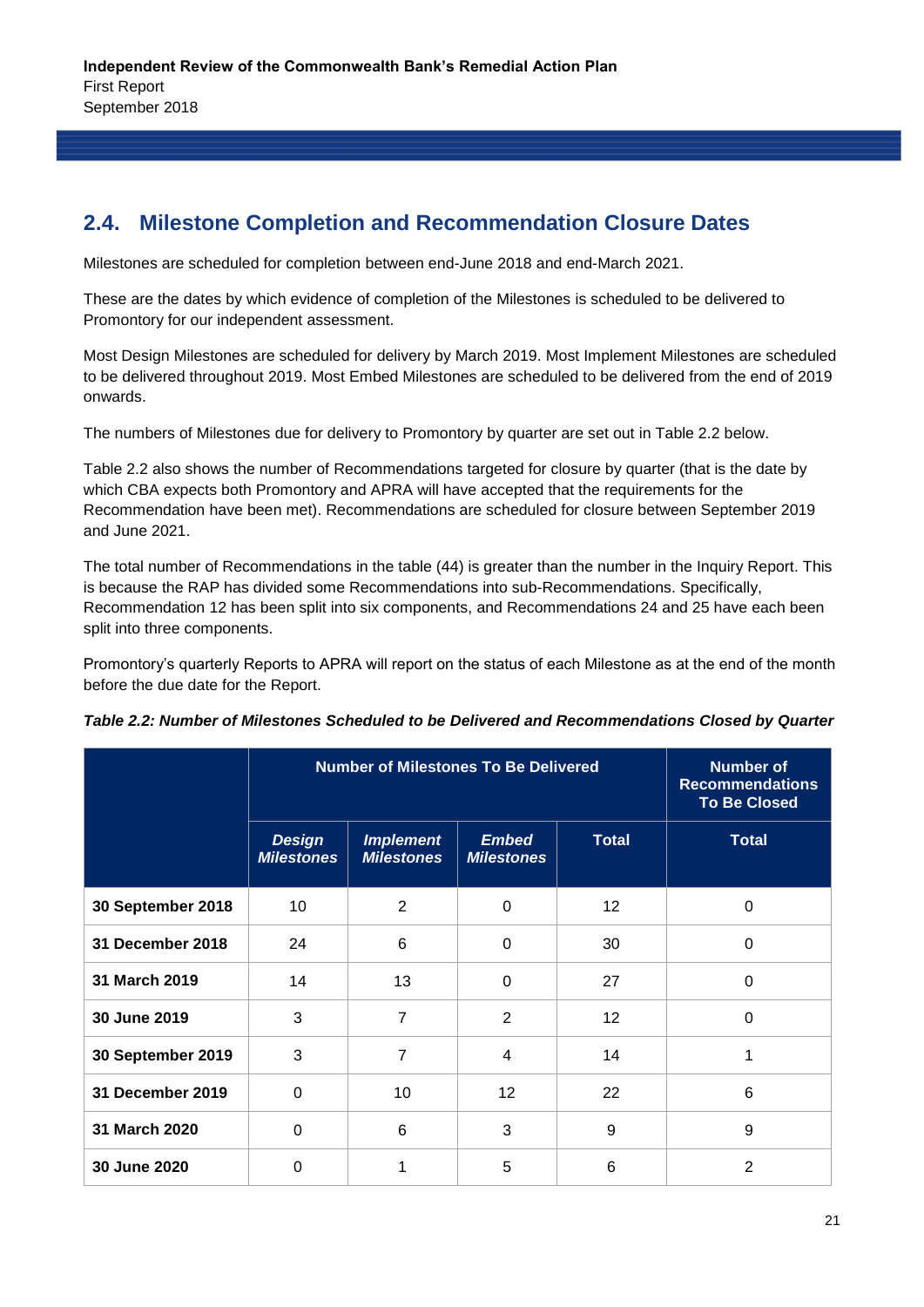|                   |                                    | <b>Number of Milestones To Be Delivered</b> |                                   |              |              |  |  |  |
|-------------------|------------------------------------|---------------------------------------------|-----------------------------------|--------------|--------------|--|--|--|
|                   | <b>Design</b><br><b>Milestones</b> | <b>Implement</b><br><b>Milestones</b>       | <b>Embed</b><br><b>Milestones</b> | <b>Total</b> | <b>Total</b> |  |  |  |
| 30 September 2020 | $\Omega$                           |                                             | 3                                 | 4            | 7            |  |  |  |
| 31 December 2020  | $\Omega$                           | $\Omega$                                    | 10                                | 10           | 2            |  |  |  |
| 31 March 2021     | 0                                  | $\Omega$                                    | 7                                 | 7            | 10           |  |  |  |
| 30 June 2021      | $\Omega$                           | 0                                           | 0                                 | $\Omega$     | 7            |  |  |  |
| <b>TOTAL</b>      | 54                                 | 53                                          | 46                                | 153          | 44           |  |  |  |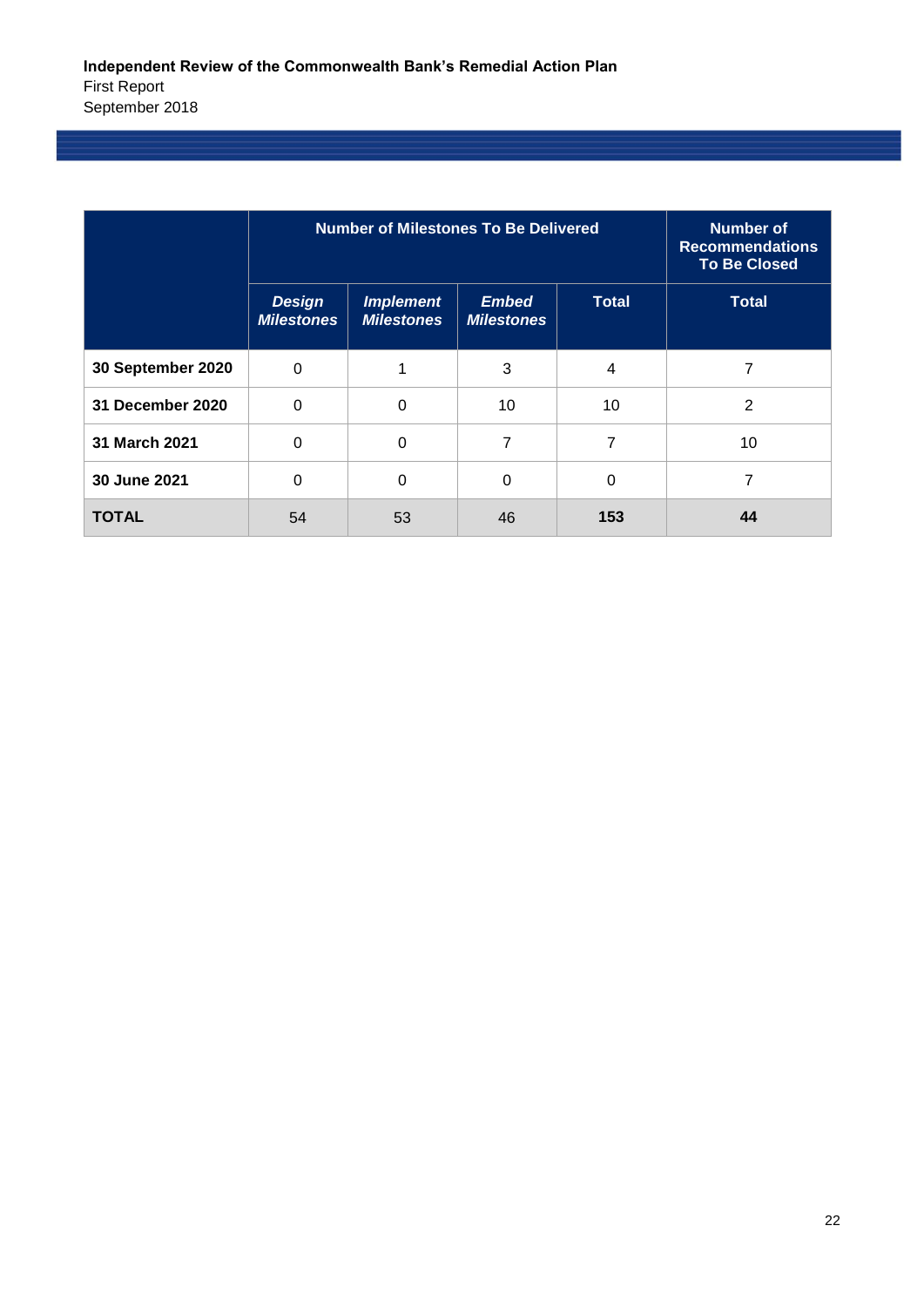## **3. Approach to Executing the Remedial Action Plan**

This Chapter describes the Program CBA has established to execute the RAP.

It covers the following:

- RAP execution activities;
- Program governance; and
- Program assurance.

### **3.1. Remedial Action Plan Execution Activities**

The BROP team is responsible for managing and coordinating execution of the RAP.

The BROP team has organised the Recommendations in the Inquiry Report, as described above, into three work streams. A 'Stream Lead' from the BROP team has responsibility for managing the response associated with each of these work streams. Specifically, the Stream Leads are tasked with ensuring that the Design, Implement and Embed Milestones associated with their stream are executed in accordance with the RAP. The Stream Leads are also responsible for managing any risks associated with delivery of the Milestones.

'Execution Leads' – experienced CBA executives who are not members of the BROP team – have responsibility for executing Milestones other than those relating to the Program Execution Theme. The Execution Leads work in coordination with Stream Leads to execute the Milestones assigned to them.

Once a Milestone is complete, the BROP team produces a 'Milestone Closure Pack'. The Closure Pack contains the following documents:

- A document summarising the actions taken in completing the Milestone;
- Documents evidencing that these actions took place;
- A Line 2 assurance report; and
- An external quality review report.

Both the relevant Execution Lead and the BEAR Accountable Executive provide sign-off that the Milestone Closure Criteria have been met.

For Milestones that require a Group-wide approach to delivery, the BROP team works with BU/SUs to execute the Milestone. For these Milestones, detailed plans have been developed that will be executed at BU/SU level. The detailed plans set out the actions to be completed by the BU/SUs and also outline their expected interaction with the BROP team. Execution of these plans at the BU/SU level is managed by a Group Executive Lead. The BU/SU plans have been reviewed by the Group Executives of each unit.

An external reviewer has also been engaged to conduct a quality review and prepare the report noted above for each Milestone. The external review seeks to ensure that no material unresolved issues remain outstanding prior to submission of Milestones for Promontory's review.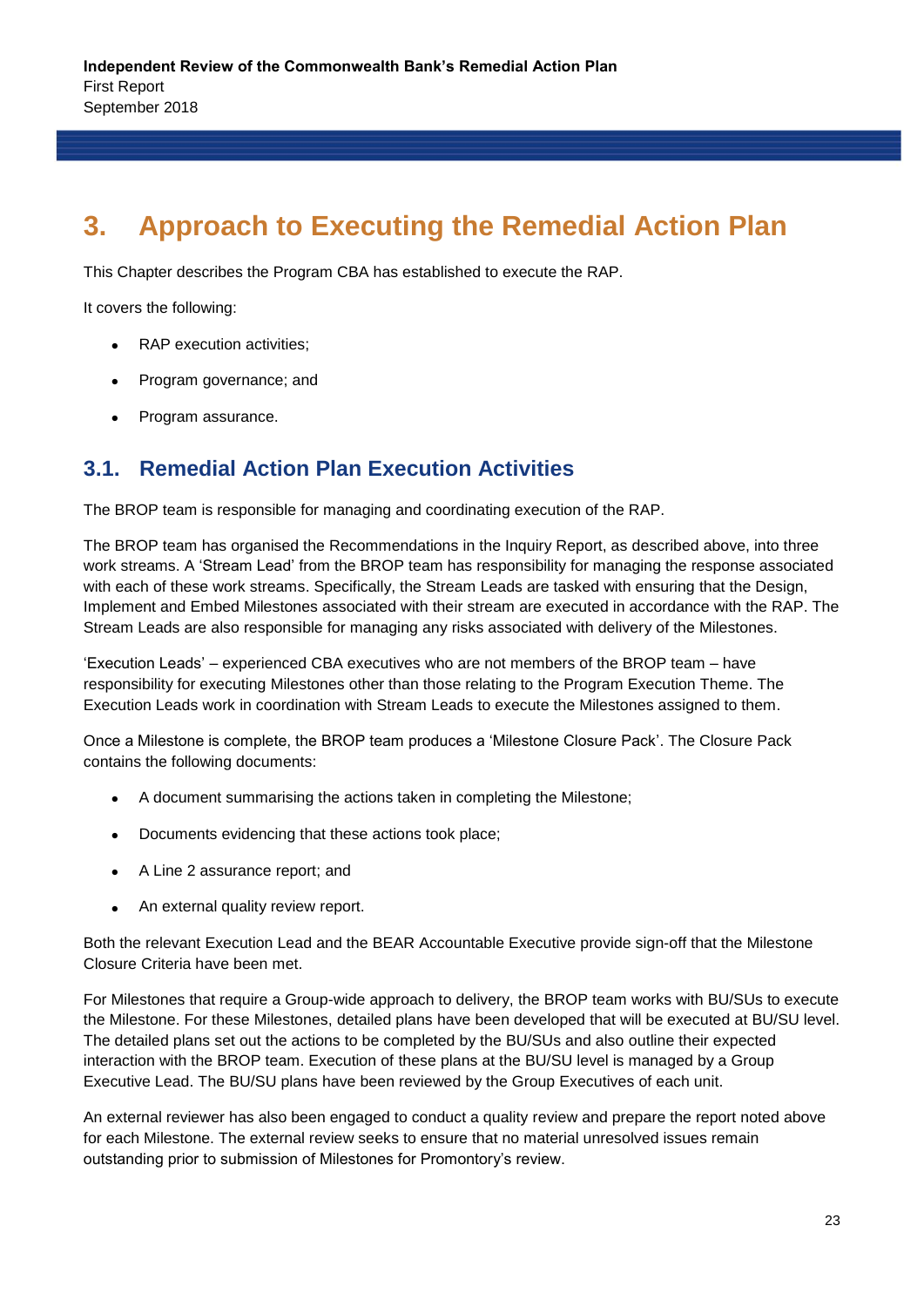## **3.2. Program Governance**

A Governance Forum has been established to govern, optimise and effectively manage the Program. Its objective is to ensure the Program remains on track to deliver the EU and the RAP.

The Forum meets monthly.

Attendees include the Head of BROP, the Stream Leads, and representatives from Line 2, Line 3, the external reviewer and Group Finance.

The Governance Forum's responsibilities include:

- Reviewing the progress of all Program initiatives;
- Assessing new and emerging Program risks and determining responses as appropriate; and
- Ensuring that activities are prioritised in line with Program commitments.

Stream Leads report progress to the monthly Governance Forum to ensure that execution of the Program is consistent with CBA's Group Delivery Framework. Promontory representatives are observers at these meetings.

Program progress is also being overseen in several other fora:

- The Design Council, comprising the Head of BROP, Stream Leads, some Execution Leads and Group Executive Leads, meets each week to consider, provide feedback on and challenge the content of upcoming Milestones. The Council aims to act as a control point for ensuring the 'integrity, consistency and sustainability' across all Design Milestones. The Design Council played a similar role in development of the RAP. For some of the more complex recommendations with major impacts across BU/SUs, similar working groups have been established to ensure business perspectives and technical subject matter expertise are incorporated into Milestone design.
- Stream Leads and Group Executive Leads discuss progress at the BU/SU level at the weekly Group Executive Leads Forum. This Forum, whose members include Stream Leads and Group Executive BU/SU representatives, discusses BU/SU progress and escalates and addresses material risks and issues.
- Program challenges for escalation and resolution are discussed at the weekly Cross Stream Dependencies Forum. This Forum, whose members include Stream Leads and key Execution Leads, discusses progress across each Theme and identifies risks and issues for escalation and resolution.
- Information on Program execution risks and Line 2 review is discussed at the NFR Committee on a monthly basis.

The ELT also receives monthly progress reports from the BROP team regarding RAP execution. The ELT has set aside time each month to discuss Program progress and execution risks. The Board also receives regular updates with issues escalated to the Board as needed.

The BROP team has developed a series of processes that seek to ensure that execution of the RAP is on track. One of the key outputs associated with BROP's processes is weekly status reporting from Stream Leads outlining the progress made on the Recommendations for which they are responsible.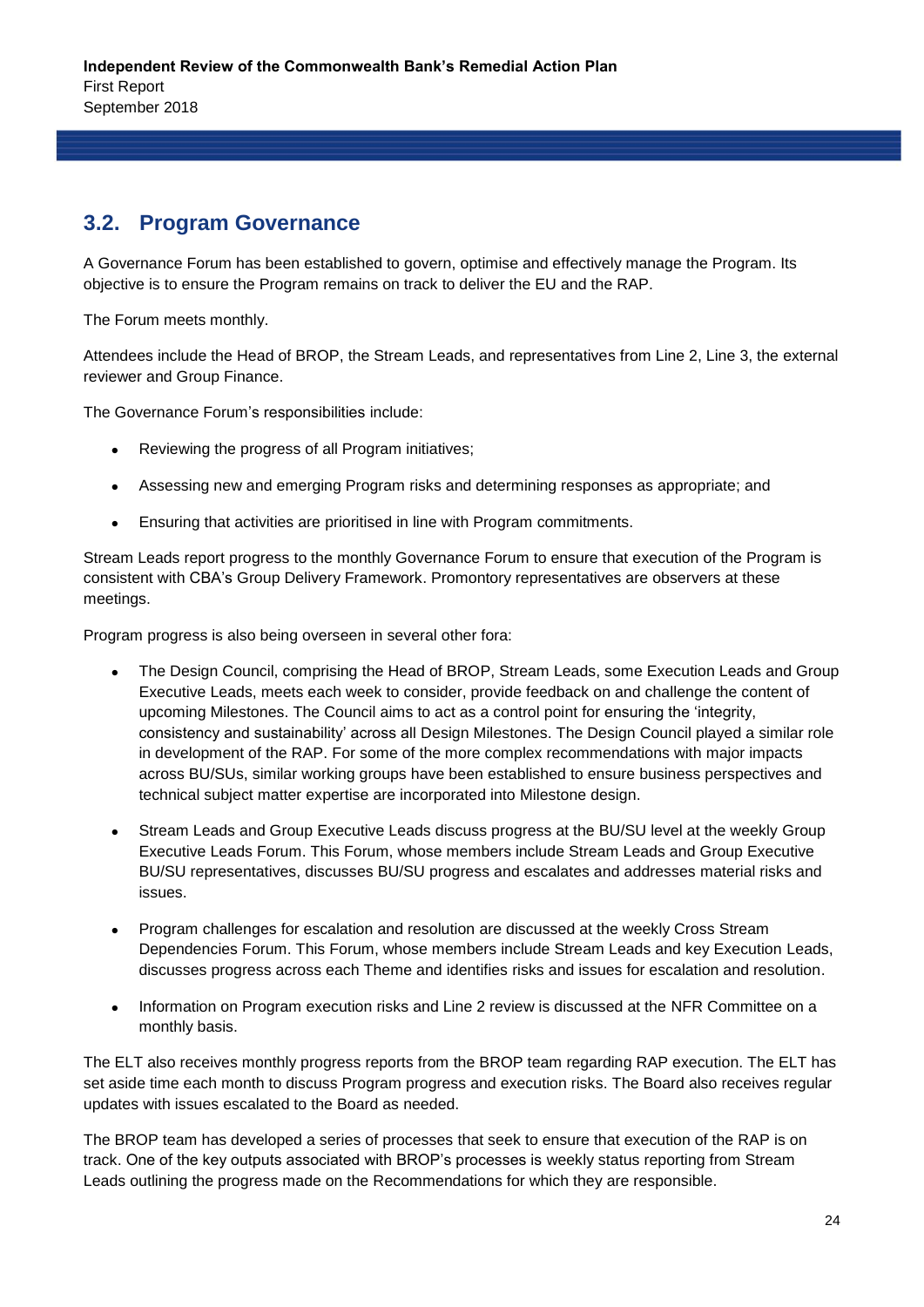### **3.3. Program Assurance**

Line 1 for the Program, which comprises the BROP team, Execution Leads and Group Executive Leads, retains ownership of the execution risk associated with the Program.

Line 1 has instituted controls intended to provide assurance over the quality of Milestone execution and to minimise execution risk. For instance, a standard project execution approach has been developed to minimise variance in the quality of Milestone execution. In addition, Group Executive Leads maintain a risk profile that will be updated with Program delivery risks as they arise.

Line 2, which for the purposes of the Program is drawn from Group Risk, is responsible for providing assurance that Milestones have been delivered in accordance with the RAP.

A key component of this assurance is the preparation and delivery of the Line 2 assurance report, which is included in the Closure Pack for each Milestone. The reports are designed to provide assurance that:

- The Milestone Closure Criteria have been met;
- The Milestone can be delivered to Promontory;
- Program efforts are sustainable and fit for purpose; and
- The Milestone meets the requirements of the Group Risk Management Framework and other risk management policies.

Line 2 is also responsible for providing reports on the completeness and accuracy of status reports that BROP provides to the Governance Forum.

Separately, the Group Chief Risk Officer (CRO) and BU/SU CROs are responsible for providing assurance that the BEAR Accountable Executives have fulfilled their obligations under the RAP, as well as assurance of overall BROP effectiveness.

Line 3, CBA's internal audit function, is responsible for providing assurance that the BROP team is operating effectively and is following appropriate governance requirements.

Group Audit and Assurance have appointed an Executive Manager responsible for Line 3 assurance over BROP. Recruitment of additional Line 3 personnel dedicated to BROP assurance activities is also underway. We understand that Group Audit also plans to meet with BROP management in the coming weeks to discuss the scope and timing of its assurance activities.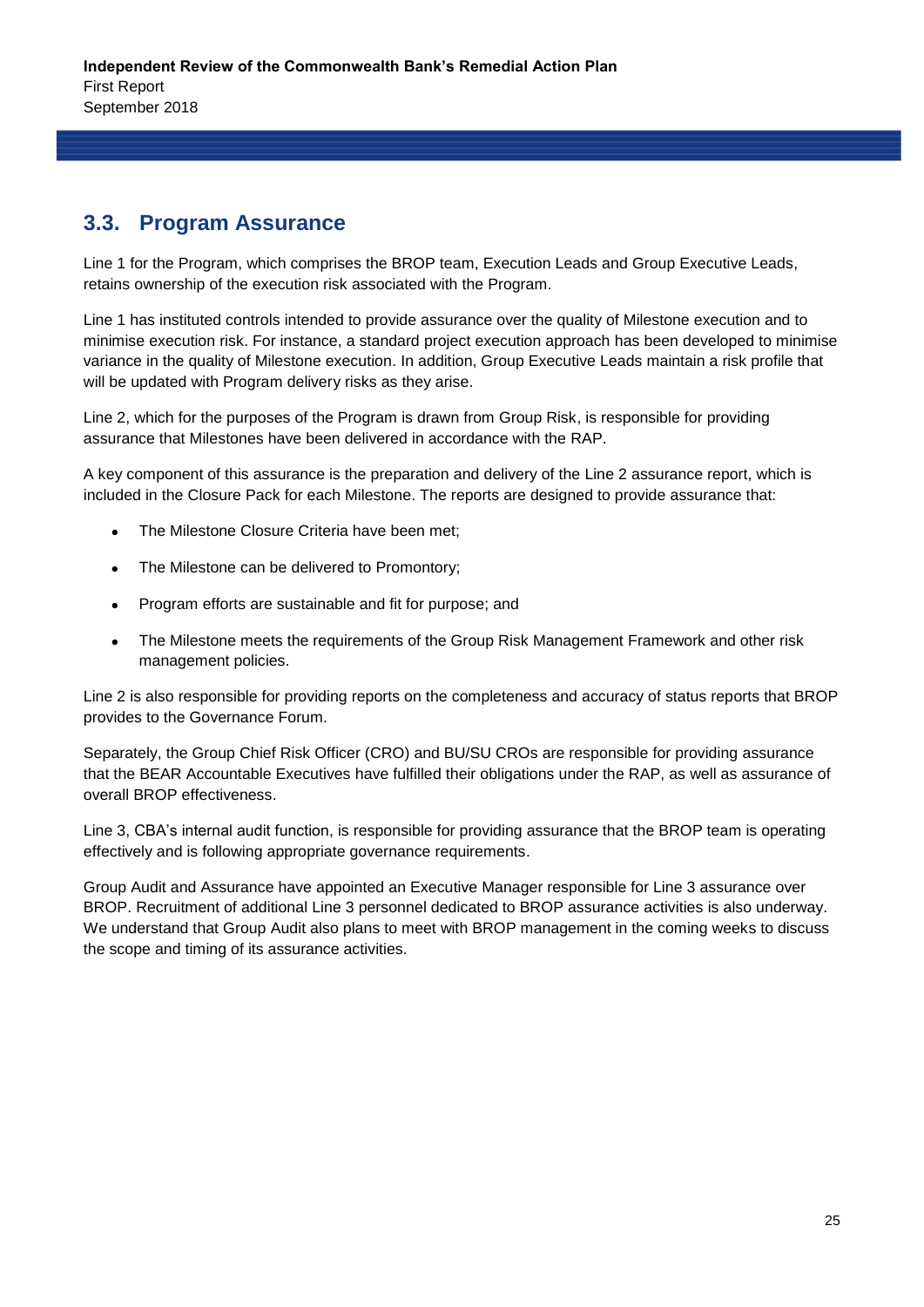## **4. Promontory's Approach**

As noted above, Clause 13 of the EU requires Promontory, as Independent Reviewer, to report on a quarterly basis:

- The status of compliance with the EU; and
- Milestones in the RAP that CBA considers are nearing completion.

We have seen our role, therefore, as requiring us to:

- Monitor progress in executing the RAP;
- Assess both that Milestones have been completed in line with the Closure Criteria and that completed Milestones provide, or are likely to provide, a sound basis for achieving the Target State of the relevant Recommendation; and
- Report our findings to APRA.

This Chapter describes our approach to these tasks.

### **4.1. Monitoring Progress**

Promontory monitors CBA's progress in executing the RAP by:

- Reviewing weekly status reports prepared by the BROP team, and engaging in meetings and discussions regarding such reports with appropriate CBA personnel. The status reports set out the progress made by each CBA Stream Lead in delivering the Design, Implement and Embed Milestones under the RAP. The status reports also provide information on any delivery risks and challenges that may affect the successful and timely completion of Milestones under the RAP.
- Attending weekly project management meetings with members of the central BROP team to discuss project progress, risks to completing Milestones by the due date, administrative procedures and to raise any questions or potential concerns.
- Attending briefing presentations hosted by the central BROP team, intended to summarise the approach to and progress on the responses to certain Recommendations.
- Attending CBA's monthly Governance Forum and observing discussions of progress as presented by Program Stream Leads.

Promontory's monitoring activities are complemented by attending monthly tripartite meetings with CBA and APRA to discuss the status of compliance with the EU. Any proposed changes to the RAP are expected to be discussed in these meetings.

It is also envisaged that Promontory will meet with the ELT and the Board on a regular basis to present our Reports.

In monitoring the progress of Milestones on which work has not yet been completed, Promontory relies on the assessment of progress as summarised in reports provided by the BROP team.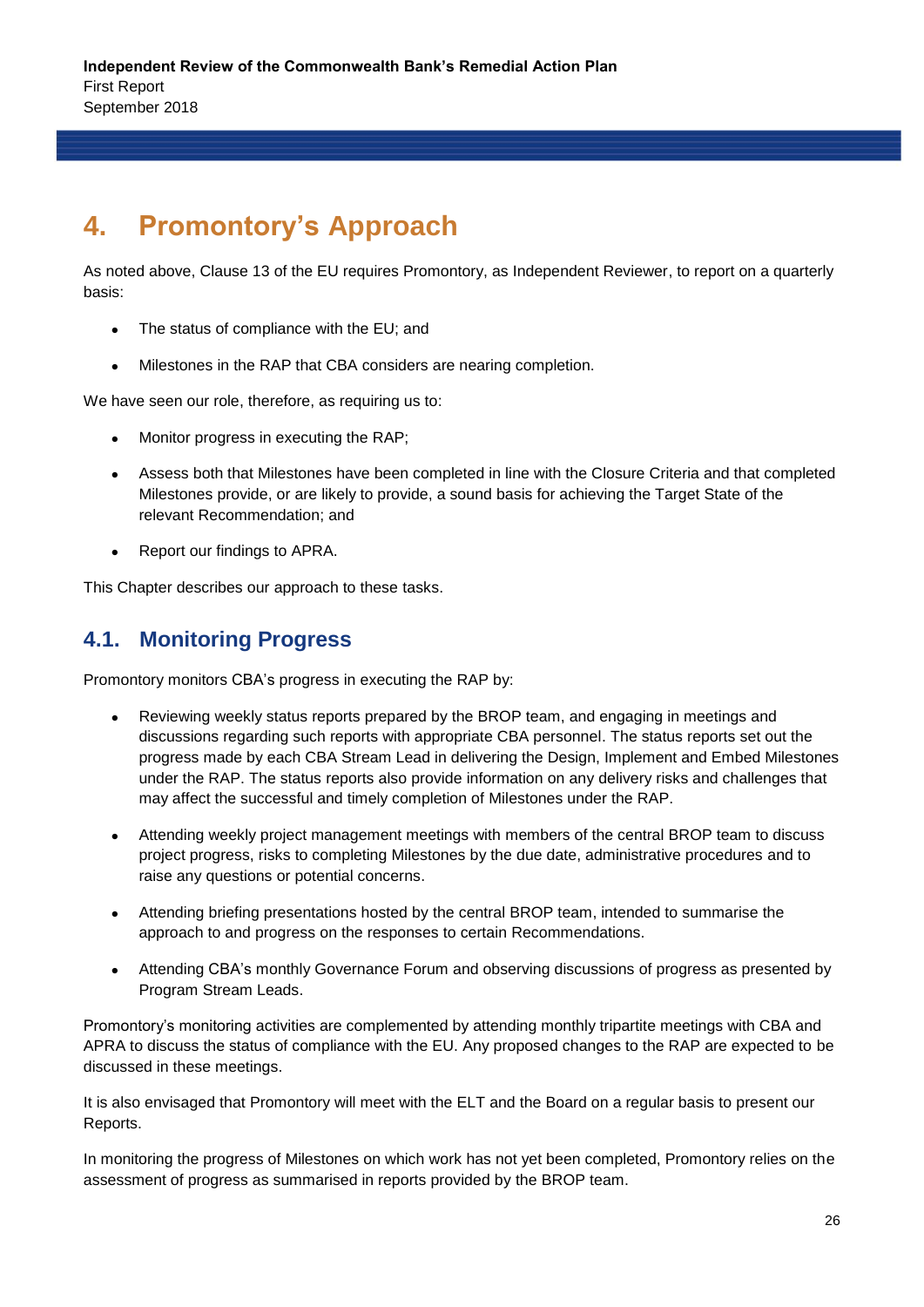### **4.2. Assessing the Effectiveness of Completed Milestones**

Promontory is assessing the effectiveness of all Milestones completed by CBA under the RAP, to determine whether the Milestones:

- Satisfy the relevant Closure Criteria in the RAP; and
- Provide, or are likely to provide, a sound basis for achieving the Target State of the relevant Recommendation. 4

Promontory has developed a structured process for conducting its assessments with respect to each Milestone.

Once CBA considers it has completed a Milestone, a Closure Pack is submitted to Promontory which sets out the materials evidencing Milestone completion. As noted, the Milestone Closure Pack requires sign off by the relevant executives responsible for Milestone delivery, including the BEAR Accountable Executive and Execution Leads.

After reviewing documents in the Closure Pack we make an initial assessment on the effectiveness of the Milestone, and identify whether further information or actions might be required for the Milestone to be effective. In doing so, we note the Line 2 and the external reviewer reports, but make an assessment independently of the opinions and observations in those reports.

Our assessments consider the relevant context in the Inquiry Report, other guidance APRA may have provided, guidance from international bodies and organisations (e.g., Basel Committee on Banking Supervision and Financial Stability Board or as developed by supervisors in other jurisdictions), and Promontory's observations regarding better practice in other jurisdictions.

As part of our initial assessment, we determine whether we require further information or interviews with CBA personnel before we can finalise our conclusions. After receiving any additional documents requested and conducting such interviews, we make and communicate a final assessment taking the factors described above into account.

In assessing effectiveness, we look for evidence that both the letter and spirit of the Milestone and related Recommendation have been addressed. We will assess a Milestone as closed and effective when the Closure Criteria have been met and provide a sound basis for meeting the Target State. Where there is disagreement between Promontory and CBA over the effectiveness of a Milestone, we will liaise with APRA to resolve any issues.

## **4.3. Reporting**

l

As noted above, we summarise and provide our views on the status of compliance with the EU based on monitoring CBA's progress and on the results of our assessments of completed Milestones, as at the last day of the month before the due date for each Report.

<sup>4</sup> Where an Implement Milestone consists of simply implementing the approach designed in the related Design Milestone, our assessment will be limited to establishing that the actions taken satisfy the relevant Closure Criteria.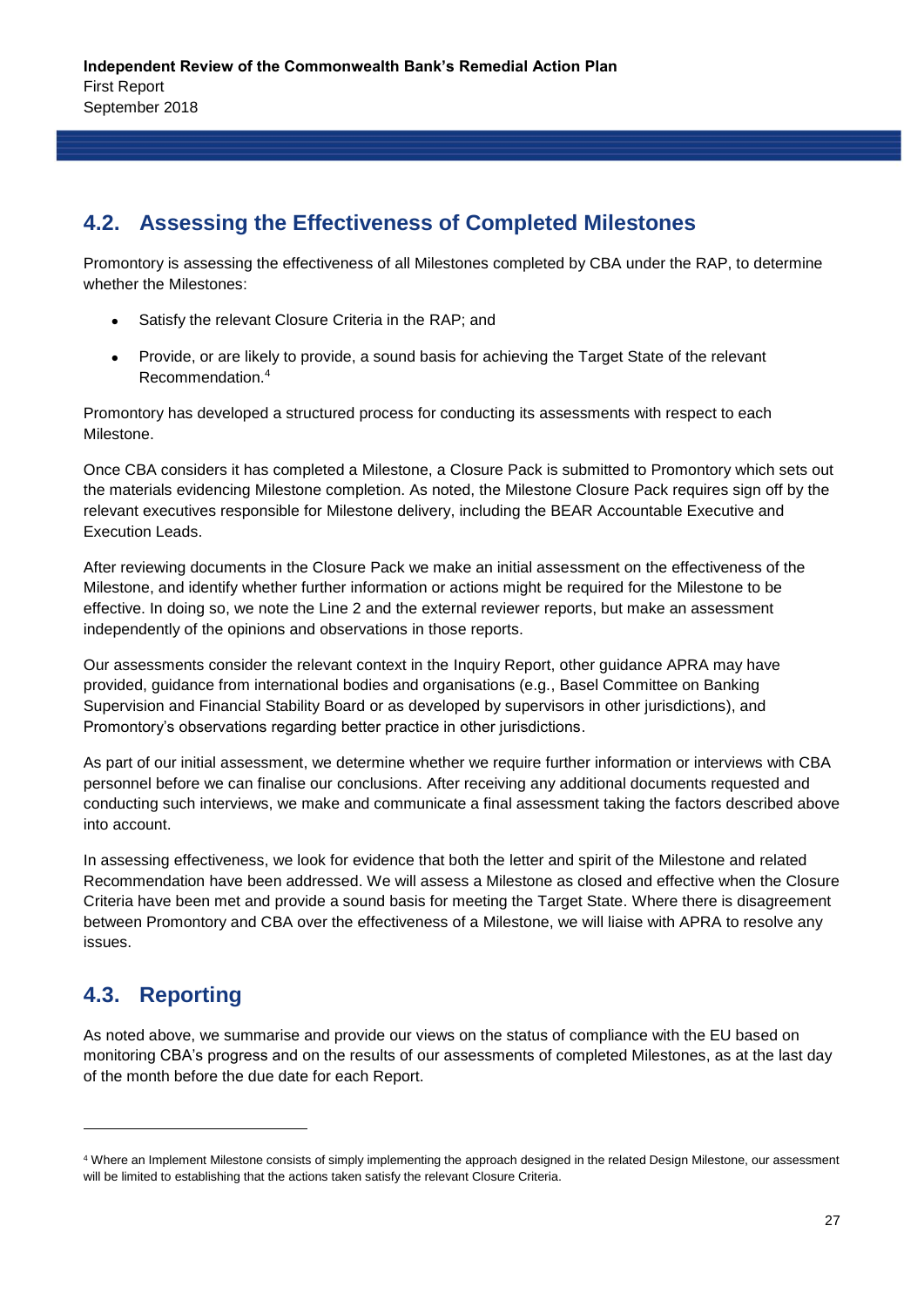## **5. Program Management**

Responding to the Inquiry Report Recommendations requires that CBA embark on a process of deep and fundamental change across the organisation. Given the size of the organisation and the breadth of its activities, this will necessarily be a long and complex process.

Promontory observes that to date, CBA's design and management of the Program evidences a commitment to meeting the challenges described in the Inquiry Report in a timely and comprehensive way.

Furthermore, the foundation for meeting a number of the characteristics of successful risk remediation programs, as described below, is being laid.

This Chapter lists seven characteristics of a successful remediation program as outlined in Chapter 10 of the Inquiry Report, and sets out Promontory's observations to date about the extent to which the Program exhibits these characteristics.

Following these observations, we discuss matters for CBA's consideration in moving the Program forward.

### **5.1. Promontory's Observations**

#### **5.1.1. Board and Executive Committee oversight**

The Inquiry Report noted that effective Board and Executive Committee oversight will contribute to adequate engagement with relevant parties, foster a sense of urgency, and help maintain focus and momentum.

The Board and ELT were both active participants in the design of the RAP, and are both engaged in monitoring execution.

The Board, through a working group which included the Board Chair, played an active role in providing feedback to and challenging the content of the RAP before it was endorsed by APRA.

The Board has continued to engage in and monitor progress in executing the RAP. Program progress is a regular agenda item at Board meetings. The Head of BROP has attended Board meetings and presented to the Board. The Board also receives regular progress reports. We have been advised that the Board has requested a deep dive review of each major Theme, to be delivered by one or more of the accountable Group Executives.

The Chief Executive Officer (CEO) and ELT similarly played an active role in providing feedback on and challenging the content of the RAP before it was endorsed by APRA.

The ELT has received regular reports on progress in executing the RAP. The Agenda for meetings of the ELT NFR Committee (which comprises all Group Executives) includes a standing item on progress in executing the RAP. The Head of BROP also attends these meetings.

We have been advised that the ELT has formed a Group Executive Working Group to address critical components of several Design Milestones.

We have also been advised that special sessions are to be scheduled to ensure that appropriate time is allocated for reflection and debate on each Milestone requiring ELT consideration.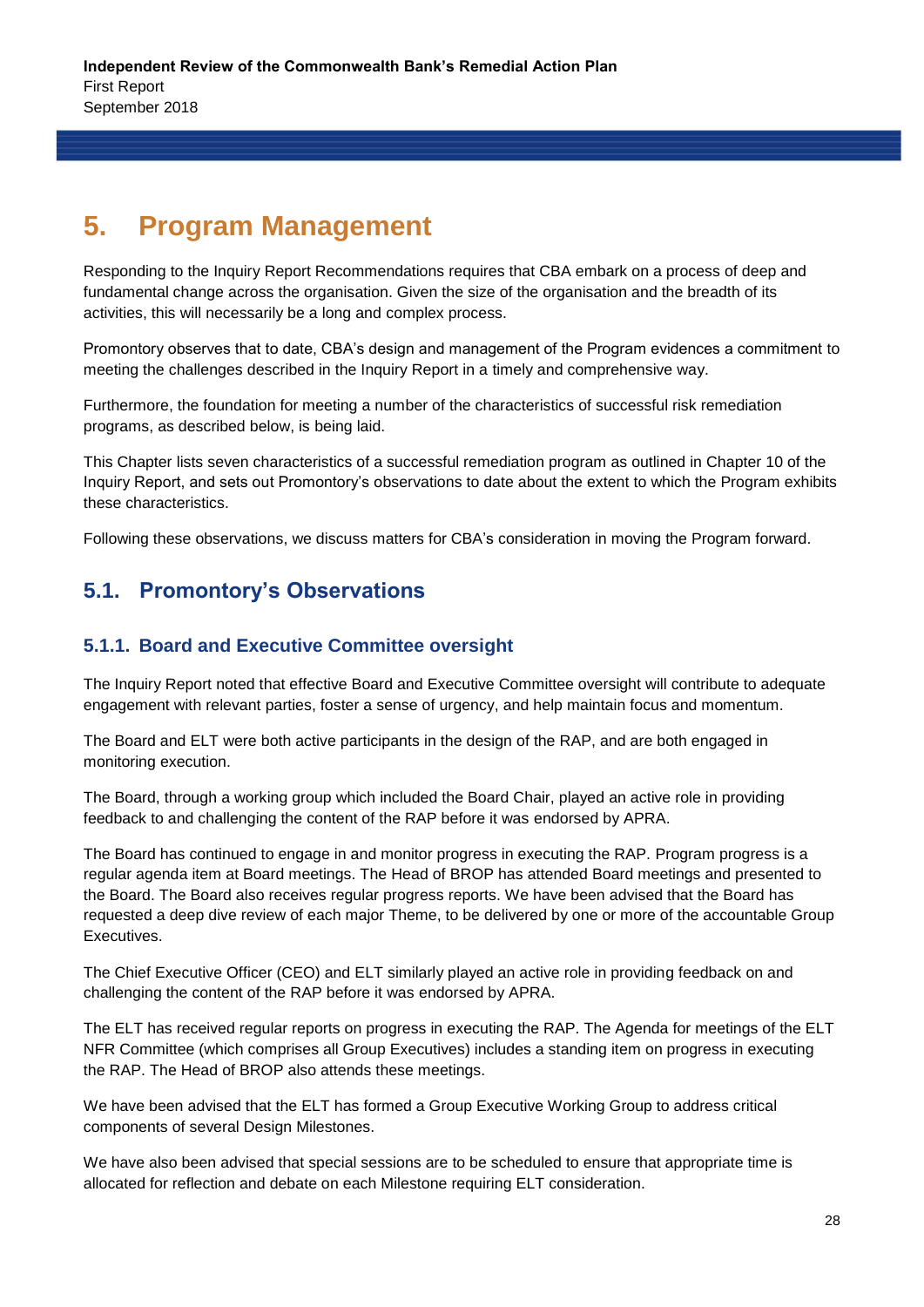#### **5.1.2. First line executive sponsorship**

The Inquiry Report noted that first line executive (that is business unit Group Executive) sponsorship contributes to turning planned changes from ideas into day-to-day practices.

This sponsorship has been evident through the design and early execution of the Program.

The RAP has been designed to reinforce first line executive sponsorship and accountability. BEAR Accountable Executives, who are accountable for delivering the Inquiry's Recommendations, are drawn in large part from Group Executives. The Program to implement the RAP is sponsored by the CEO.

Each Group Executive, in turn, has appointed a lead accountable person for delivering the RAP in their business or support unit – the Group Executive Lead. A number of meetings of the Group Executive Leads were held as the RAP was developed, to ensure their feedback and input was provided.

Remuneration outcomes for sponsors and delivery leads will reflect delivery of recommendations for which they are accountable.

The commitment of first line executives to sponsoring the Program has also been evident in the approach to communicating CBA's response to the Inquiry Report.

This approach, driven by the CEO, has emphasised the need to successfully execute the Program.

The CEO has used multiple communication channels to raise awareness of the Inquiry Report's recommendations and CBA's commitment, and his commitment, to delivering the Program.

These channels have included Executive General Manager (EGM) and General Manager forums, BROP orientation sessions for Group Executive leads and subject matter experts, and intranet communication to staff.

We understand the BROP team is working with Group Executive Leads on change and communication planning in each of the BU/SUs. A change and communication working group has been established to advance these efforts.

#### **5.1.3. Secondment from business lines or other non-risk roles**

The Inquiry Report noted the benefits to the effectiveness of remediation programs of secondment from business lines. It noted that doing so will generate capability, credibility, and links between the Program and the business.

There is evidence of secondments from business lines into the Program. The central BROP team and its leadership comprise people with significant experience of working in other business lines. Team members are drawn primarily from business units, with a smaller number drawn from support units.

The majority of Execution Leads are drawn from and currently work either in business units or key support functions. Most Execution Leads are General Managers or Executive General Managers.

Some members of the central BROP team and the Execution Leads are drawn from risk functions. Given the heavy emphasis of a number of Recommendations on the design and operation of NFR functions and activities, we do not see this as a matter of concern.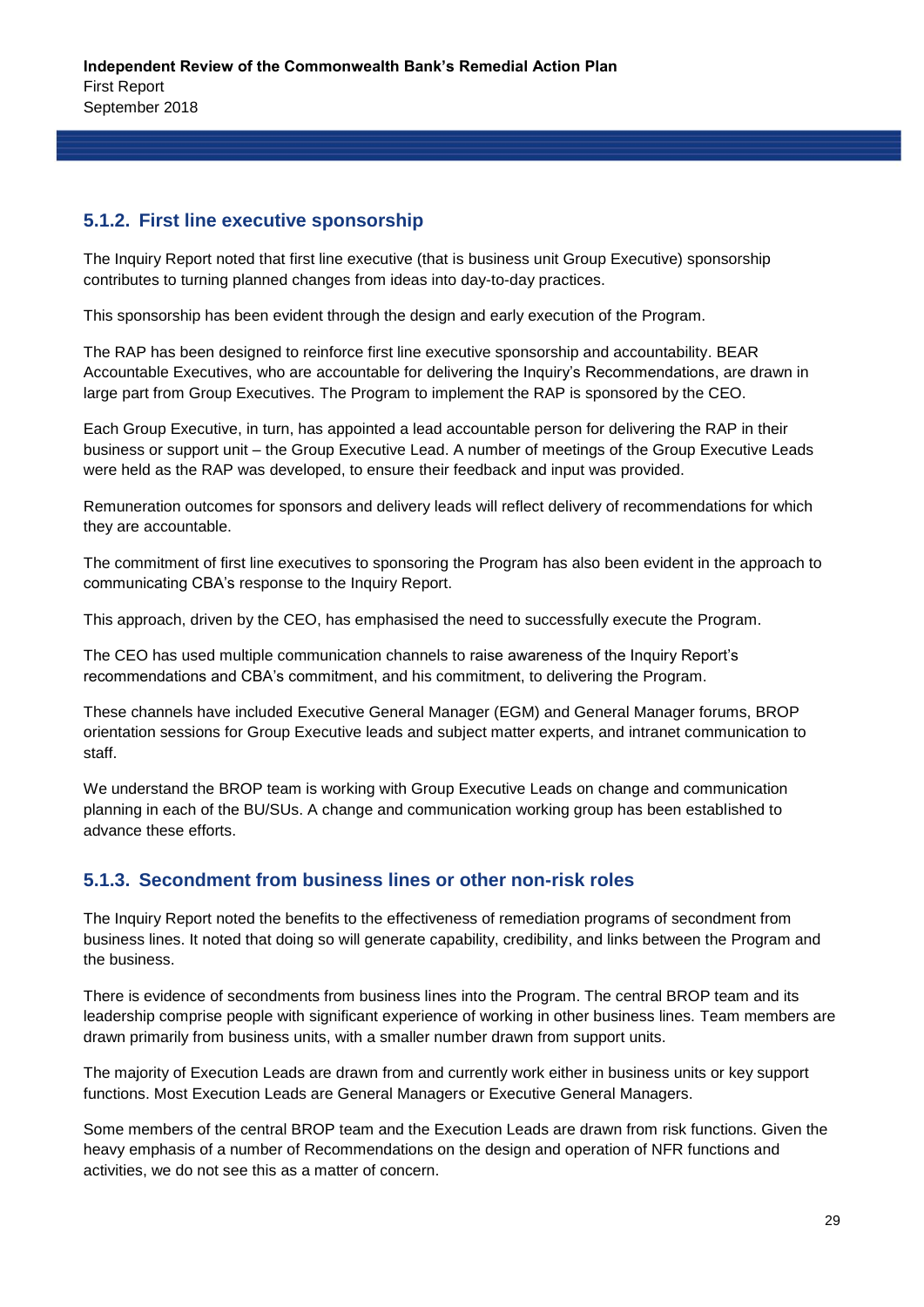#### **5.1.4. Effective project management disciplines**

The Inquiry Report noted the following features together contribute to programs being delivered on time and with the right outcomes:

- Clear objectives;
- Detailed project planning;
- Comprehensive resource planning;
- Clear accountability; and
- Committed multi-year budgets.

As noted above, the RAP endorsed by APRA is supported by detailed Charters for each Recommendation that set out target states, timelines, interdependencies, and clear accountabilities.

Governance processes consistent with sound project management practices are also in place to monitor progress and identify risks in a timely way.

The central BROP team receives status reports from each Stream on a weekly basis. A BROP Governance Forum also meets on a monthly basis to track and address risks associated with Program execution. This Forum, which is attended by Promontory representatives in an observer capacity, met for the first time in August and appears to be an effective mechanism for the BROP team to identify and address risks that may impact on successful Program delivery.

Although these processes are still being refined, there is evidence that Program delivery risks and issues are being reported on and closely monitored by the BROP team and Governance Forum. We have also seen that appropriate mitigation and response plans are being developed and executed in an effort to manage these risks in a timely fashion.

For instance, the Program has identified that sourcing of appropriately skilled personnel in certain areas – including human resources and risk management areas – pose delivery risks that require close management to ensure the Program is delivered effectively. These issues are being monitored by each stream and addressed as part of monthly Governance Forums.

While initial resourcing plans and a Program budget for the current financial year have been established, we would expect to see evidence of more comprehensive resource planning and committed multi-year budgets going forward.

The central BROP team has been fully funded and has been assigned dedicated resources to drive delivery of the RAP.

We have also been advised that each business unit has defined its initial resource requirements based on their current understanding of Program deliverables. We are advised that this will continue to be refined over coming months as further work is completed on the design of policies, standards and frameworks needed to meet RAP requirements.

We also understand a commitment has been made to significant funding intended to improve the management of non-financial risk across CBA for the 2019 financial year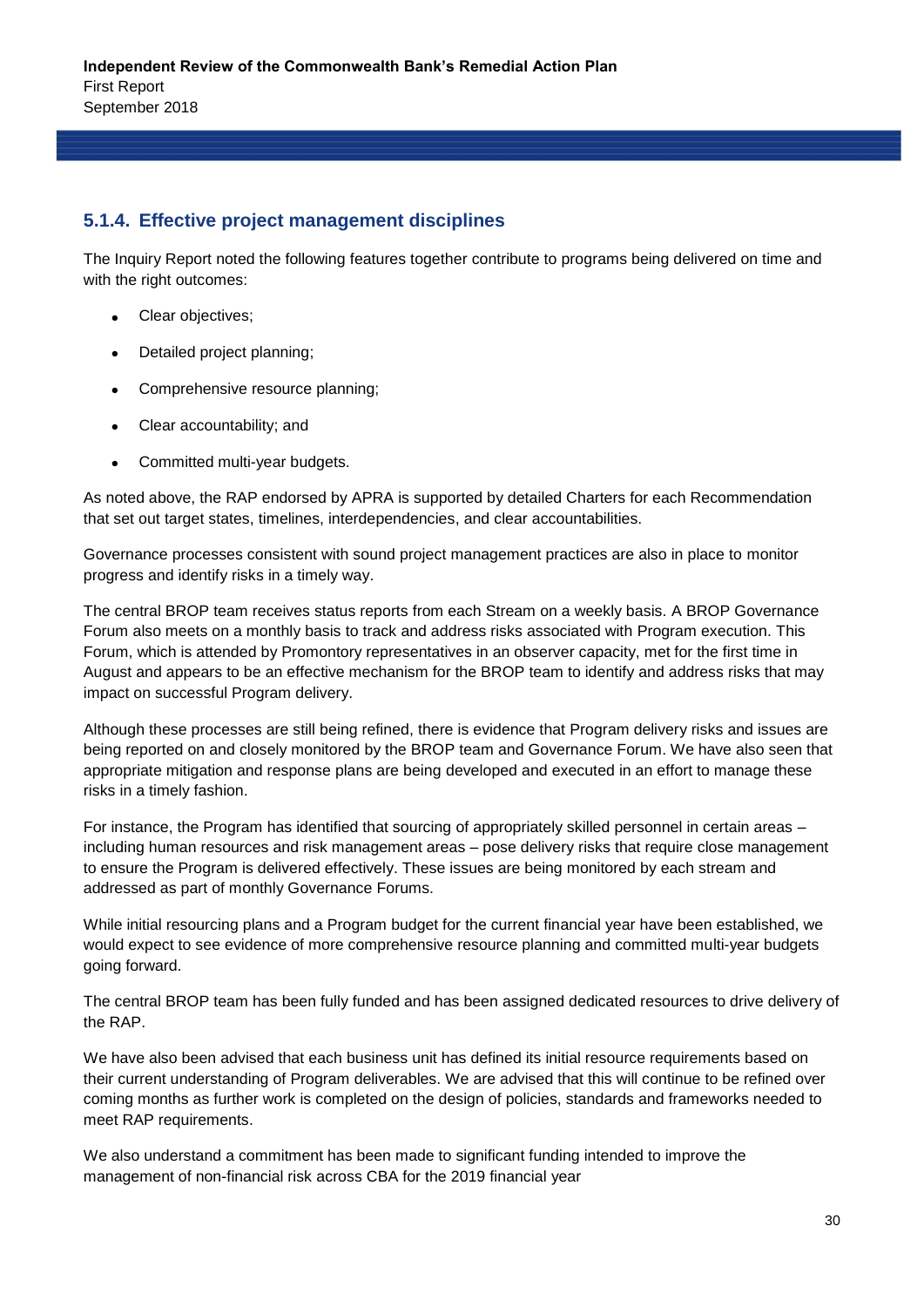Promontory will continue to closely monitor and report on the further development of governance processes and on the status of resourcing and funding issues in future quarterly reports.

#### **5.1.5. Sufficient focus during peak periods**

The Inquiry Report noted the importance of sequencing initiatives and sourcing skill sets to avoid bottlenecks and ensure adequate attention. The Inquiry Report also noted that key individuals and subject matter experts must be in a position to give adequate attention to the elements that require their input during projects.

The RAP, as designed, involves a relatively large number of Milestones being delivered during the final quarter of 2018 and the first and final quarters of 2019.

The BROP team has recognised the challenges this may pose and is looking, in most cases, to bring forward or, where appropriate, defer the delivery of Milestones to address these concerns. As an example, it has delivered a number of Milestones to Promontory earlier than was required by the RAP (e.g., Milestones for Recommendations 7, 8 and 14).

A change process is also being developed by the BROP team which will allow changes to be proposed to Milestone due dates to address such concerns. Any changes will be subject to APRA endorsement, with input from Promontory as required.

Promontory will continue to monitor and report on how this change process is being managed in future quarterly reports.

#### **5.1.6. Assurance**

The Inquiry Report noted the value of independent assessment of both the health of Program management, and the likelihood of achieving objectives within the proposed timeframe. The Inquiry Report also noted that conducting such assessments gives the Executive team the ability to take remedial action and correct the course of the Program at an early stage.

The Program should benefit from Line 2 reviewing Program health and providing assurance in relation to Milestone completion. These arrangements were put into place recently, with Line 2 providing assurance in relation to Milestones delivered at the end of August. Line 2's assurance work did not identify any issues with the Milestones delivered to end of August, but did make useful comments on a range of matters for the Program to consider as it continues to deliver against the RAP.

We have been advised that the Group Audit and Assurance function (Line 3) was engaged during development of the RAP. The Executive General Manager, Group Audit and Assurance was engaged to provide challenge over the draft of the RAP and in the development of the Governance and Assurance framework over the Program.

We have also been advised that Group Audit has agreed to provide assurance to the CEO and the Board that the Program is operating effectively and following appropriate governance as required to satisfy the EU obligations.

We understand that Group Audit has commenced discussions with the Line 2 function in BROP (to avoid potential duplication in assurance activities), and will meet with BROP management to discuss the scope and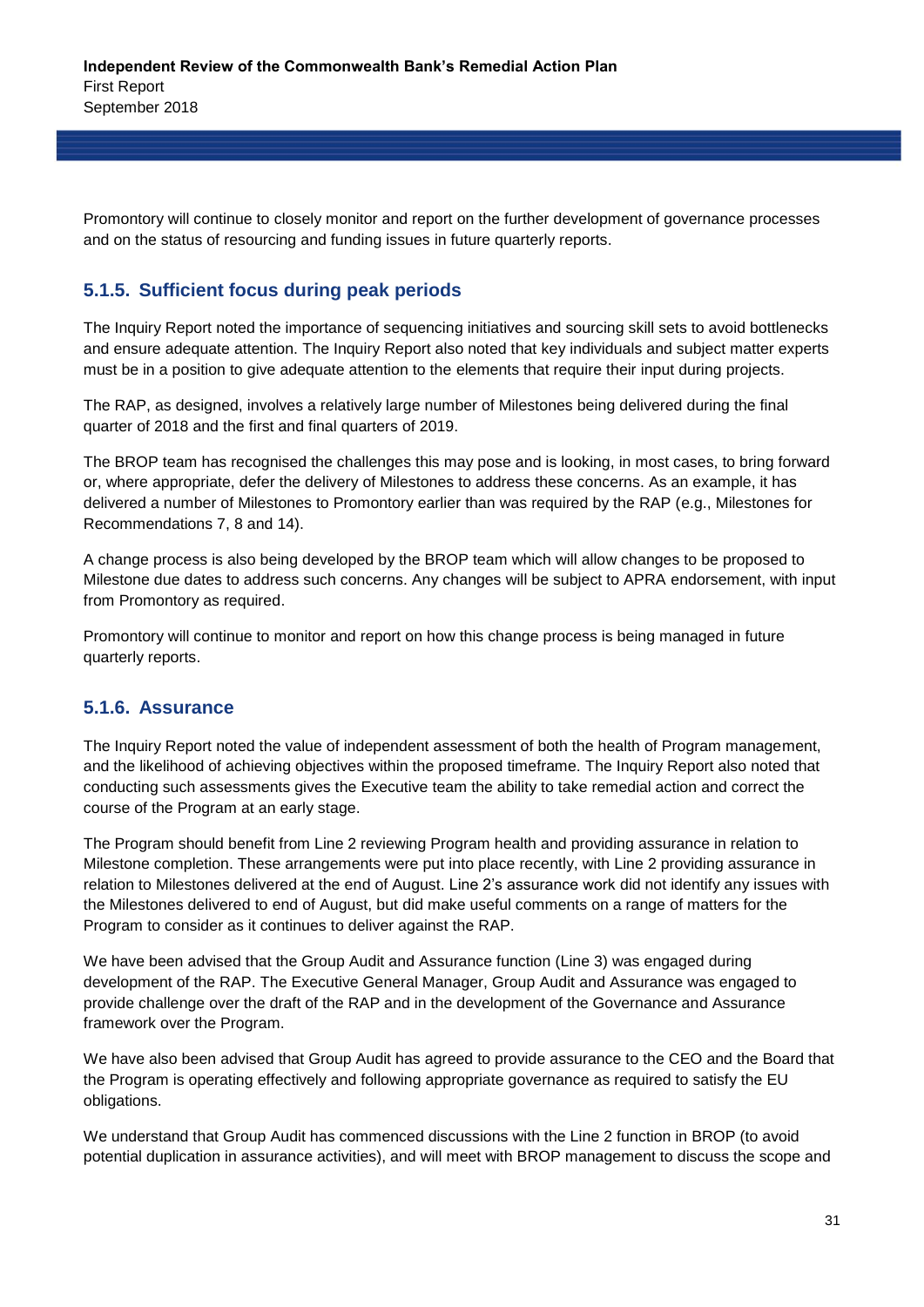timing of Line 3 assurance activities. The first review scheduled is anticipated to focus on the effectiveness of review and challenge processes associated with BROP Milestone delivery.

A senior member (General Manager) of Group Audit meets on a monthly basis with the central BROP team and is a standing invitee to Governance Forum meetings. As noted, Group Audit is recruiting additional resources to fulfil its responsibilities in relation to BROP assurance activities.

We have not yet had direct engagement with Group Audit, but expect to be better positioned to comment on Group Audit's activities in future reports.

#### **5.1.7. The role of culture**

The Inquiry Report noted the major role culture plays in embedding better risk outcomes. It noted that structural initiatives go hand-in-hand with necessary cultural changes, requiring positive messaging from leadership demonstrating commitment to the Program.

The RAP recognises the central role of culture. The RAP and supporting documents identify and address the links between Recommendations that focus on culture (Recommendations 27 to 30) and other key Recommendations (including links to Recommendations in relation to Board and management oversight, risk management and compliance, financial objectives and prioritisation, and accountability).

In our interactions with the central BROP team, a strong sense of commitment to sustainable cultural change has been evident. We see this as important, given the leadership role that team is playing in driving the outcomes the Program is seeking.

As noted above, the CEO and Group Executives have underscored their commitment to the Program through several forms of communication cascaded through the organisation. A BROP communications strategy has been designed to focus on the important ownership role of staff in CBA's efforts to become a 'Better Bank', a component of which covers the need to deliver against the RAP.

### **5.2. Moving Forward**

Although progress has been made in laying a solid foundation for an effective Program, the sheer size of CBA, the extent to which existing processes and sub-cultures are embedded, and the complexity of the Program are likely, in Promontory's view, to pose ongoing execution challenges.

We note the following, in particular. Our quarterly reports will continue to monitor whether and how these challenges are being met.

#### **5.2.1. Maintaining momentum**

Both the Board and the ELT should work to ensure that the momentum evident to date is maintained. There may be a risk that over time the project could be seen as a 'business as usual' process increasingly divorced from addressing the events that led to the APRA Prudential Inquiry.

In that regard, the Board and ELT should continue to ensure they remain vigilant and engaged in monitoring and actively challenging the work of the Program.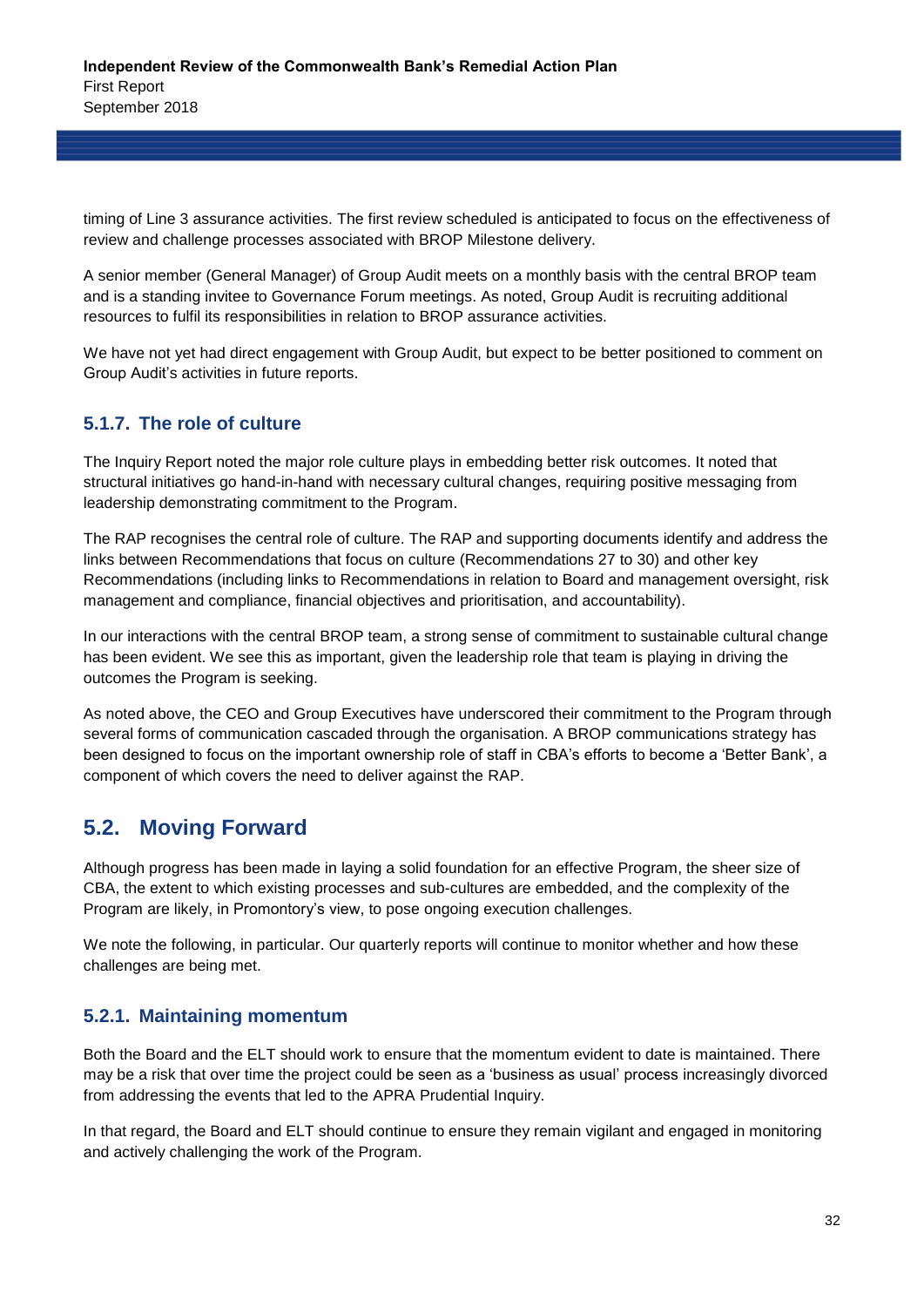They should also ensure regular and ongoing communication emphasising their commitment to achieving the Program's outcomes, and their expectation that the entire organisation remains committed to such outcomes. This communication should be cascaded through the organisation.

Accountable Executives should also continue to build on the work done to date and ensure Program results that have been developed are executed fully and monitored on an ongoing basis.

In designing the RAP, the central BROP team recognised that many of the Recommendations (particularly those dealing with risk management and compliance) are likely to involve systems and technology support. We see this as important in ensuring that systems and technology can deliver the information necessary to execute the Recommendations on a sustainable basis.

#### **5.2.2. Ensuring effective execution**

The Inquiry Report noted a poor track record and approach by CBA to project execution in risk remediation programs.

Although there is evidence, based on our interaction with the central BROP team to date, of clear commitment to moving on from the practices which contributed to the observations in the Inquiry Report, CBA should remain vigilant in ensuring they do not re-emerge. The work being done in relation to Recommendation 34 on project disciplines is an opportunity to ensure sight of these concerns is not lost.

As the Program evolves and focus turns from the design of Milestones to implementation, CBA should recognise that project execution risks are likely to increase. This will require ongoing close monitoring and the effective escalation of project risks to appropriate governance forums for discussion and resolution.

We consider it prudent for CBA to continue challenging itself around whether the processes it is applying to project execution are necessarily the most effective way of achieving project outcomes.

CBA should also be alert going forward to the potential that over-engineering of processes and governance could cause those engaged in the process to lose sight of the objectives and the intended outcomes of the Program.

Another key risk CBA will face as the Program moves toward implementation of Milestones will be the need to roll-out newly designed policies and standards across BU/SUs in a consistent and timely manner. In this regard, the detailed BU/SU plans that have been developed for Milestones that require a Group-wide approach to delivery (described in Chapter 3) will be an important mechanism for achieving consistency. Execution of these plans at the BU/SU level will need to be closely monitored to ensure the intended outcomes of the RAP are met throughout the Group.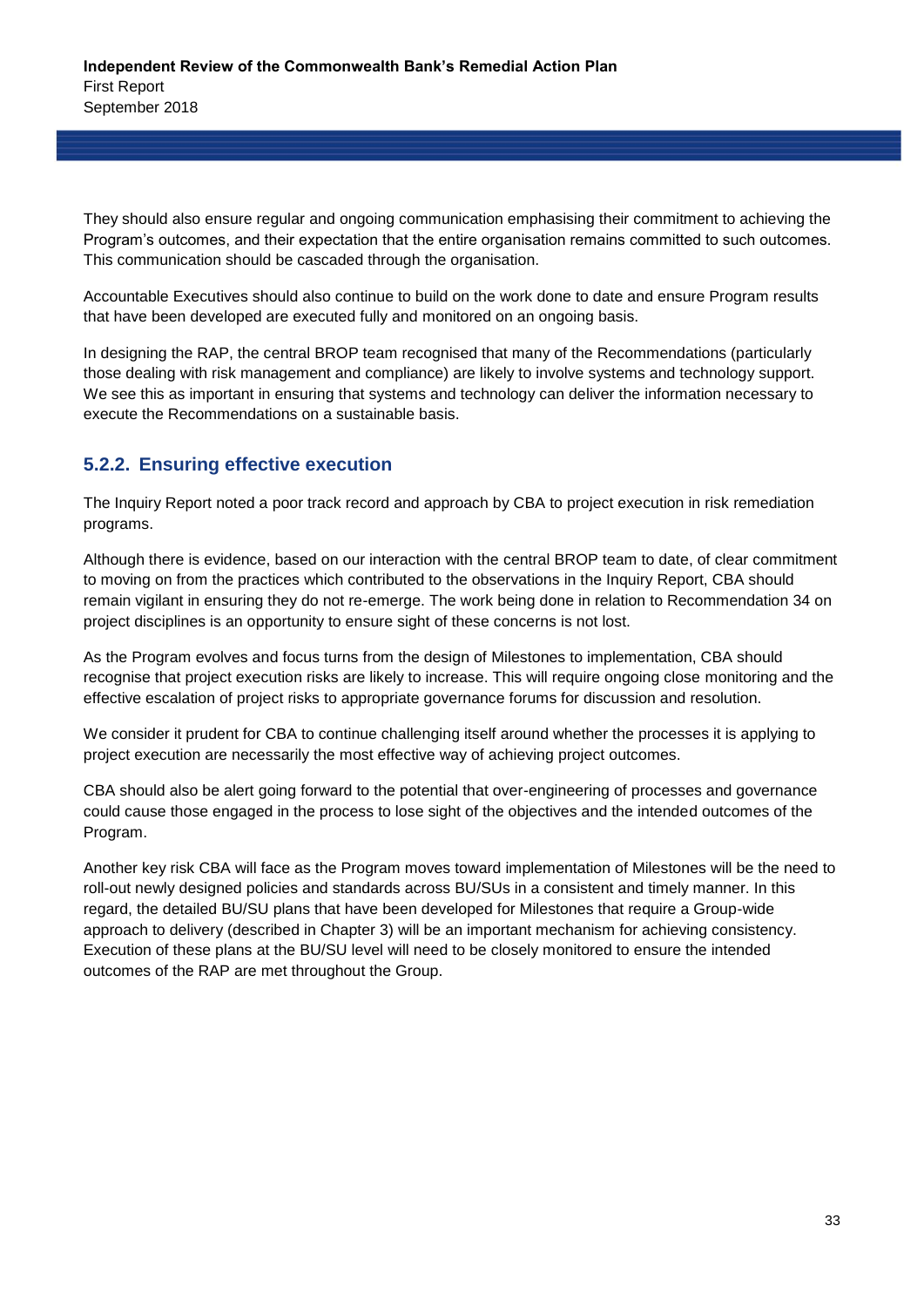## **6. Design Milestones Progress and Assessment**

### **6.1. Progress and Status of Design Milestones**

This section summarises progress on and the execution status of Design Milestones by Theme. Further detail in relation to individual Design Milestones is set out in Section A.1 of the Appendix.

The summary is based on the BROP Progress Report dated August 2018 and Status Reports dated 7 September 2018 (Status Reports), and the BROP Governance Forum update report dated 18 September 2018 provided to us by the central BROP team.

These reports indicate that work has commenced on 39 Design Milestones with Milestone Closure Packs delivered to Promontory in relation to seven additional Design Milestones for which work had been completed.

As at 31 August 2018, Promontory had completed its assessment of Design Milestone 24a.1, as discussed in Section 6.2 below.

Promontory commenced assessment of the other Milestones for which Milestone Closure Packs have been delivered after the end of the Reporting Period. We will comment on our assessment of these Milestones in the next quarterly report.

Work on the remaining 8 Design Milestones had not yet commenced. The due dates for the majority of these Milestones are in 2019.

Progress reported by the Program on Design Milestones is shown, by Theme, in Table 6.1. The Program reports that all Design Milestones are on-track for completion by their respective due dates.

|    |                                                                  |                       | <b>Number of Design Milestones</b> |                          |                         |                             |   |  |  |
|----|------------------------------------------------------------------|-----------------------|------------------------------------|--------------------------|-------------------------|-----------------------------|---|--|--|
|    |                                                                  | Work not<br>commenced | Work in<br>progress                | <b>Work</b><br>completed | Assessment<br>commenced | Assessed<br>as<br>effective |   |  |  |
| 1. | <b>Board</b><br>Governance                                       | 0                     | 7                                  | $\Omega$                 | 0                       | 0                           | 7 |  |  |
| 2. | <b>Management</b><br>Governance                                  | $\Omega$              | 5                                  | 2                        | 0                       | $\Omega$                    |   |  |  |
| 3. | <b>Operating</b><br>Model (3LoA)                                 | 2                     | 3                                  |                          | 0                       | 0                           | 6 |  |  |
| 4. | <b>Risk Appetite,</b><br><b>Taxonomy and</b><br><b>Standards</b> |                       | 3                                  | $\overline{2}$           | $\Omega$                | $\Omega$                    | 6 |  |  |

#### *Table 6.1: Progress on Design Milestones*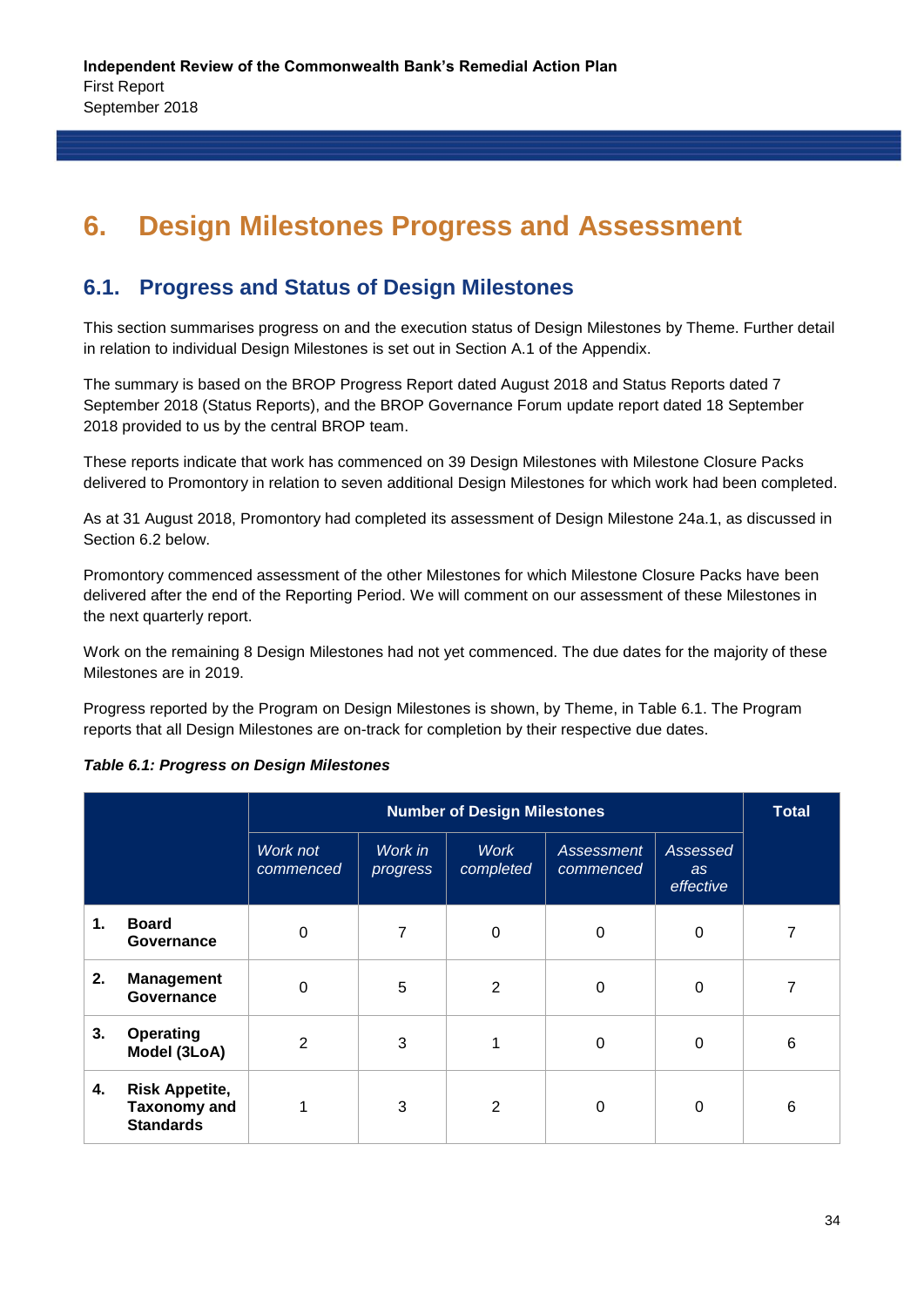|    |                                                          |                       | <b>Total</b>        |                          |                                |                             |    |
|----|----------------------------------------------------------|-----------------------|---------------------|--------------------------|--------------------------------|-----------------------------|----|
|    |                                                          | Work not<br>commenced | Work in<br>progress | <b>Work</b><br>completed | <b>Assessment</b><br>commenced | Assessed<br>as<br>effective |    |
| 5. | <b>Accountability</b><br>and Controls<br><b>Delivery</b> | 0                     | 3                   | $\mathbf 0$              | 0                              | 0                           | 3  |
| 6. | <b>Customer</b><br><b>Outcomes</b>                       | $\Omega$              | 3                   | $\mathbf 0$              | $\Omega$                       | 0                           | 3  |
| 7. | Culture,<br><b>Capability and</b><br><b>Consequences</b> | 4                     | 10                  | 1                        | $\Omega$                       | 1                           | 16 |
| 8. | Program<br><b>Execution</b>                              |                       | 5                   | $\mathbf 0$              | $\Omega$                       | 0                           | 6  |
|    | <b>TOTAL</b>                                             | 8                     | 39                  | 6                        | $\bf{0}$                       | 1                           | 54 |

Despite all Milestones being on track to be delivered on schedule, CBA has identified risks to effective Program delivery.

The key risks identified to date relate to the need to ensure access to skilled personnel to support the Program, particularly in the human resources and risk management areas. Systems, data, and analytics staffing and resource allocation in support of the Program have also been identified as delivery risks that require close management as the Program evolves.

Status reporting indicates, however, that mitigation strategies to address these risks are being developed or are in place.

## **6.2. Promontory's Design Milestone Assessment Results**

During the Reporting Period Promontory completed its assessment of Design Milestone 24a.1.

#### **6.2.1. Assessment of Milestone 24a.1**

#### **Theme: Culture, Capability and Consequences**

#### **Overview**

The Design Milestone for Recommendation 24a requires CBA to enhance the CRO's assessment of the CEO and Group Executive performance with respect to risk (the 'CRO assessment'). Enhancements include:

 Consideration of information on the effectiveness of risk management within each Executive's area of responsibility; and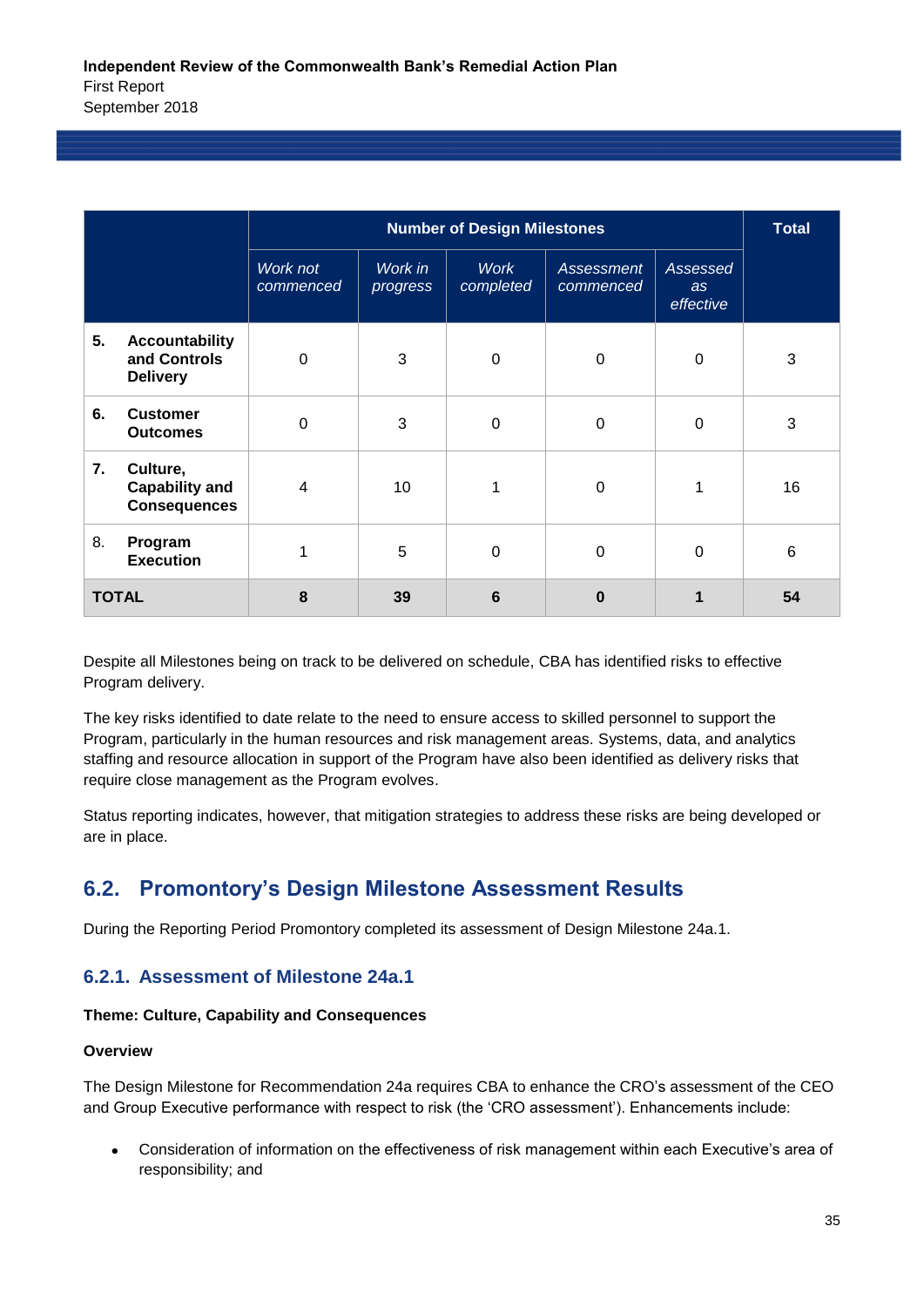Formal assessments to assist the Board Remuneration Committee (RemCo) determine appropriate risk adjustments.

This Milestone has been assessed by Promontory as complete and effective.

#### **Closure Criteria**

The Closure Criteria against which we assessed this Milestone require that the Board Risk Committee (BRC) and RemCo receive and consider the enhanced CRO assessment.

#### **Assessment**

A formal and documented assessment by the CRO of the effectiveness of risk management in each Group Executive's area of responsibility has been provided to the BRC and the RemCo.

The CRO's assessment has been used to inform the RemCo of recommendations to the Board on adjustments to Group Executive remuneration for the financial year ending 30 June 2018.

The CRO assessment is a significant enhancement of the assessment undertaken for the year ended 30 June 2017.

The most recent CRO assessment includes information on risk measures and events as well as the CRO's assessments of Group Executive performance. It is supported by detailed data and information on key risk matters, including a well-structured Executive Risk Scorecard.

It provides a sound basis for effective oversight of the remuneration framework.

Based on Promontory's assessment, we consider the Closure Criteria for Milestone 24a.1 to have been completed, and the Milestone to provide an effective basis for achieving the Target State.

While we consider the Closure Criteria for 24a.1 to have been completed and the Milestone to be effective, CBA may find it appropriate to consider making ongoing refinements in the information the CRO provides in future assessments. This will help ensure that the recent improvements are effectively embedded (as contemplated in Milestone 24a.3). For example, future assessments could consider:

- Developing more structured guidance on how various risk factors and metrics reported to the BRC and RemCo should be weighted in the CRO's rating and overall assessment; and
- Adding further metrics and information in the Scorecard or supporting appendices to the CRO assessment.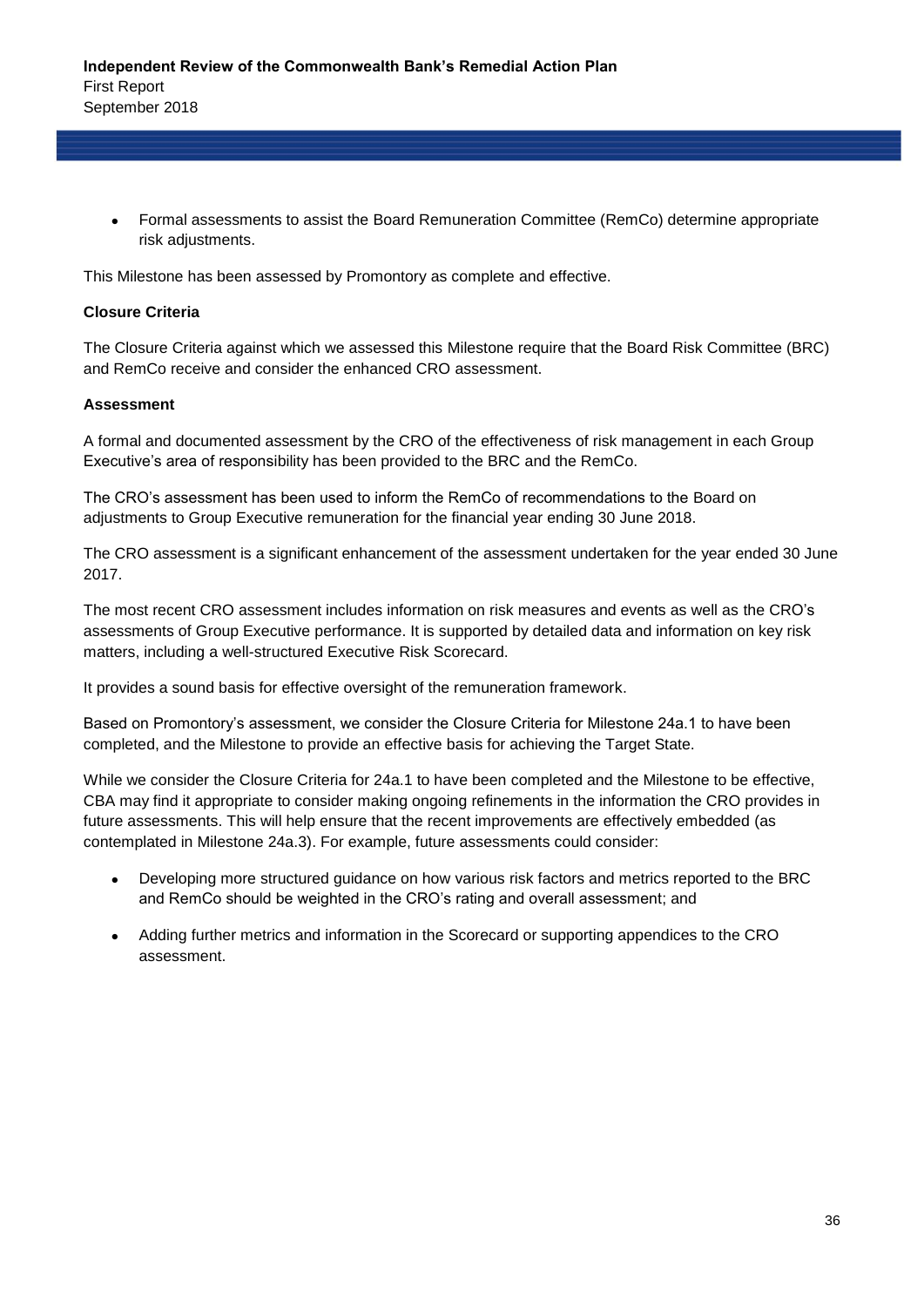## **7. Implement Milestones Progress**

## **7.1. Progress and Status of Implement Milestones**

This section summarises progress on, and the execution status of the Implement Milestones by Theme. Further detail on progress of individual Implement Milestones is set out in Section A.2 of the Appendix.

The summary is based on the Status Reports and the BROP Governance Forum update report.

These reports indicate work has commenced on 11 Implement Milestones with work on two additional Implement Milestones having been completed and Milestone Closure Packs delivered to Promontory for assessment.

Work on the remaining 40 Milestones had not yet commenced. Due dates for the majority of these Milestones are in 2019 and 2020.

Promontory commenced assessment of the Milestones for which Milestone Closure Packs have been delivered after the end of the Reporting Period. We will comment on our assessment of these Milestones in the next quarterly report.

Progress reported on Implement Milestones is shown, by Theme, in Table 7.1. The Program reports that all Implement Milestones are on-track for completion by their respective due dates.

#### *Table 7.1: Progress on Implement Milestones*

|    |                                                                  |                       |                     | <b>Number of Implement Milestones</b> |                         |                             | <b>Total</b>   |
|----|------------------------------------------------------------------|-----------------------|---------------------|---------------------------------------|-------------------------|-----------------------------|----------------|
|    |                                                                  | Work not<br>commenced | Work in<br>progress | <b>Work</b><br>completed              | Assessment<br>commenced | Assessed<br>as<br>effective |                |
| 1. | <b>Board</b><br>Governance                                       | 4                     | $\overline{4}$      | $\mathbf 0$                           | 0                       | $\Omega$                    | 8              |
| 2. | <b>Management</b><br>Governance                                  | 6                     | 1                   | $\overline{0}$                        | $\Omega$                | $\Omega$                    | $\overline{7}$ |
| 3. | Operating<br>Model (3LoA)                                        | 3                     | 1                   | 1                                     | $\Omega$                | $\Omega$                    | 5              |
| 4. | <b>Risk Appetite,</b><br><b>Taxonomy and</b><br><b>Standards</b> | 4                     | $\Omega$            | $\Omega$                              | $\Omega$                | $\Omega$                    | 4              |
| 5. | <b>Accountability</b><br>and Controls<br><b>Delivery</b>         | 3                     | 1                   | $\Omega$                              | $\Omega$                | $\Omega$                    | 4              |
| 6. | <b>Customer</b><br><b>Outcomes</b>                               | 3                     | $\Omega$            | $\Omega$                              | $\Omega$                | $\Omega$                    | 3              |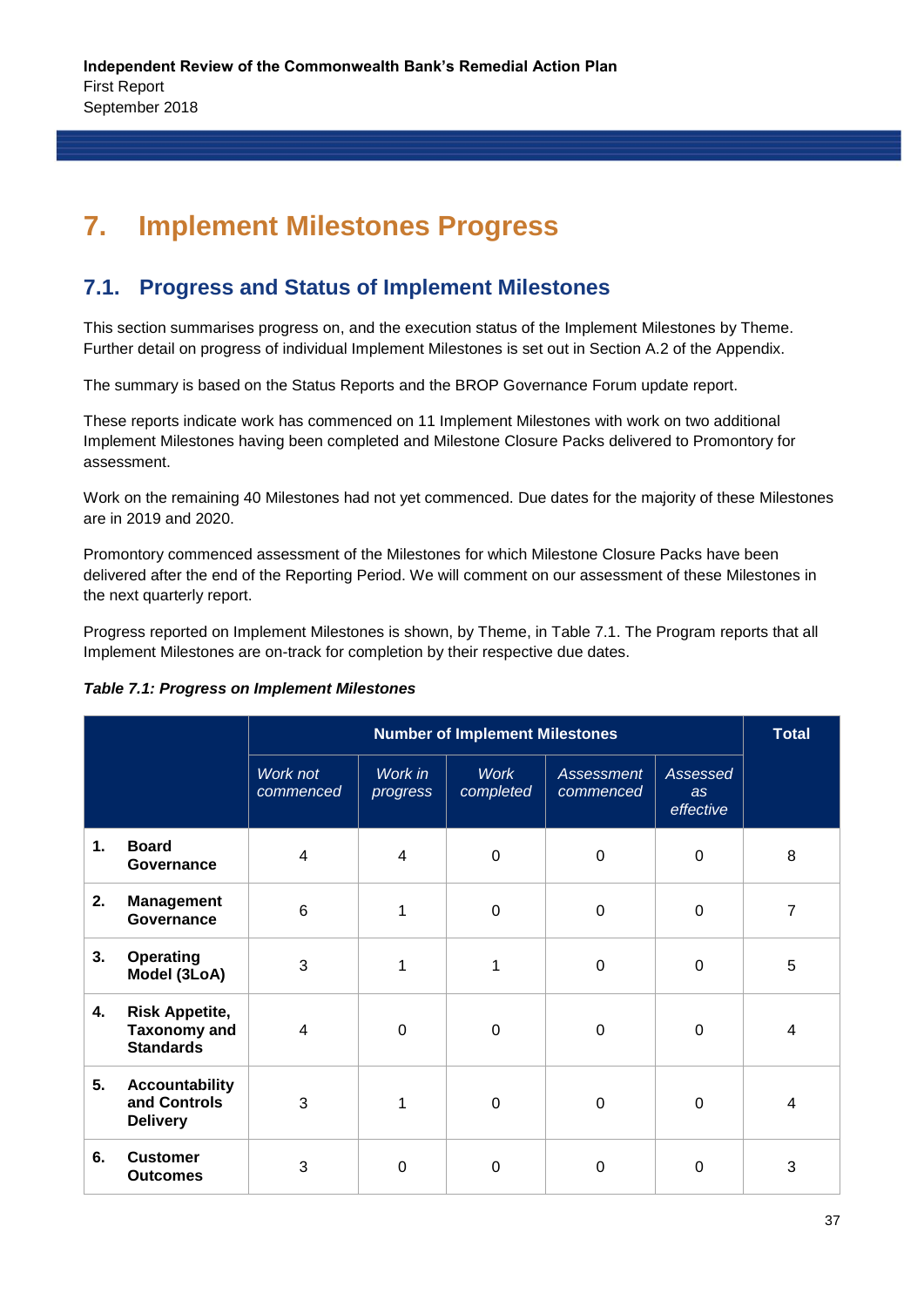|    |                                                          |                       | <b>Number of Implement Milestones</b> |                          |                         |                             |    |  |  |
|----|----------------------------------------------------------|-----------------------|---------------------------------------|--------------------------|-------------------------|-----------------------------|----|--|--|
|    |                                                          | Work not<br>commenced | Work in<br>progress                   | <b>Work</b><br>completed | Assessment<br>commenced | Assessed<br>as<br>effective |    |  |  |
| 7. | Culture,<br><b>Capability and</b><br><b>Consequences</b> | 15                    |                                       |                          | $\Omega$                | 0                           | 17 |  |  |
| 8. | Program<br><b>Execution</b>                              | 2                     | 3                                     | 0                        | $\Omega$                | 0                           | 5  |  |  |
|    | <b>TOTAL</b>                                             | 40                    | 11                                    | $\mathbf{2}$             | $\bf{0}$                | 0                           | 53 |  |  |

As noted in Chapter 6, CBA has identified risks to effective Program delivery.

The key risks identified in Chapter 6 are also relevant to delivery of Implement Milestones. They relate to the need to ensure access to skilled personnel to support the Program, particularly in the human resources and risk management areas. As with delivery risks identified for the Design Milestones, status reporting indicates that mitigation strategies are in place or being developed to manage these risks.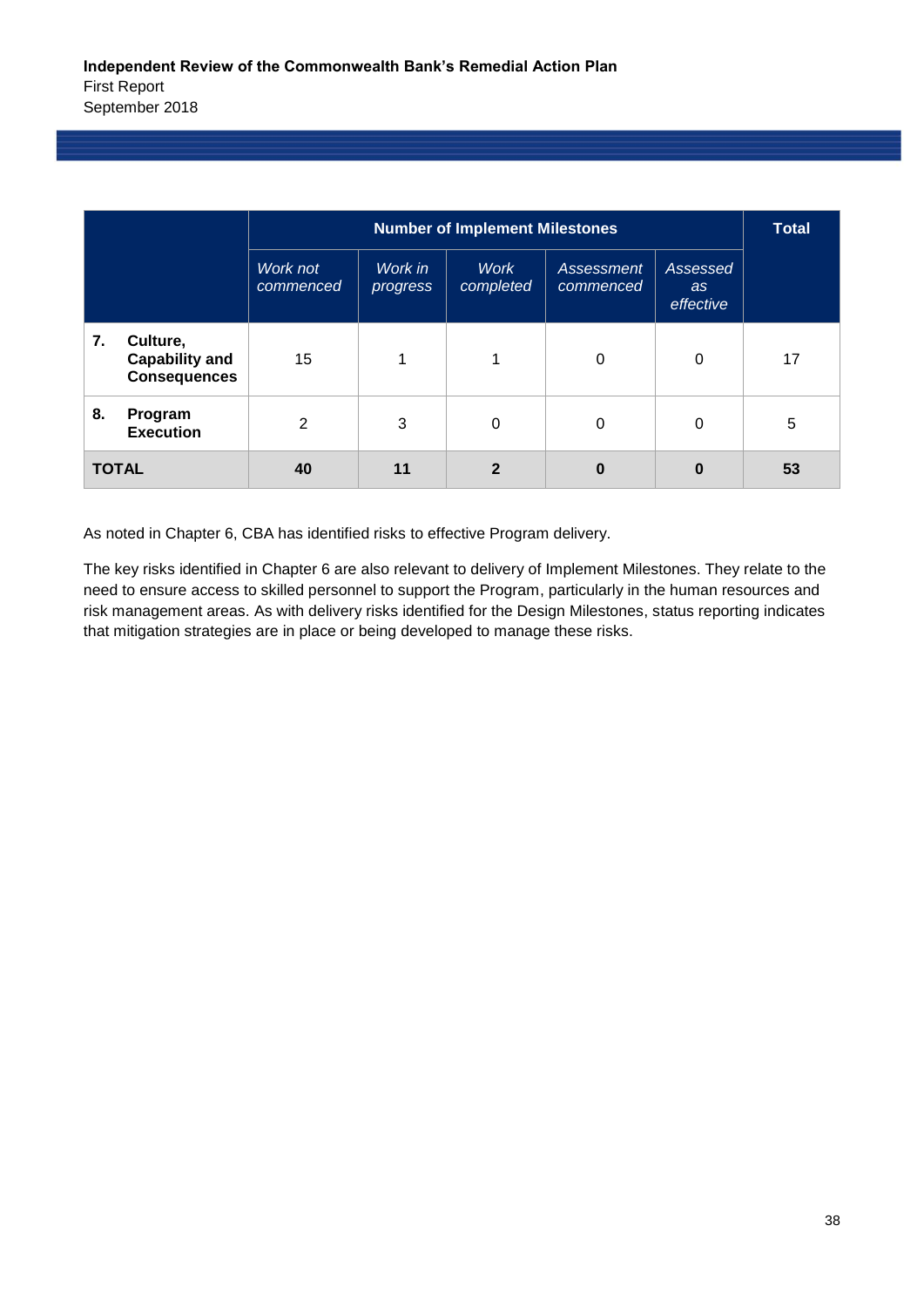## **Appendix A – Status of the Remedial Action Plan**

The status of the Design and Implement Milestones described in this Appendix is based on information included in the Status Reports and the BROP Governance Forum update report. The content of those reports have not been independently verified.

### **A.1 Progress on Design Milestones by Theme**

Design Milestone progress for each Theme is summarised below. Status reporting provided by the Program indicates that all Design Milestones are viewed as on-track for completion by their respective due dates.

#### **A.1.1 Board Governance**

Progress on each of the individual Design Milestones that relate to the Board Governance Theme as reported in Status Reports is summarised in Table A.1.1:

*Table A.1.1: Progress of Board Governance Design Milestones*

| <b>Milestone</b> | <b>Recommendation</b><br><b>Description</b> | <b>Design Milestone</b><br><b>Description</b>                                                                | <b>Milestone</b><br><b>Due Date</b> | <b>Progress of</b><br><b>Design</b><br><b>Milestone</b> |
|------------------|---------------------------------------------|--------------------------------------------------------------------------------------------------------------|-------------------------------------|---------------------------------------------------------|
| 1.1              | Board visibility                            | Increase Board engagement<br>with senior management                                                          | $Dec-18$                            |                                                         |
| 2.1              | Board better practice                       | Compare the processes and<br>practices of the Board to global<br>better practice                             | Mar-19                              |                                                         |
| 3.1              | Board coordination                          | Amend the BAC Charter to<br>provide for referral of relevant<br>matters to the BRC                           | Oct-18                              |                                                         |
| 3.2              | Board coordination                          | <b>Review Board Committee</b><br>Charters to consider<br>appropriate cross-referral of<br>matters            | $Oct-18$                            |                                                         |
| 4.1              | <b>Audit Committee</b>                      | <b>BAC Committee to set</b><br>expectations on when BU/SU<br>must present on material<br>issues              | $Dec-18$                            |                                                         |
| 4.2              | <b>Audit Committee</b>                      | Review, update and document<br>the end-to-end internal audit<br>practices in relation to issue<br>management | Dec-18                              | O                                                       |
| 5.1              | Board reporting                             | Design Board reporting in<br>relation to non-financial risk                                                  | $Feb-19$                            |                                                         |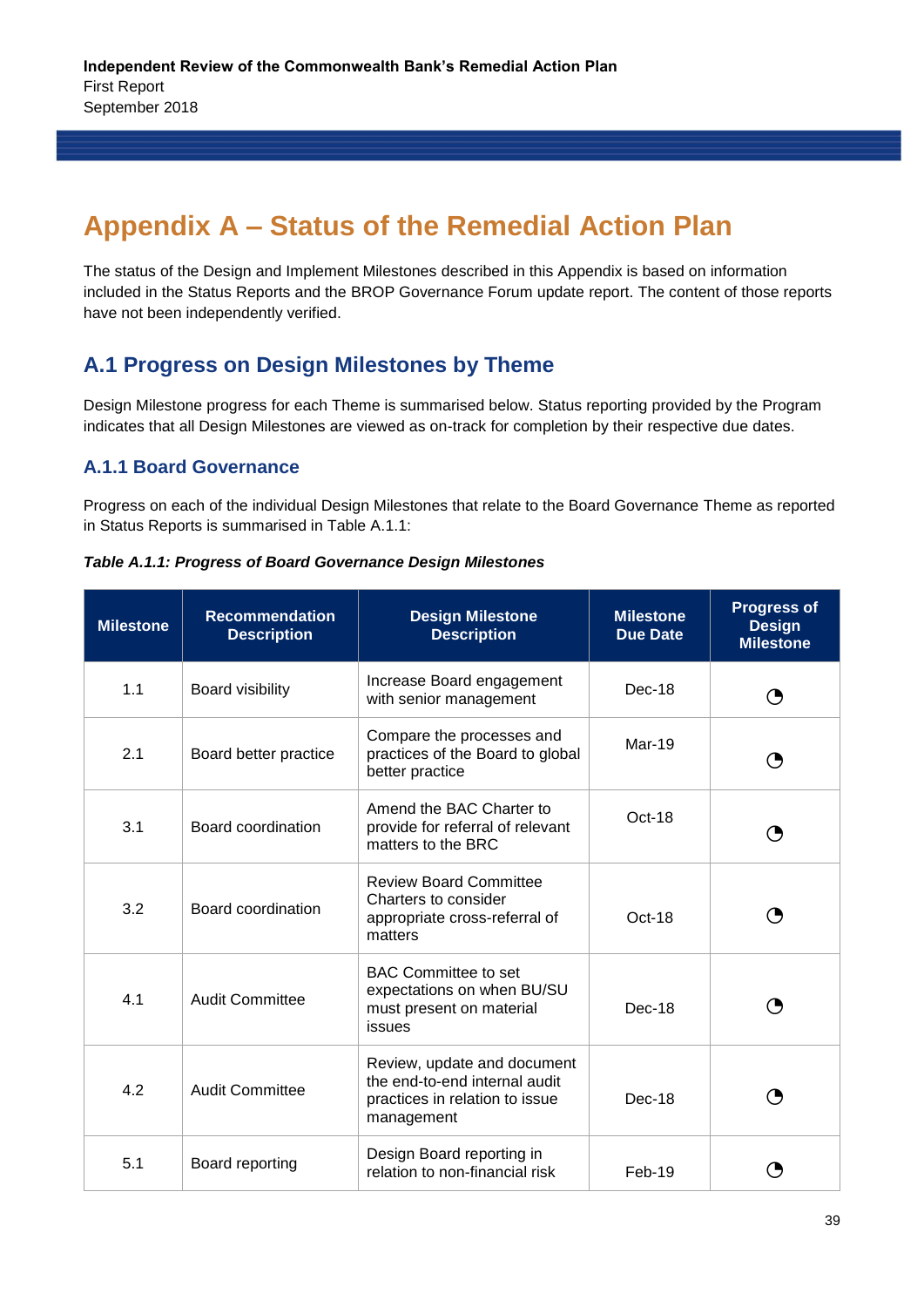Work has commenced on all seven Design Milestones related to Board Governance.

#### **A.1.2 Management Governance**

Progress on each of the individual Design Milestones that relate to the Management Governance Theme as reported in Status Reports is summarised in Table A.1.2:

*Table A.1.2: Progress of Management Governance Design Milestones* 

| <b>Milestone</b> | <b>Recommendation</b><br><b>Description</b> | <b>Design Milestone</b><br><b>Description</b>                                                           | <b>Milestone</b><br><b>Due Date</b> | <b>Progress of</b><br><b>Design</b><br><b>Milestone</b> |
|------------------|---------------------------------------------|---------------------------------------------------------------------------------------------------------|-------------------------------------|---------------------------------------------------------|
| 6.1              | Collective<br>accountability                | Develop Group Strategy<br>scorecard that reflects shared<br>accountabilities                            | Dec-18                              |                                                         |
| 7.1              | <b>Executive Committee</b>                  | Establish the ELT NFR<br>Committee to consider risks<br>that span the Group                             | Sep-18                              | ( ∎                                                     |
| 7.2              | Executive Committee                         | Develop and communicate<br>CEO expectations in relation to<br>behaviours and interactions of<br>the ELT | Oct-18                              | (9                                                      |
| 8.1              | <b>NFR Committee</b>                        | Establish the ELT NFR<br>Committee with agenda, roles<br>and responsibilities defined                   | Sept-18                             |                                                         |
| 12c.1            | <b>Emerging risks</b>                       | Dedicate time to consider<br>emerging risks at the ELT NFR<br>Committee                                 | $Dec-18$                            |                                                         |
| 19.1             | Regulator engagement                        | Define regulatory engagement<br>target operating model                                                  | Dec-18                              | O                                                       |
| 20.1             | Investment<br>prioritisation                | Revise the investment<br>prioritisation process in relation<br>to risk and regulatory projects          | Dec 18                              |                                                         |

Work has commenced on all seven Design Milestones related to Management Governance.

Milestone Closure Packs for Milestones 7.1 and 8.1 have been delivered to Promontory for assessment. Promontory's assessment of these Closure Packs commenced after the end of the Reporting Period.

#### **A.1.3 Operating Model (3LoA)**

Progress on each of the individual Design Milestones that relate to the Operating Model (3LoA) Theme as reported in Status Reports is summarised in Table A.1.3: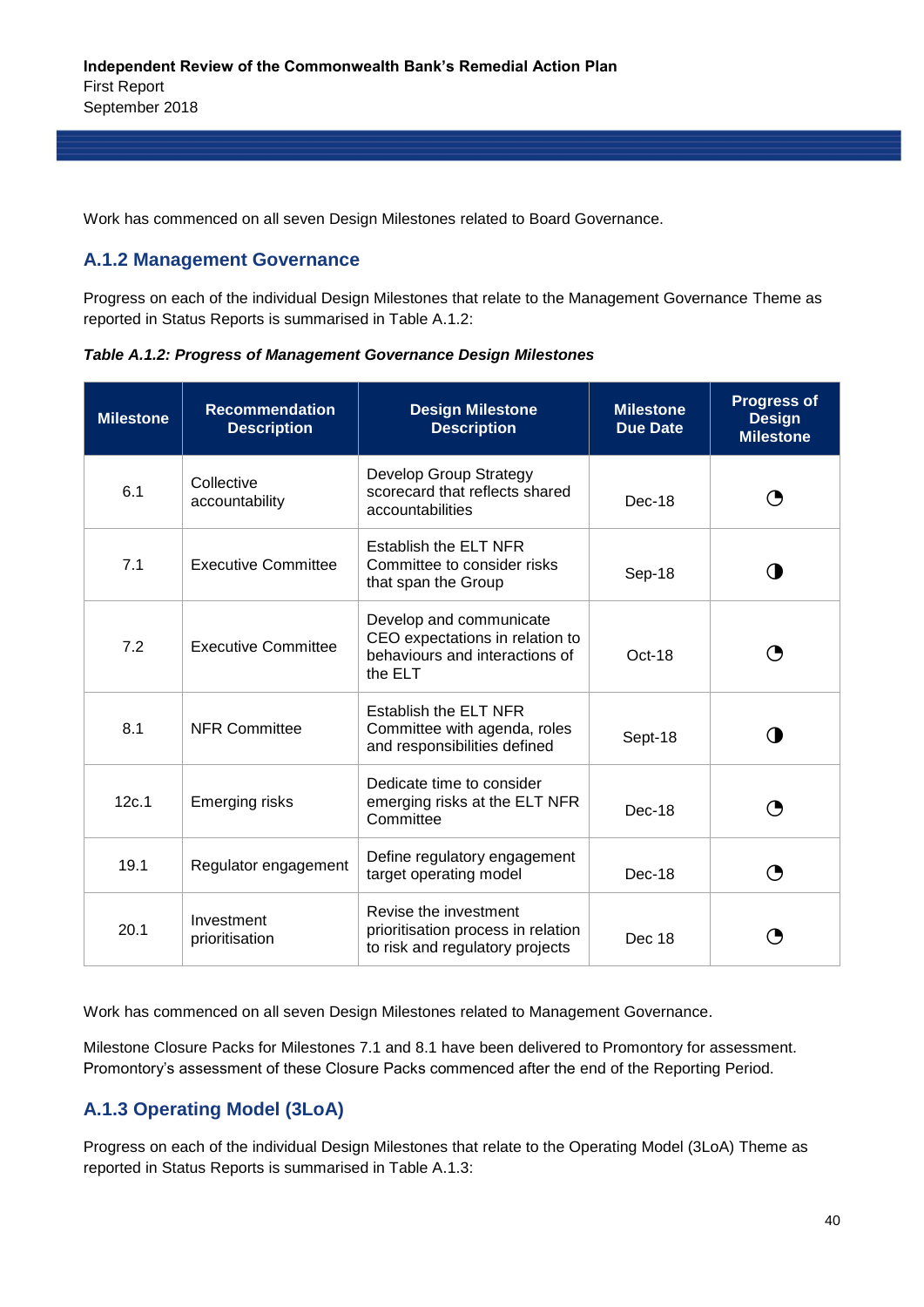| <b>Milestone</b> | <b>Recommendation</b><br><b>Description</b> | <b>Design Milestone</b><br><b>Description</b>                                                                                             | <b>Milestone</b><br><b>Due Date</b> | <b>Progress of</b><br><b>Design</b><br><b>Milestone</b> |
|------------------|---------------------------------------------|-------------------------------------------------------------------------------------------------------------------------------------------|-------------------------------------|---------------------------------------------------------|
| 9.1              | 3LoA                                        | Develop approach and tools to<br>align OR&CR activities to the<br><b>3LoA Principles</b>                                                  | Sep-18                              |                                                         |
| 9.2              | 3LoA                                        | Develop plans to align BU/SU<br>OR&CR activities to the 3LoA<br><b>Principles</b>                                                         | $Mar-19$                            |                                                         |
| 9.3              | 3LoA                                        | Endorse plan to align to the<br>3LoA Principles of all risk<br>types other than OR&CR                                                     | Sep-19                              |                                                         |
| 10.1             | CRO independence                            | Clarify engagement protocol<br>between BU CROs and BUs to<br>maintain connectivity without<br>compromising independence                   | $Dec-18$                            | O                                                       |
| 12d.1            | Line 2 assurance                            | Define the Line 2<br>Assurance/Monitoring Program<br>for OR&CR                                                                            | $Dec-18$                            |                                                         |
| 14.1             | <b>Head of Compliance</b>                   | Include the EGM Compliance<br>as a member of the ELT NFR<br>Committee and include regular<br>time for discussion of<br>compliance matters | Sep-18                              |                                                         |

#### *Table A.1.3: Progress of Operating Model (3LoA) Design Milestones*

Work has commenced on four of the six Design Milestones related to Operating Model (3LoA).

The Milestone Closure Pack for Milestone 14.1 has been submitted to Promontory for assessment. Promontory's assessment of this Closure Pack commenced after the end of the Reporting Period.

The remaining two Design Milestones for which work has yet to begin have due dates in 2019.

#### **A.1.4 Risk Appetite, Taxonomy and Standards**

Progress on each of the individual Design Milestones that relate to the Risk Appetite, Taxonomy and Standards Theme as reported in Status Reports is summarised in Table A.1.4: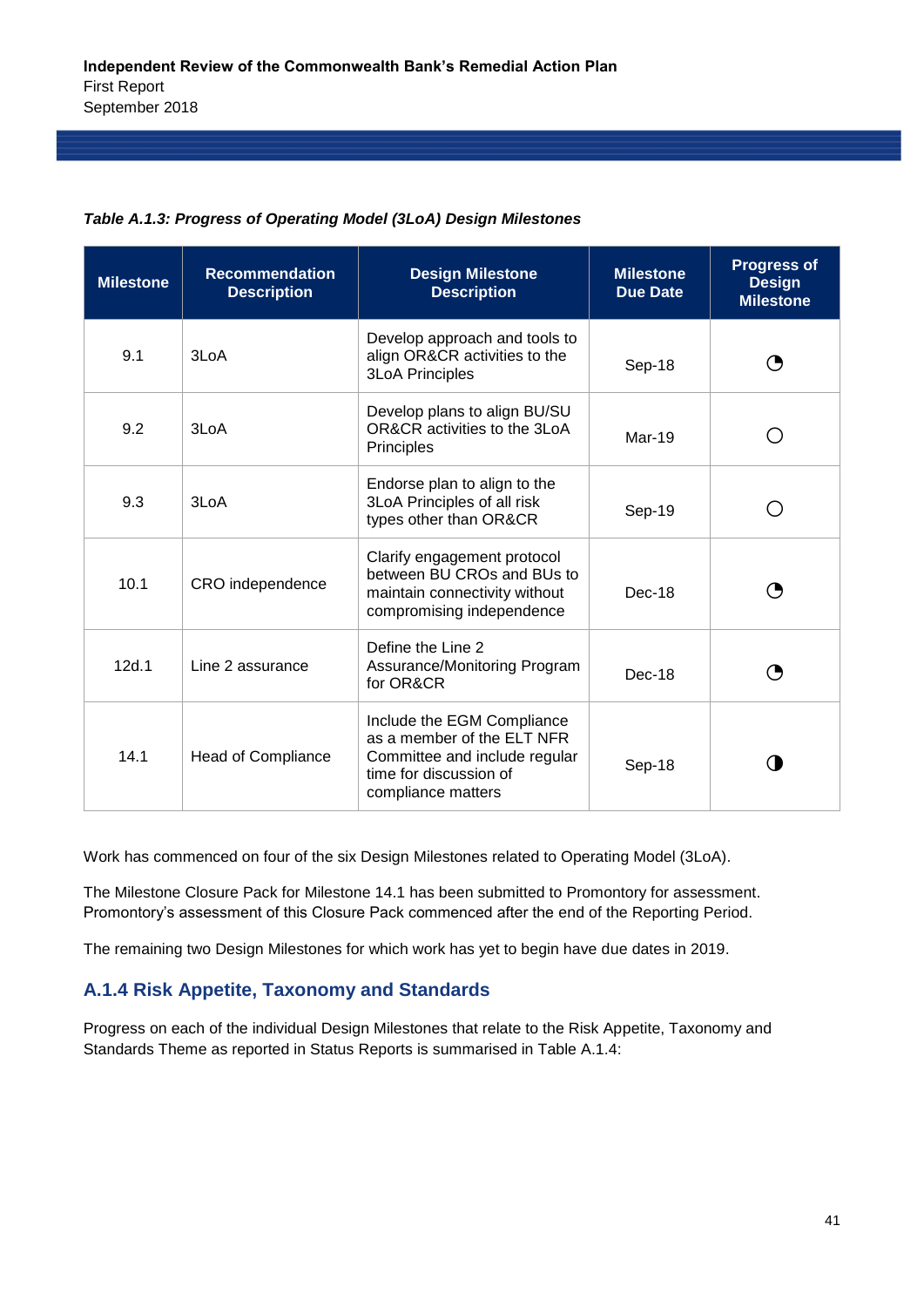|  | Table A.1.4: Progress of Risk Appetite, Taxonomy and Standards Design Milestones |  |  |
|--|----------------------------------------------------------------------------------|--|--|
|  |                                                                                  |  |  |

| <b>Milestone</b>  | <b>Recommendation</b><br><b>Description</b> | <b>Design Milestone</b><br><b>Description</b>                                                                                                   | <b>Milestone</b><br><b>Due Date</b> | <b>Progress of</b><br><b>Design</b><br><b>Milestone</b> |
|-------------------|---------------------------------------------|-------------------------------------------------------------------------------------------------------------------------------------------------|-------------------------------------|---------------------------------------------------------|
| 11.1              | Risk in change                              | Revise Risk in Change<br>practices to strengthen the role<br>of Line 2 Risk Management                                                          | Mar-19                              |                                                         |
| 11.2              | Risk in change                              | Develop BU/SUs plans to<br>implement the revised Risk in<br>Change methodology, and<br>update the Line 2 assurance<br>program                   | $Jun-19$                            |                                                         |
| 12a.1             | <b>RAS</b> limits                           | Board to define the OR&CR<br>risk types that are required to<br>have granular metrics in Group<br><b>Risk Appetite Statement</b>                | Aug-18                              |                                                         |
| 12a.2             | <b>RAS</b> limits                           | Define the high-level process,<br>timeline and design principles<br>for developing, cascading and<br>monitoring Group-level<br>granular metrics | Aug-18                              |                                                         |
| 12a.3             | <b>RAS</b> limits                           | Design granular metrics for<br>inclusion in Group Risk<br>Appetite Statement and<br>cascading into the BU/SU                                    | Oct-18                              |                                                         |
| 12 <sub>b</sub> 1 | NFR minimum<br>standards                    | Define criteria for minimum<br>standards in relation to non-<br>financial risk                                                                  | $Dec-18$                            |                                                         |

Work has commenced on five of the six Design Milestones related to Risk Appetite, Taxonomy and Standards.

Milestone Closure Packs for Milestones 12a.1 and 12a.2 have been delivered to Promontory for assessment. Promontory's assessment of these Closure Packs commenced after the end of the Reporting Period.

The remaining Milestone for which work has yet to begin has a due date in 2019.

#### **A.1.5 Accountability and Controls Delivery**

Progress on each of the individual Design Milestones that relate to the Accountability and Controls Delivery Theme as reported in Status Reports is summarised in Table A.1.5: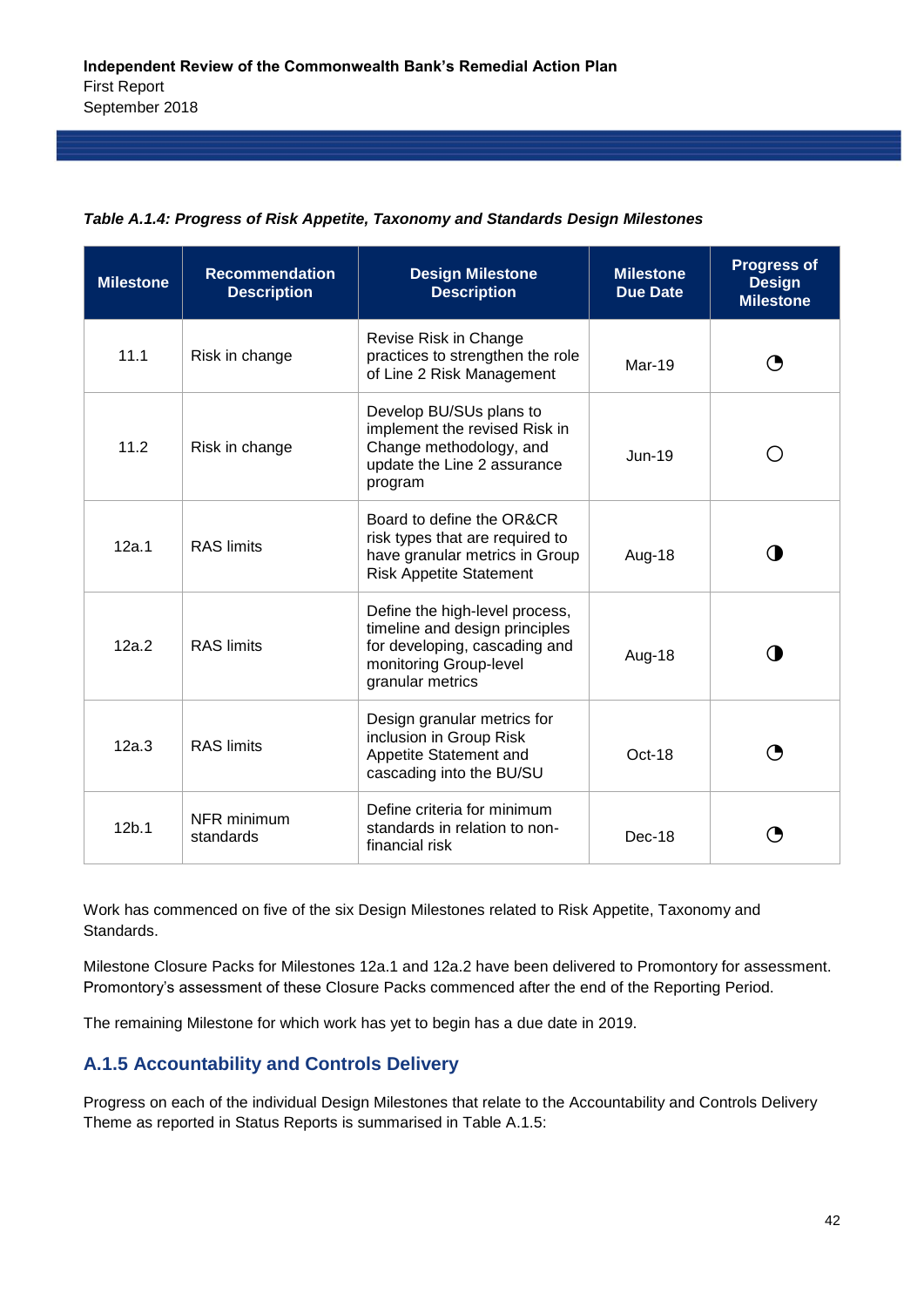*Table A.1.5: Progress of Accountability and Controls Delivery Design Milestones*

| <b>Milestone</b> | <b>Recommendation</b><br><b>Description</b> | <b>Design Milestone</b><br><b>Description</b>                                                                                           | <b>Milestone</b><br><b>Due Date</b> | <b>Progress of</b><br><b>Design</b><br><b>Milestone</b> |
|------------------|---------------------------------------------|-----------------------------------------------------------------------------------------------------------------------------------------|-------------------------------------|---------------------------------------------------------|
| 12e.1            | Control environment                         | Develop the approach to<br>operationalise the Group<br>OR&CR frameworks to uplift<br>the control environment<br>through the RMI program | $Dec-18$                            |                                                         |
| 12f.1            | Root causes                                 | Define root cause analysis as<br>part of the Issues Management<br>standard                                                              | $Dec-18$                            |                                                         |
| 16.1             | Issue management                            | Design the Issues<br>management standard                                                                                                | Dec-18                              |                                                         |

Work has commenced on the three Design Milestones related to Accountability and Controls Delivery.

#### **A.1.6 Customer Outcomes**

Progress on each of the individual Design Milestones that relate to the Customer Outcomes Theme as reported in Status Reports is summarised in Table A.1.6:

*Table A.1.6: Progress of Customer Outcomes Design Milestones*

| <b>Milestone</b> | <b>Recommendation</b><br><b>Description</b> | <b>Design Milestone</b><br><b>Description</b>                                                                          | <b>Milestone</b><br>Due Date | <b>Progress of</b><br><b>Design</b><br><b>Milestone</b> |
|------------------|---------------------------------------------|------------------------------------------------------------------------------------------------------------------------|------------------------------|---------------------------------------------------------|
| 17.1             | <b>Customer complaints</b>                  | Design the complaints<br>reporting standard and define<br>supporting data and system<br>requirements                   | Dec-18                       |                                                         |
| 18.1             | Systemic issues                             | Develop the criteria and plan<br>to enhance systemic issues<br>identification and reporting                            | $Dec-18$                     |                                                         |
| 21.1             | "Should we"                                 | Develop customer outcomes<br>standards to apply cross the<br>product lifecycle and extend<br>product governance forums | $Jun-19$                     |                                                         |

Work has commenced on the three Design Milestones related to Customer Outcomes.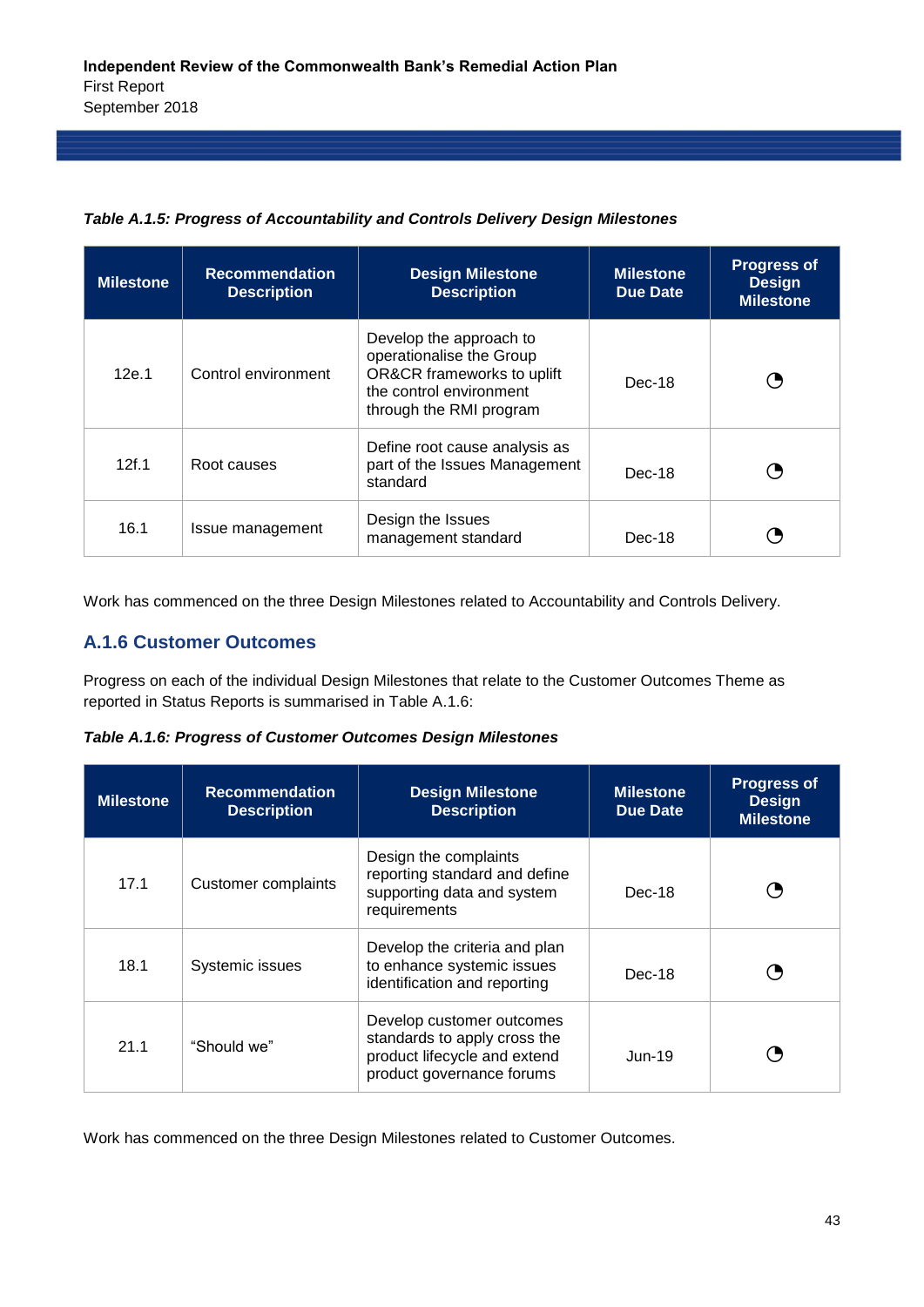#### **A.1.7 Culture, Capability and Consequences**

Progress on each of the individual Design Milestones that relate to the Culture, Capabilities and Consequences Theme as reported in Status Reports is summarised in Table A.1.7:

*Table A.1.7: Progress of Culture, Capability and Consequences Design Milestones*

| <b>Milestone</b> | <b>Recommendation</b><br><b>Description</b> | <b>Design Milestone</b><br><b>Description</b>                                                                                                           | <b>Milestone</b><br><b>Due Date</b> | <b>Progress of</b><br><b>Design</b><br><b>Milestone</b> |
|------------------|---------------------------------------------|---------------------------------------------------------------------------------------------------------------------------------------------------------|-------------------------------------|---------------------------------------------------------|
| 13.1             | Resourcing                                  | Design the risk capability uplift<br>plan                                                                                                               | Mar-19                              | ◔                                                       |
| 15.1             | Conduct risk strategy                       | Develop and CEO<br>communicate 'Values<br>expectations'                                                                                                 | Aug-18                              | O                                                       |
| 15.2             | Conduct risk strategy                       | Develop the Code of Conduct,<br>and accompanying roll-out<br>plan                                                                                       | Dec-18                              | ◔                                                       |
| 22.1             | Accountability<br>Principles                | Design plans to incorporate<br>and communicate APRA's<br>Accountability Principles into<br>existing accountability<br>frameworks and processes          | Dec-18                              | ◔                                                       |
| 23.1             | Board governance of<br>remuneration         | Develop plans for enhanced<br>Board governance and<br>processes for remuneration                                                                        | Mar-19                              | ◔                                                       |
| 24a.1            | <b>CRO</b> assessment                       | Enhance the CRO assessment<br>of CEO and Group Executive<br>risk scorecards                                                                             | <b>Jun-18</b>                       |                                                         |
| 24b.1            | Analytics and reporting                     | Develop plan for enhanced<br>analytics and reporting on<br>remuneration outcomes to be<br>provided to the RemCo                                         | <b>Jul-19</b>                       | $\left(\begin{array}{c} 1 \end{array}\right)$           |
| 24c.1            | <b>Board Risk Committee</b><br>support      | Develop coordinated approach<br>for Board Committees to<br>ensure that risk outcomes are<br>reflected in CEO and Group<br><b>Executive remuneration</b> | Mar-19                              |                                                         |
| 25a.1            | Board guidance on risk<br>adjustments       | Strengthen guidance to<br>management on the Board's<br>expectations for risk<br>adjustments to remuneration<br>outcomes                                 | Mar-19                              |                                                         |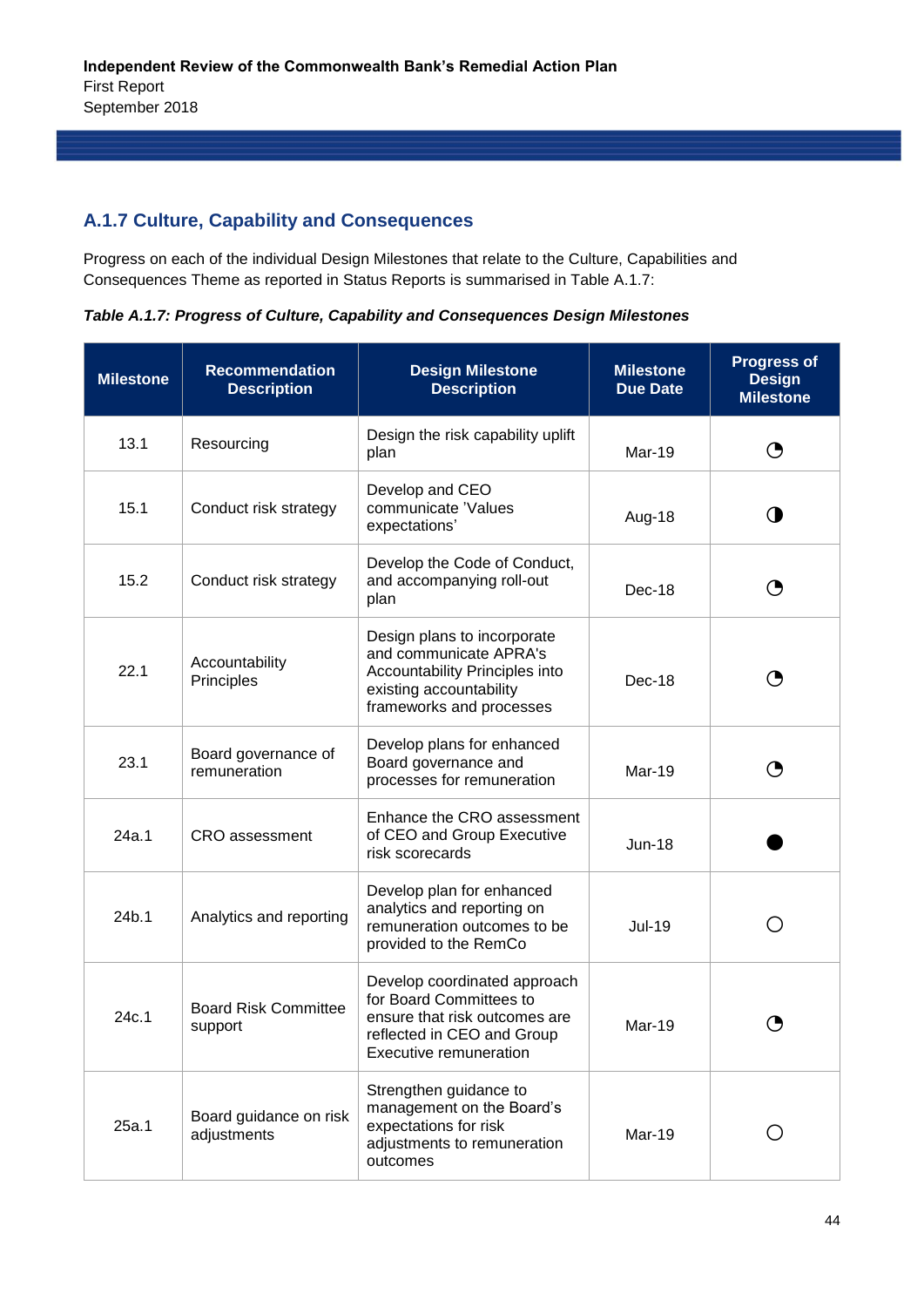| <b>Milestone</b> | <b>Recommendation</b><br><b>Description</b>  | <b>Design Milestone</b><br><b>Description</b>                                                                                                                  | <b>Milestone</b><br><b>Due Date</b> | <b>Progress of</b><br><b>Design</b><br><b>Milestone</b> |
|------------------|----------------------------------------------|----------------------------------------------------------------------------------------------------------------------------------------------------------------|-------------------------------------|---------------------------------------------------------|
| 25b.1            | Risk function support<br>on risk adjustments | Design an enhanced approach<br>for risk assessment that<br>appropriately penalises or<br>rewards risk and compliance<br>and outcomes                           | $Mar-19$                            |                                                         |
| 25c.1            | Communication of<br>outcomes                 | Develop a communications<br>mechanism and strategy to<br>communicate the impact of<br>both good and poor risk<br>outcomes to CBA staff                         | $Oct-18$                            |                                                         |
| 26.2             | Remuneration<br>framework review             | Review the Group<br>Remuneration Policy, informed<br>by better global practices                                                                                | $Jun-19$                            |                                                         |
| 27.1             | Culture of self-<br>reflection               | Develop plans to uplift risk<br>culture mindsets and<br>behaviours with targeted<br>initiatives on self-reflection                                             | $Mar-19$                            |                                                         |
| 28.1             | Personal and authentic<br>leadership         | Develop plans to uplift risk<br>culture mindsets and<br>behaviours, with targeted<br>initiatives on role-modelling by<br>senior leaders                        | Mar-19                              |                                                         |
| 29.1             | <b>BU/SU</b> relationships                   | Develop plans to uplift risk<br>culture mindsets and<br>behaviours, with targeted<br>initiatives on the relationship<br>between business and risk<br>functions | $Mar-19$                            |                                                         |
| 30.1             | Vision and Values                            | Develop plans to uplift risk<br>culture mindsets and<br>behaviours, with targeted<br>initiatives on conduct and<br>values                                      | Mar-19                              |                                                         |

Work has commenced on 12 Design Milestones related to Culture, Capability and Consequences.

Of these, Milestone 24a.1 has been assessed by Promontory as complete and effective. A Milestone Closure Pack for Milestone 15.1 has also been delivered to Promontory for assessment. Promontory's assessment of this Closure Pack commenced after the end of the Reporting Period.

The four Milestones for which work has yet to begin have due dates on or after December 2018.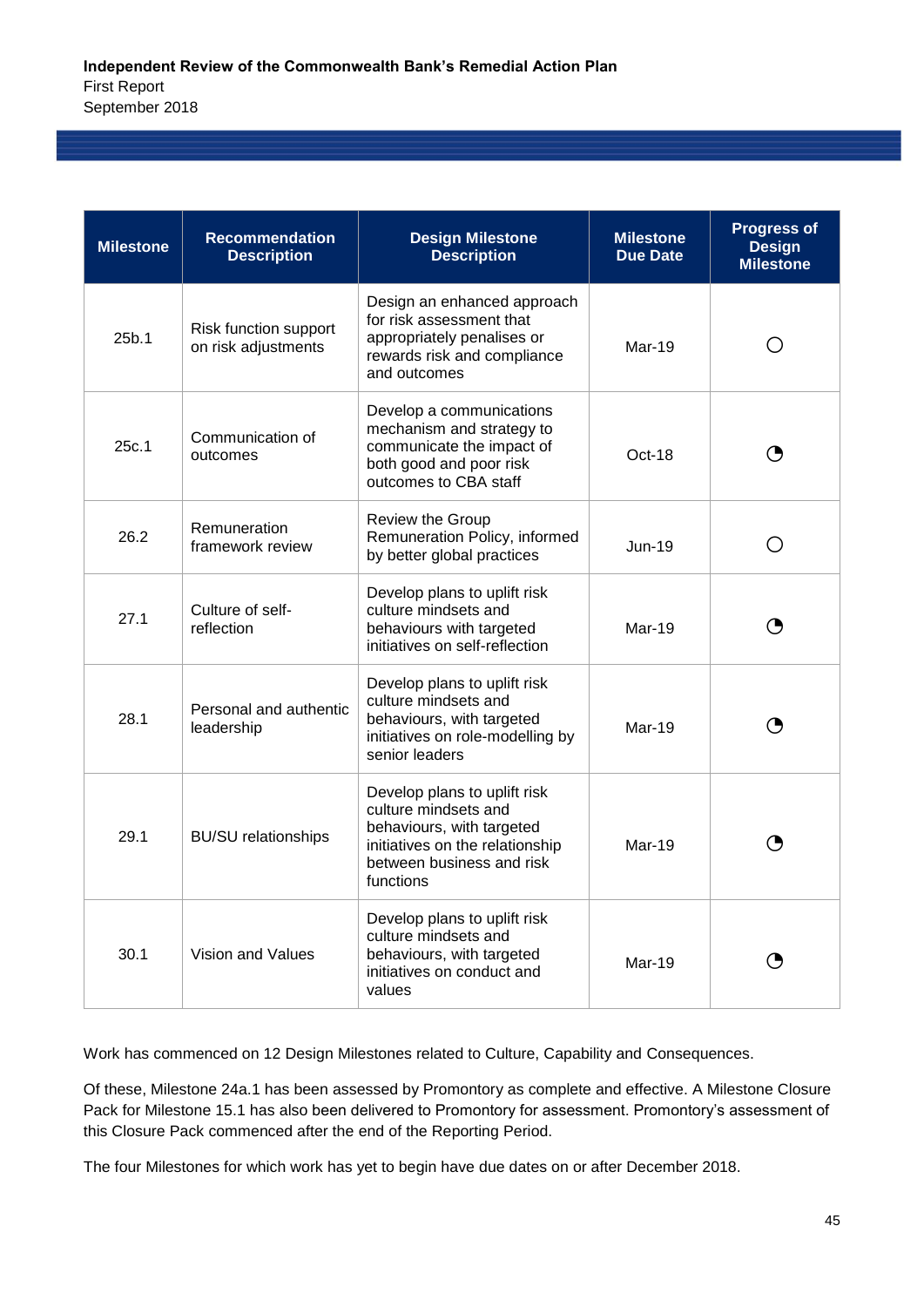#### **A.1.8 Program Execution**

Progress on each of the individual Design Milestones that relate to the Program Execution Theme as reported in Status Reports is summarised in Table A.1.8:

*Table A.1.8: Progress of Program Execution Design Milestones*

| <b>Milestone</b> | <b>Recommendation</b><br><b>Description</b> | <b>Design Milestone</b><br><b>Description</b>                                                                                                                                                              | <b>Milestone</b><br><b>Due Date</b> | <b>Progress of</b><br><b>Design</b><br><b>Milestone</b> |
|------------------|---------------------------------------------|------------------------------------------------------------------------------------------------------------------------------------------------------------------------------------------------------------|-------------------------------------|---------------------------------------------------------|
| 31.1             | Skin in the game                            | Define changes to the CBA<br>Group Delivery Framework to<br>require CBA Delivery Leads to<br>have appropriate skills and<br>experience, and with<br>KPIs/objectives tied to<br>successful program delivery | Sep-18                              | ◑                                                       |
| 32.1             | Consequences                                | Define changes to the Group<br>Delivery Framework in relation<br>to remuneration outcomes<br>reflecting delivery<br>requirements and<br>accountabilities                                                   | Mar-19                              |                                                         |
| 33.1             | Organisation capacity                       | Define resourcing and<br>technology needs to support<br>delivery of the 35 APRA<br>Recommendations                                                                                                         | Sep-18                              | ◑                                                       |
| 33.2             | Organisation capacity                       | Design 'capacity' prioritisation<br>processes and guidelines to<br>assist with program<br>decisioning                                                                                                      | <b>Nov-18</b>                       |                                                         |
| 34.1             | Project disciplines and<br>review           | <b>Enhance the Group Delivery</b><br>Framework to ensure it is fit for<br>purpose for all Programs in the<br>Group                                                                                         | $Dec-18$                            |                                                         |
| 35.1             | Embedding project<br>framework              | Consolidate the design outputs<br>of the Remedial Action Plan<br>into a clear set of standards for<br>Group to follow                                                                                      | <b>Jul-19</b>                       |                                                         |

Work has commenced on five of the six Design Milestones related to Program Execution.

The remaining Milestone has a due date in 2019.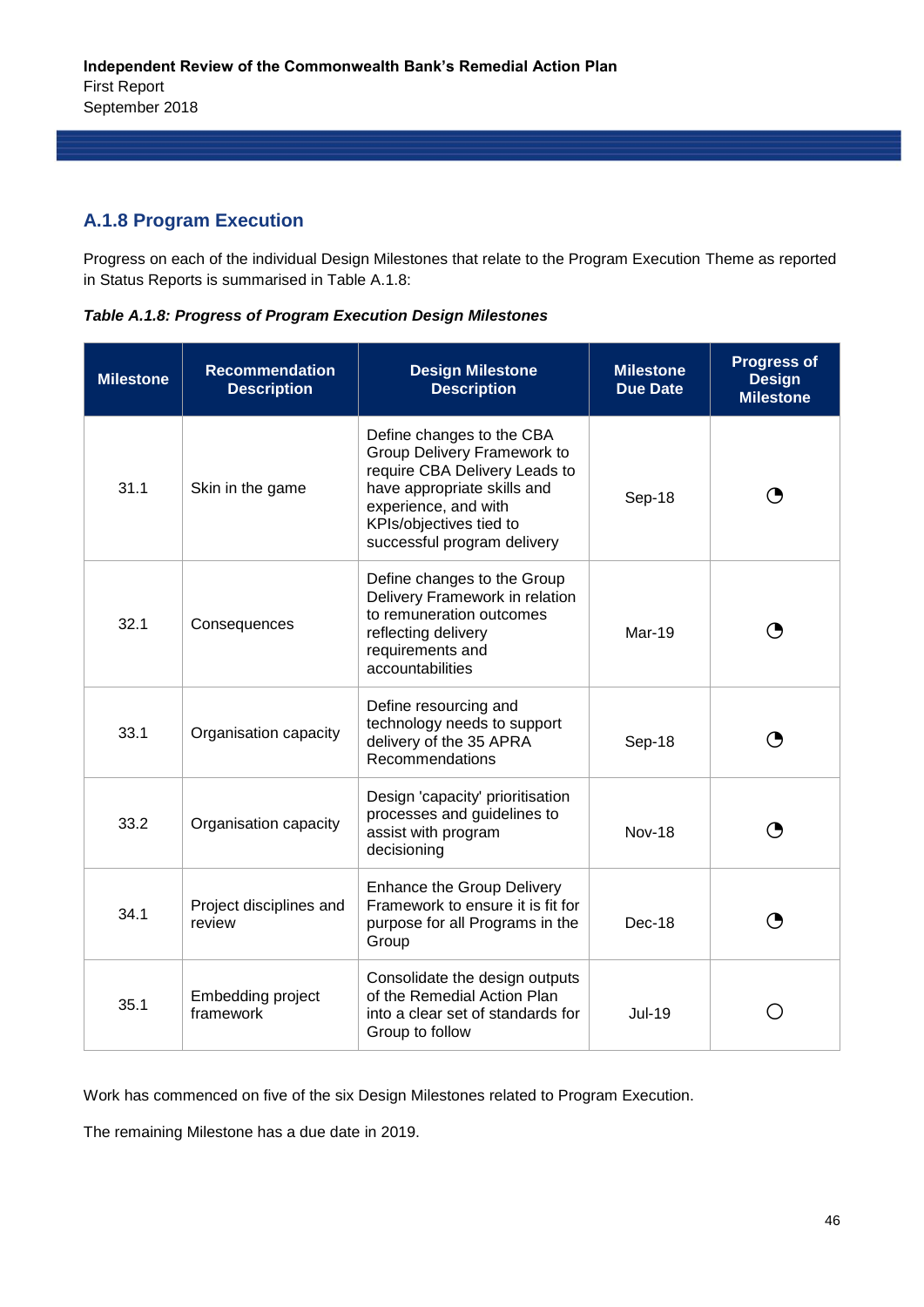## **A.2 Progress on Implement Milestones by Theme**

Implement Milestone progress for each Theme is summarised below. CBA status reporting indicates that all Implement Milestones are viewed as on-track for completion by their respective due dates.

#### **A.2.1 Board Governance**

Progress on each of the individual Implement Milestones that relate to the Board Governance Theme as reported in Status Reports is summarised in Table A.2.1:

*Table A.2.1: Progress of Board Governance Implement Milestones*

| <b>Milestone</b> | <b>Recommendation</b><br><b>Description</b> | <b>Implement Milestone</b><br><b>Description</b>                                                                                  | <b>Milestone</b><br><b>Due Date</b> | <b>Progress of</b><br><b>Implement</b><br><b>Milestone</b> |
|------------------|---------------------------------------------|-----------------------------------------------------------------------------------------------------------------------------------|-------------------------------------|------------------------------------------------------------|
| 1.2              | Board visibility                            | Establish Board agenda item<br>on NFR issues and quality of<br>information                                                        | Mar-19                              | ◑                                                          |
| 1.3              | Board visibility                            | Amend ELT agenda to include<br>discussion of Board<br><b>Nov-18</b><br>information                                                |                                     | ◑                                                          |
| 2.2              | Board better practice                       | Change processes and<br>practices in line with Board<br>approved recommendations                                                  | Oct-19                              | ( )                                                        |
| 2.3              | Board better practice                       | <b>Update Board Corporate</b><br>Governance Guidelines to<br>require periodic review of<br>practices                              | Dec-19                              | $\Box$                                                     |
| 3.3              | Board coordination                          | <b>Amend Board Committee</b><br>agendas to include information<br>sharing and issues referral                                     | <b>Mar-19</b>                       | ◑                                                          |
| 3.4              | Board coordination                          | <b>Establish Board Committee</b><br>joint meeting to consider NFR<br>matters related to executive<br>performance and remuneration | Aug-19                              | ◔                                                          |
| 4.3              | <b>Audit Committee</b>                      | Amend internal audit process<br>to include BU/SU issue owners<br>appearing before BAC                                             | <b>Jun-19</b>                       |                                                            |
| 5.2              | Board reporting                             | Commence revised<br>operational risk, compliance<br>and regulatory risk reporting to<br>the Board and BRC                         | Sep-19                              |                                                            |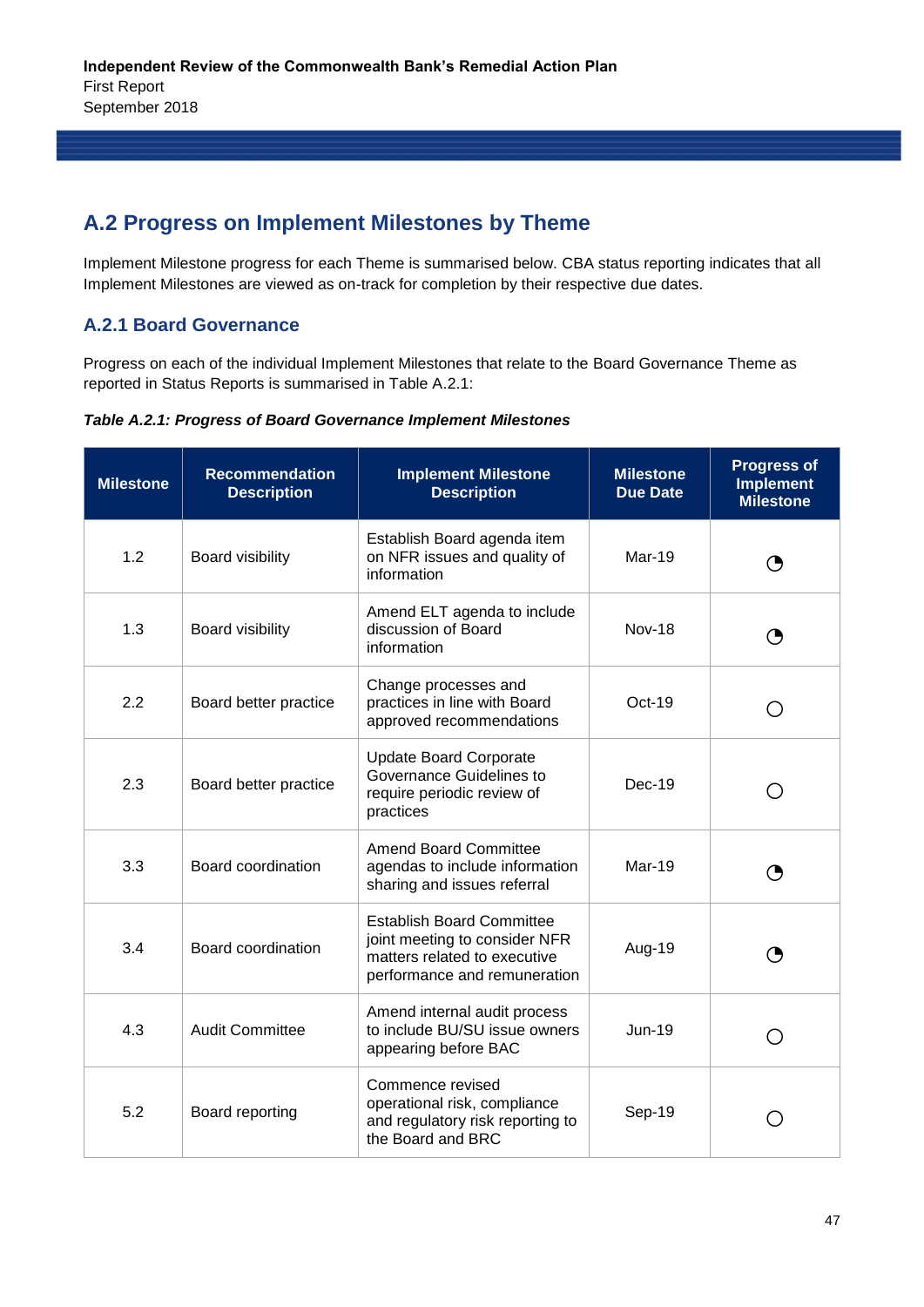Work has commenced on four of the eight Implement Milestones related to Board Governance. The four Milestones for which work has yet to begin have due dates in 2019.

#### **A.2.2 Management Governance**

Progress on each of the individual Implement Milestones that relate to the Management Governance Theme as reported in Status Reports is summarised in Table A.2.2:

*Table A.2.2: Progress of Management Governance Implement Milestones*

| <b>Milestone</b> | <b>Recommendation</b><br><b>Description</b> | <b>Implement Milestone</b><br><b>Description</b>                                                                                     | <b>Milestone</b><br><b>Due Date</b> | <b>Progress of</b><br><b>Implement</b><br><b>Milestone</b> |
|------------------|---------------------------------------------|--------------------------------------------------------------------------------------------------------------------------------------|-------------------------------------|------------------------------------------------------------|
| 6.2              | Collective<br>accountability                | Board approves changes to<br><b>Group Executive</b><br>scorecards/KPIs to include<br>shared priorities and<br>accountability for RAP | $Feb-19$                            |                                                            |
| 7.3              | <b>Executive Committee</b>                  | ELT operating according to<br>CEO's expectations                                                                                     | Mar-19                              | ( )                                                        |
| 7.4              | <b>Executive Committee</b>                  | ELT NFR meetings are<br>operating in accordance with<br>Charter                                                                      | Feb-19                              | $\left(\begin{array}{c} \end{array}\right)$                |
| 8.2              | <b>NFR Committee</b>                        | ELT NFR meetings are<br>operating in accordance with<br>Charter                                                                      | $Feb-19$                            |                                                            |
| 12c.2            | <b>Emerging risks</b>                       | Discuss emerging risks at ELT<br><b>NFR</b>                                                                                          | May-19                              |                                                            |
| 19.2             | Regulator engagement                        | Target operating model for<br>regulatory engagement in<br>place                                                                      | $Jun-19$                            | $\left(\begin{array}{c} \end{array}\right)$                |
| 20.2             | Investment<br>prioritisation                | Develop quarterly ELT<br>dashboard on investment<br>allocation                                                                       | Mar-19                              |                                                            |

Work has commenced on one of the seven Implement Milestones related to Management Governance. The remaining Milestones have due dates in 2019.

#### **A.2.3 Operating Model (3LoA)**

Progress on each of the individual Implement Milestones that relate to the Operating Model (3LoA) Theme as reported in Status Reports is summarised in Table A.2.3: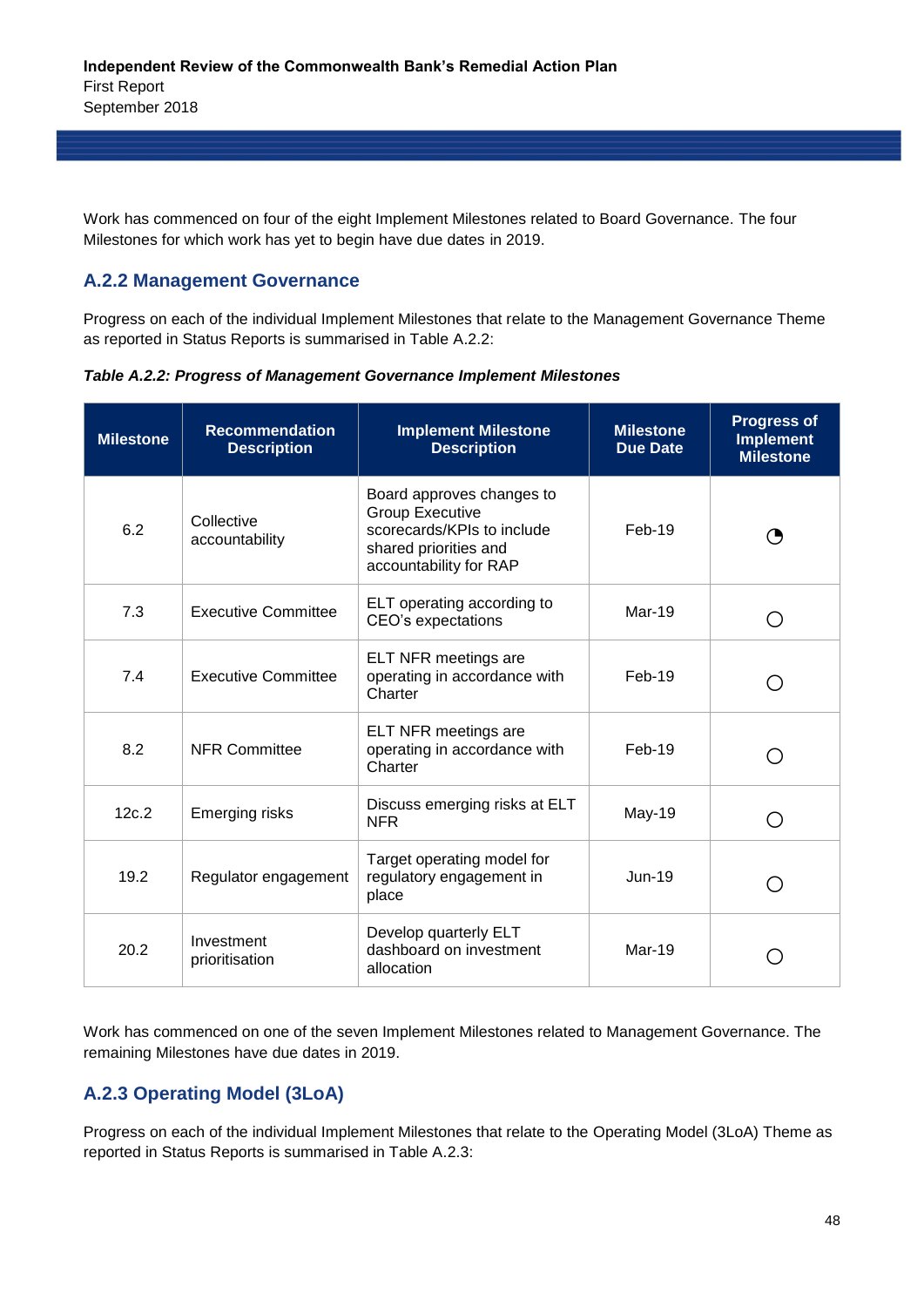| <b>Milestone</b> | <b>Recommendation</b><br><b>Description</b> | <b>Implement Milestone</b><br><b>Description</b>                                            | <b>Milestone</b><br><b>Due Date</b> | <b>Progress of</b><br><b>Implement</b><br><b>Milestone</b> |
|------------------|---------------------------------------------|---------------------------------------------------------------------------------------------|-------------------------------------|------------------------------------------------------------|
| 9.4              | 3LoA                                        | Realign Line 1 and 2 OR&CR<br>activity                                                      | Mar-20                              |                                                            |
| 10.2             | CRO independence                            | Reinforce independence of BU<br>CRO by amending reporting<br>lines and KPIs                 | Feb-19                              | ( ♥                                                        |
| 12d.2            | Line 2 assurance                            | Commence Line 2<br>Assurance/Monitoring Program<br>for OR&CR                                | $Jun-19$                            |                                                            |
| 14.2             | <b>Head of Compliance</b>                   | Provide EGM Compliance with<br>access to Board and BRC and<br>removal/appointment protocols | Sep-18                              |                                                            |
| 14.3             | Head of Compliance                          | <b>EGM Compliance attends ELT</b><br>NFR meetings                                           | $Feb-19$                            |                                                            |

#### *Table A.2.3: Progress on Operating Model (3LoA) Implement Milestones*

Work has commenced on two of the five Implement Milestones related to Operating Model (3LoA).

The Milestone Closure Pack for Milestone 14.2 has been delivered to Promontory for assessment. Promontory's assessment of the Milestone Closure Pack commenced after the end of the Reporting Period.

The remaining three Implement Milestones for which work has yet to begin have due dates in 2019 and 2020.

#### **A.2.4 Risk Appetite, Taxonomy and Standards**

Progress on each of the individual Implement Milestones that relate to the Risk Appetite, Taxonomy and Standards Theme as reported in Status Reports is summarised in Table A.2.4:

| Table A.2.4: Progress of Risk Appetite, Taxonomy and Standards Implement Milestones |  |  |  |
|-------------------------------------------------------------------------------------|--|--|--|
|                                                                                     |  |  |  |

| <b>Milestone</b> | <b>Recommendation</b><br><b>Description</b> | <b>Implement Milestone</b><br><b>Description</b>                            | <b>Milestone</b><br>Due Date | <b>Progress of</b><br><b>Implement</b><br><b>Milestone</b> |
|------------------|---------------------------------------------|-----------------------------------------------------------------------------|------------------------------|------------------------------------------------------------|
| 11.3             | Risk in change                              | <b>BU/SUs implement Risk in</b><br>Change methodology                       | $Dec-19$                     |                                                            |
| 12a.4            | <b>RAS</b> limits                           | Update Group RAS to<br>incorporate granular metrics<br>for OR&CR risk types | <b>Nov-18</b>                |                                                            |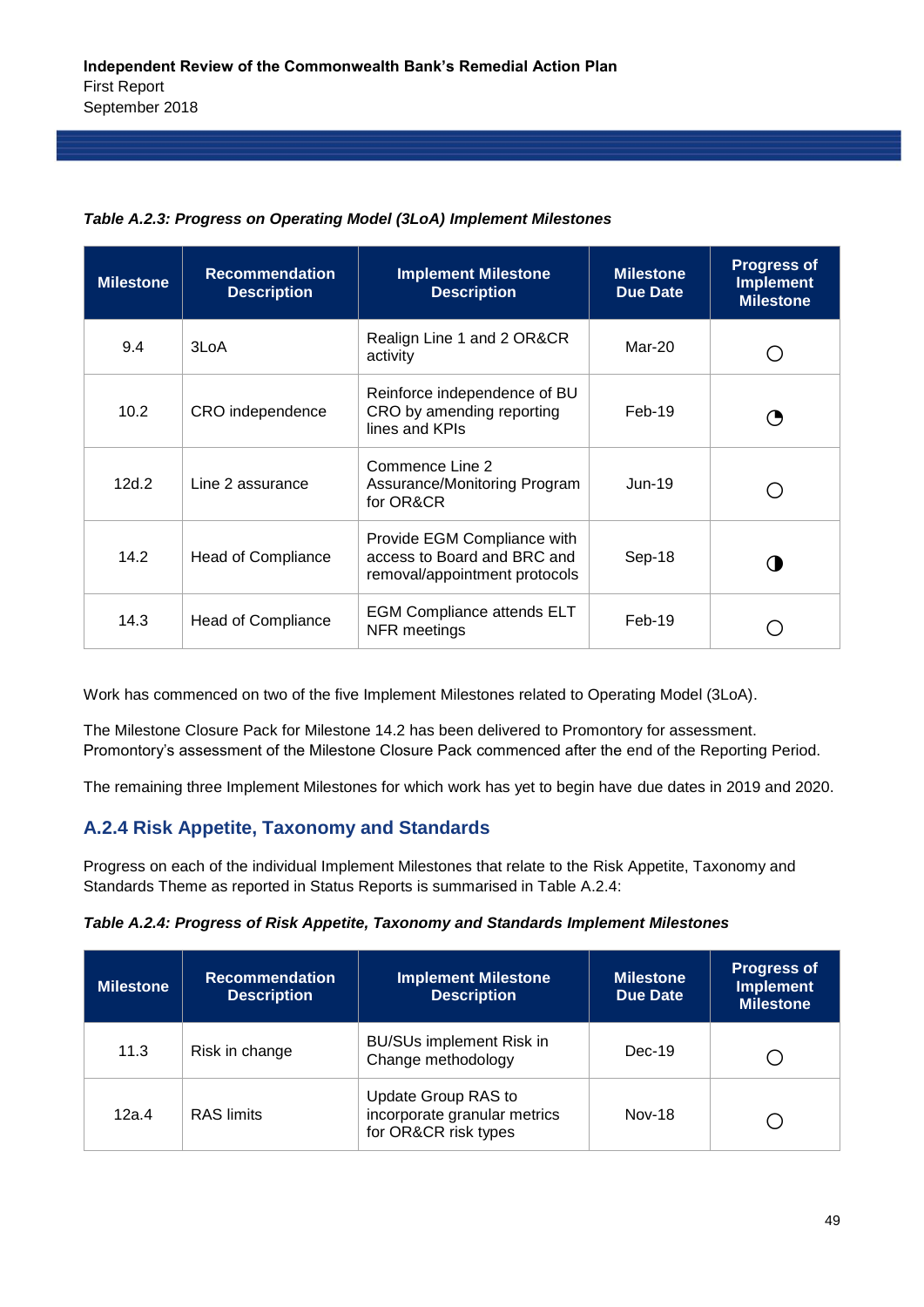| <b>Milestone</b>  | <b>Recommendation</b><br><b>Description</b> | <b>Implement Milestone</b><br><b>Description</b>                             | <b>Milestone</b><br>Due Date | <b>Progress of</b><br><b>Implement</b><br><b>Milestone</b> |
|-------------------|---------------------------------------------|------------------------------------------------------------------------------|------------------------------|------------------------------------------------------------|
| 12a.5             | <b>RAS</b> limits                           | Cascade Group RAS metrics,<br>triggers and limits into BU/SUs<br><b>RASs</b> | $Feb-19$                     |                                                            |
| 12 <sub>b.2</sub> | NFR minimum<br>standards                    | Define minimum standards for<br>prioritised risk types                       | May-19                       |                                                            |

Work has not yet commenced on the four Implement Milestones related to Risk Appetite, Taxonomy and Standards. Milestone 12a.4 has a due date in November 2018, and the remainder have due dates in 2019.

#### **A.2.5 Accountability and Controls Delivery**

Progress on each of the individual Implement Milestones that relate to the Accountability and Controls Delivery Theme as reported in Status Reports is summarised in Table A.2.5:

*Table A.2.5: Progress of Accountability and Controls Delivery Implement Milestones*

| <b>Milestone</b> | <b>Recommendation</b><br><b>Description</b> | <b>Implement Milestone</b><br><b>Description</b>                                                | <b>Milestone</b><br>Due Date | <b>Progress of</b><br><b>Implement</b><br><b>Milestone</b> |
|------------------|---------------------------------------------|-------------------------------------------------------------------------------------------------|------------------------------|------------------------------------------------------------|
| 12e.2            | Control environment                         | Establish an initial baseline<br>understanding of material risks<br>and controls for each BU/SU | Mar-19                       | ( 5                                                        |
| 12e.3            | Control environment                         | Complete prioritised risk and<br>control reviews for each<br>BU/SU                              | Nov-19                       |                                                            |
| 12f.2            | Root causes                                 | Implement root cause analysis<br>as part of Issues Management<br>standard                       | $Dec-19$                     |                                                            |
| 16.2             | Issue management                            | Roll out updated Issues<br>Management standard to each<br><b>BU/SU</b>                          | $Dec-19$                     |                                                            |

Work has commenced on one of the four Implement Milestones related to Accountability and Controls Delivery.

The remaining three Implement Milestones for which work has yet to begin have due dates in 2019.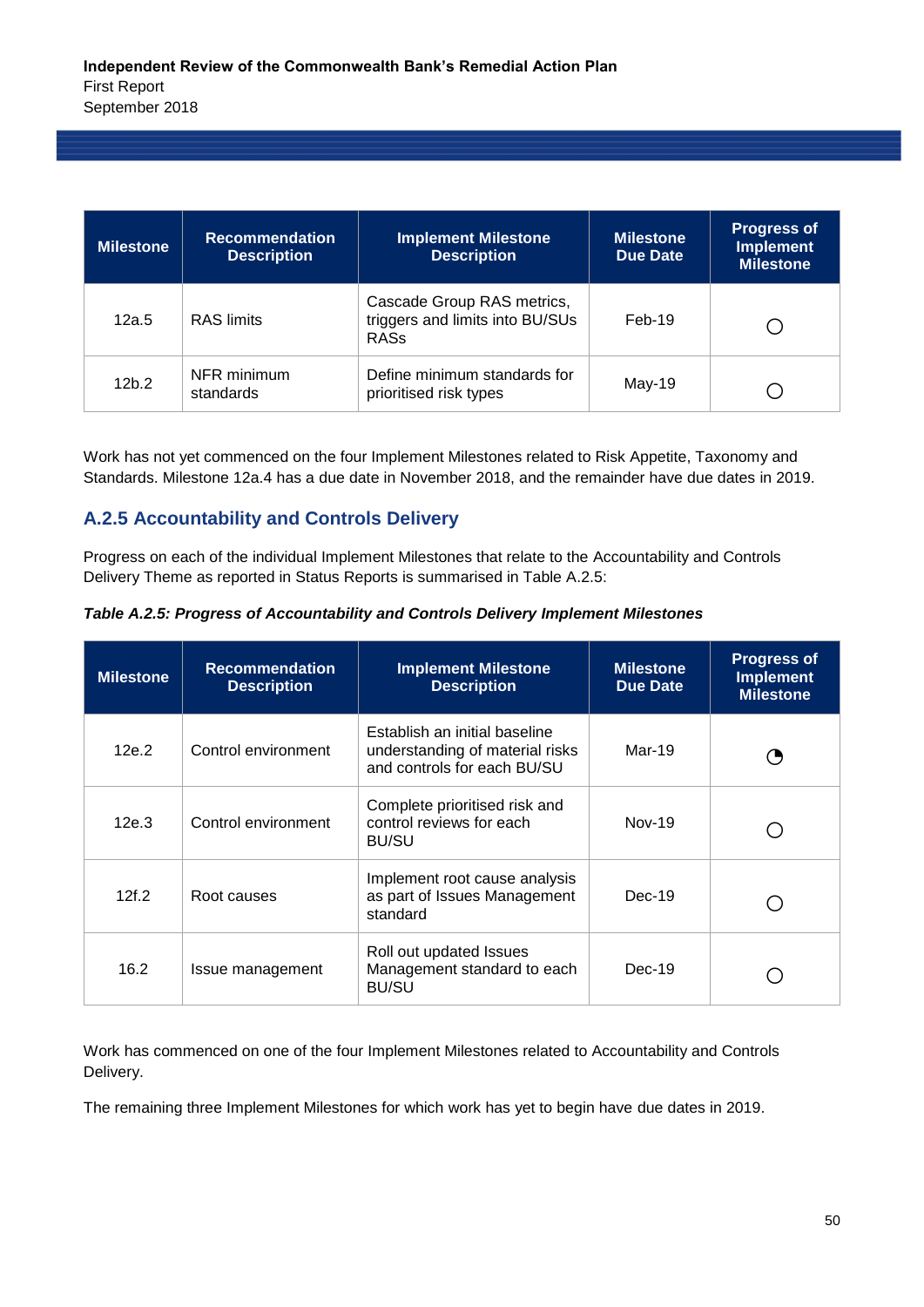#### **A.2.6 Customer Outcomes**

Progress on each of the individual Implement Milestones that relate to the Customer Outcomes Theme as reported in Status Reports is summarised in Table A.2.6:

*Table A.2.6: Progress of Customer Outcomes Implement Milestones*

| <b>Milestone</b> | <b>Recommendation</b><br><b>Description</b> | <b>Implement Milestone</b><br><b>Description</b>                                                               | <b>Milestone</b><br><b>Due Date</b> | <b>Progress of</b><br><b>Implement</b><br><b>Milestone</b> |
|------------------|---------------------------------------------|----------------------------------------------------------------------------------------------------------------|-------------------------------------|------------------------------------------------------------|
| 17.2             | <b>Customer complaints</b>                  | Review complaints reports at<br>ELT NFR, BRC and BU/SU<br><b>Risk Committees</b>                               | $Jun-19$                            |                                                            |
| 18.2             | Systemic issues                             | Review systemic issues<br>reports at ELT NFR, BRC and<br><b>BU/SU Risk Committees</b>                          | $Jun-19$                            |                                                            |
| 21.2             | "Should we"                                 | Implement customer<br>standards, governance forums<br>and actions plans across major<br>products in each BU/SU | $Dec-19$                            |                                                            |

Work has not yet commenced on the three Implement Milestones related to Customer Outcomes. These Milestones have due dates in 2019.

#### **A.2.7 Culture, Capability and Consequences**

Progress on each of the individual Implement Milestones that relate to the Culture, Capability and Consequences Theme as reported in Status Reports is summarised in Table A.2.7:

| Table A.2.7: Progress of Implement Culture, Capability and Consequences Implement Milestones |  |  |
|----------------------------------------------------------------------------------------------|--|--|
|                                                                                              |  |  |

| <b>Milestone</b> | <b>Recommendation</b><br><b>Description</b> | <b>Implement Milestone</b><br><b>Description</b>                      | <b>Milestone</b><br><b>Due Date</b> | <b>Progress of</b><br><b>Implement</b><br><b>Milestone</b> |
|------------------|---------------------------------------------|-----------------------------------------------------------------------|-------------------------------------|------------------------------------------------------------|
| 13.2             | Resourcing                                  | Implement training, recruitment<br>and retention capability uplift    | Mar-20                              |                                                            |
| 15.3             | Conduct risk strategy                       | Roll out conduct strategy,<br>including communication and<br>training | Mar-19                              |                                                            |
| 15.4             | Conduct risk strategy                       | Implement conduct risk<br>strategy across the Group                   | $Dec-19$                            |                                                            |
| 22.2             | Accountability<br>Principles                | Implement Accountability<br>Principles via BEAR                       | Aug-19                              |                                                            |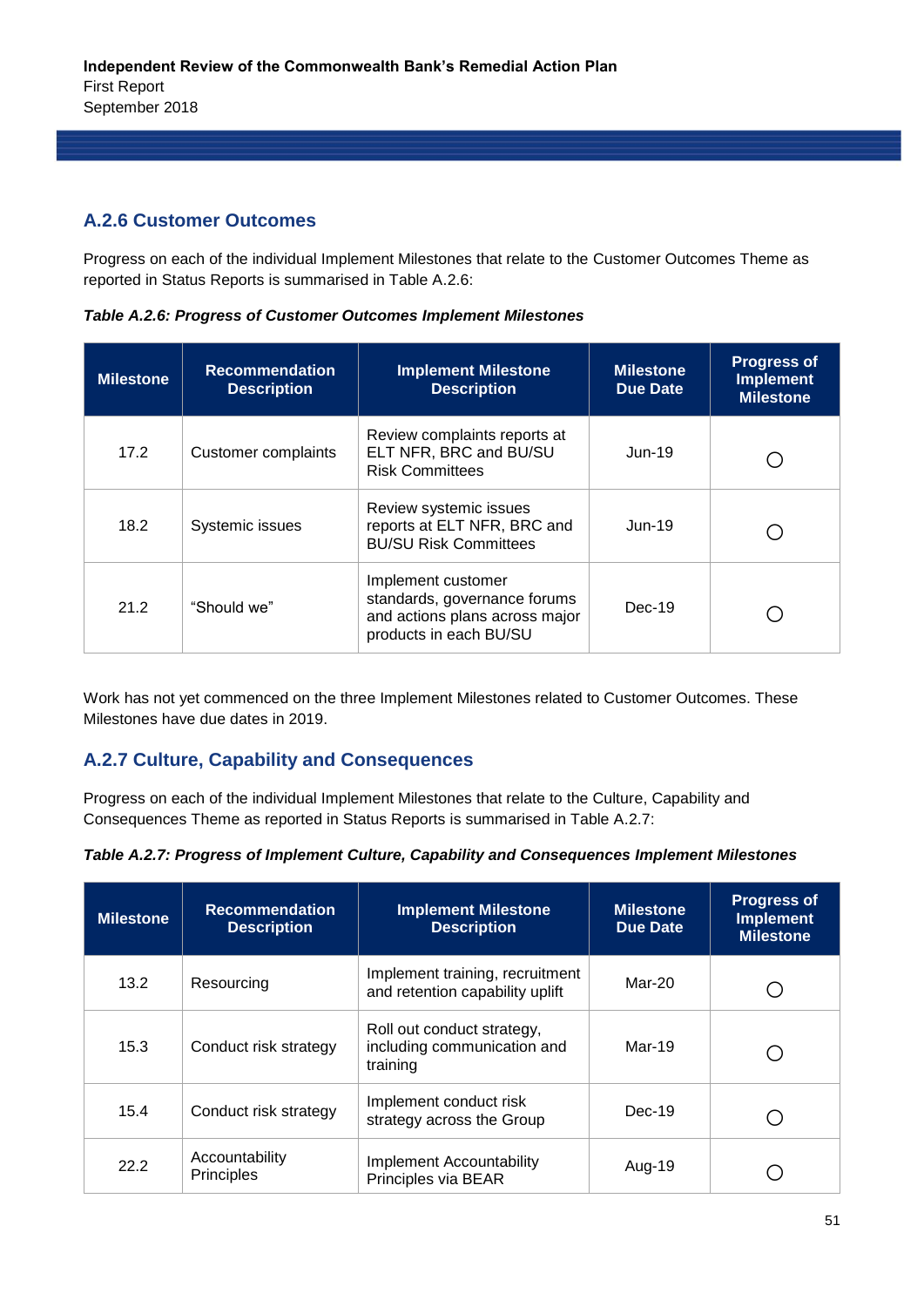| <b>Milestone</b> | <b>Recommendation</b><br><b>Description</b>  | <b>Implement Milestone</b><br><b>Description</b>                                                                            | <b>Milestone</b><br><b>Due Date</b> | <b>Progress of</b><br><b>Implement</b><br><b>Milestone</b> |
|------------------|----------------------------------------------|-----------------------------------------------------------------------------------------------------------------------------|-------------------------------------|------------------------------------------------------------|
|                  |                                              | requirements, existing<br>accountability frameworks and<br>staff communication                                              |                                     |                                                            |
| 23.2             | Board governance of<br>remuneration          | Implement enhanced<br>governance processes<br>including increased reporting<br>and review                                   | Aug-19                              | ( )                                                        |
| 24a.2            | CRO assessment                               | Finalise enhanced CRO<br>assessment of CEO and<br>Group Executive performance                                               | Aug-18                              | O                                                          |
| 24b.2            | Analytics and reporting                      | Improve analytics and<br>reporting provided to Board                                                                        | Oct-19                              | О                                                          |
| 24c.2            | <b>Board Risk Committee</b><br>support       | Increase co-ordination<br>between BRC, BAC and<br>RemCo and provide RemCo<br>with additional information                    | Oct-19                              | ()                                                         |
| 25a.2            | Board guidance on risk<br>adjustments        | Incorporate strengthened<br>Board guidance into FY19<br>remuneration reviews                                                | Aug-19                              | $\left( \begin{array}{c} \end{array} \right)$              |
| 25b.2            | Risk function support<br>on risk adjustments | New process in place to<br>strengthen the role of the risk<br>function in FY19 remuneration<br>reviews                      | Aug-19                              |                                                            |
| 25c.2            | Communication of<br>outcomes                 | Communicate good and poor<br>FY18 risk outcomes with the<br>organisation                                                    | <b>Nov-18</b>                       | ( )                                                        |
| 26.1             | Remuneration<br>framework review             | Implement upside<br>remuneration facility for<br>positive risk assessment                                                   | Oct-18                              |                                                            |
| 26.3             | Remuneration<br>framework review             | Reflect enhancements in FY19<br>remuneration outcomes                                                                       | <b>Jun-20</b>                       | Ο                                                          |
| 27.2             | Culture of self-<br>reflection               | Implement targeted<br>interventions on senior leader<br>capability, leadership<br>diagnostics and performance<br>assessment | Mar-20                              |                                                            |
| 28.2             | Personal and authentic<br>leadership         | Implement targeted<br>interventions and annual re-<br>assessment of leader led                                              | Mar-20                              | O                                                          |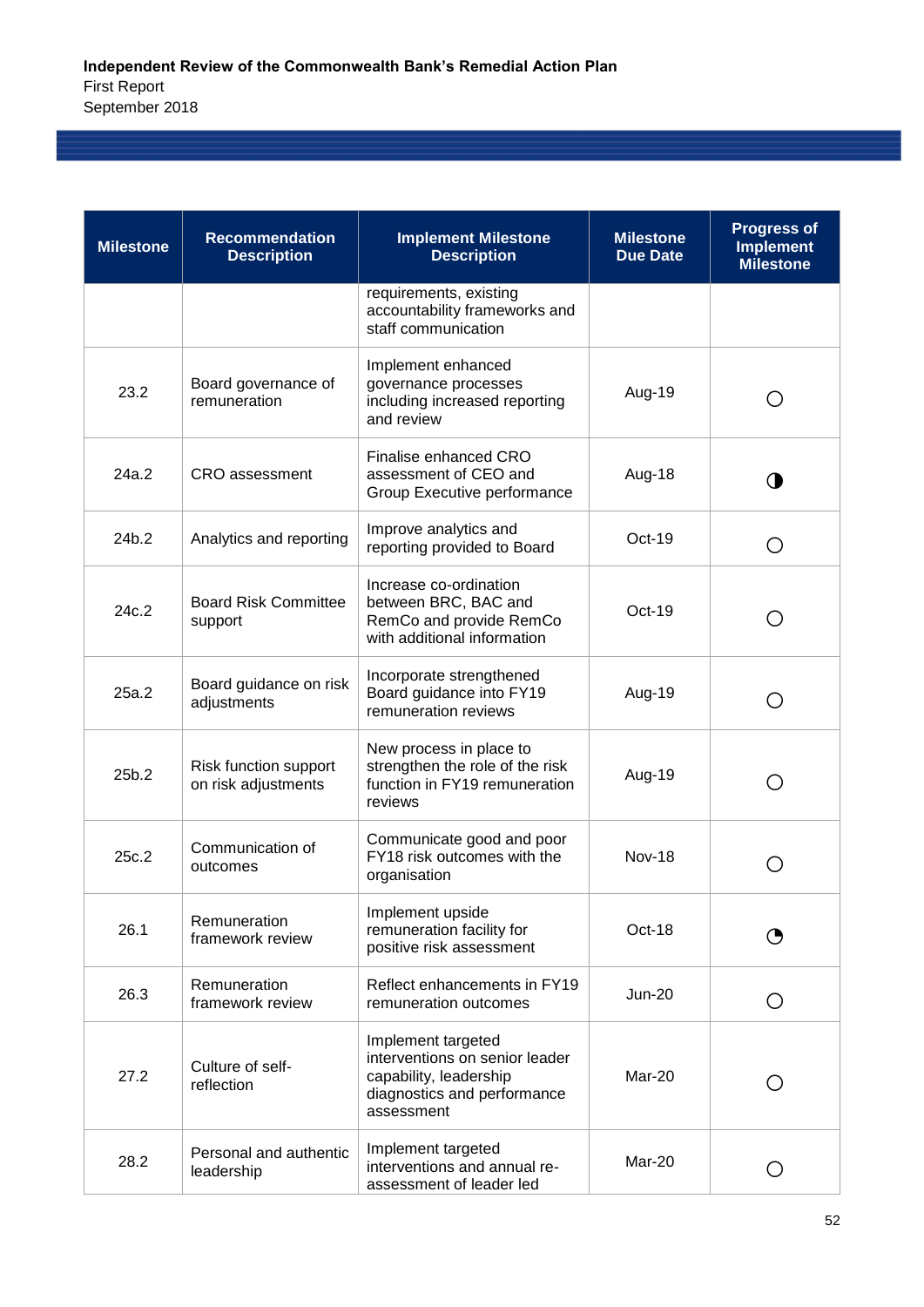| <b>Milestone</b> | <b>Recommendation</b><br><b>Description</b> | <b>Implement Milestone</b><br><b>Description</b>                                                                                      | <b>Milestone</b><br><b>Due Date</b> | <b>Progress of</b><br><b>Implement</b><br><b>Milestone</b> |
|------------------|---------------------------------------------|---------------------------------------------------------------------------------------------------------------------------------------|-------------------------------------|------------------------------------------------------------|
|                  |                                             | training and senior leader<br>communications                                                                                          |                                     |                                                            |
| 29.2             | <b>BU/SU</b> relationships                  | Implement targeted<br>interventions including Line 1<br>and 2 engagement forums and<br>career pathways                                | Mar-20                              |                                                            |
| 30.2             | Vision and Values                           | Implement targeted<br>interventions including<br>communications, recognition,<br>values performance<br>assessment and HR<br>processes | Mar-20                              |                                                            |

Work has commenced on two of the 17 Implement Milestones related to Culture, Capability and Consequences. The Milestone Closure Pack for Milestone 24a.2 has been delivered to Promontory for assessment. Promontory's assessment of the Milestone Closure Pack commenced after the end of the Reporting Period.

One of the Milestones on which work has yet to begin, Milestone 25c.2, has a due date of November 2018. The remaining Milestones have due dates in 2019 and 2020.

#### **A.2.8 Program Execution**

Progress on each of the individual Implement Milestones that relate to the Program Execution Theme as reported in Status Reports is summarised in Table A.2.8:

|  |  | Table A.2.8: Progress of Program Execution Implement Milestones |
|--|--|-----------------------------------------------------------------|
|--|--|-----------------------------------------------------------------|

| <b>Milestone</b> | <b>Recommendation</b><br><b>Description</b> | <b>Implement Milestone</b><br><b>Description</b>                                                                  | <b>Milestone</b><br><b>Due Date</b> | <b>Progress of</b><br><b>Implement</b><br><b>Milestone</b> |
|------------------|---------------------------------------------|-------------------------------------------------------------------------------------------------------------------|-------------------------------------|------------------------------------------------------------|
| 31.2             | Skin in the game                            | Identify Programs that require<br>Senior Leaders to perform a<br>lead role and update KPIs                        | $Dec-18$                            | ( )                                                        |
| 32.2             | Consequences                                | Update KPIs for relevant staff<br>to reflect delivery requirements<br>and standards                               | Sep-19                              | ( 5                                                        |
| 33.3             | Organisation capacity                       | Stop or defer existing<br>Programs as directed by ELT<br>and reallocate funding to<br>delivery of recommendations | $Dec-18$                            | ( 5                                                        |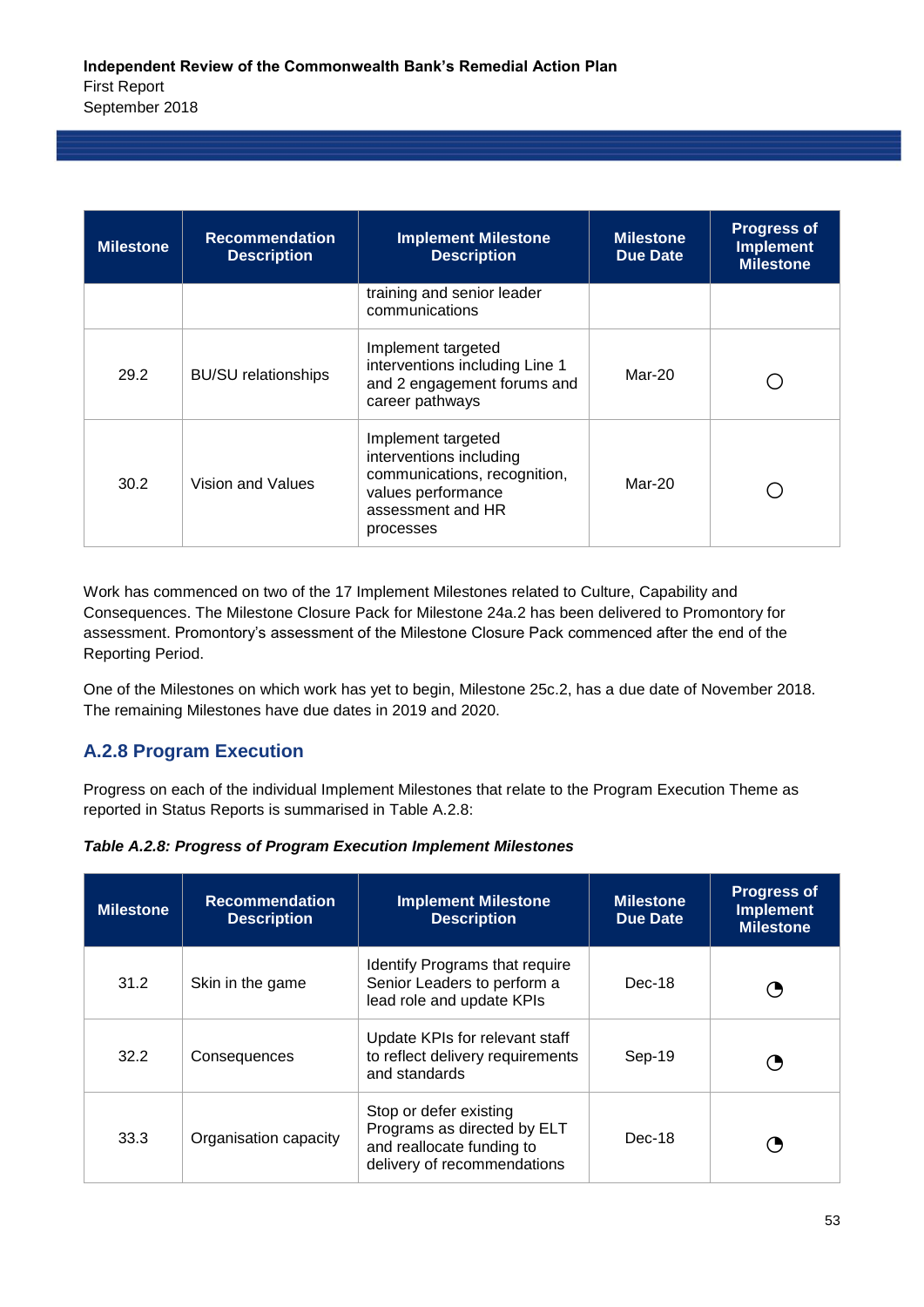| <b>Milestone</b> | <b>Recommendation</b><br><b>Description</b> | <b>Implement Milestone</b><br><b>Description</b>                                                                                  | <b>Milestone</b><br><b>Due Date</b> | <b>Progress of</b><br><b>Implement</b><br><b>Milestone</b> |
|------------------|---------------------------------------------|-----------------------------------------------------------------------------------------------------------------------------------|-------------------------------------|------------------------------------------------------------|
| 34.2             | Project disciplines and<br>review           | Enhance CBA GDF including<br>formalising Stage Gate review,<br>Health Checks, required<br>skillsets and risk in change<br>process | <b>Jul-20</b>                       |                                                            |
| 35.2             | Embedding project<br>framework              | <b>BU/SUs implement design</b><br>standards in<br>Recommendations 1 to 34                                                         | <b>Nov-19</b>                       |                                                            |

Work has commenced on three of the five Implement Milestones related to Program Execution.

The remaining two Implement Milestones for which work has yet to begin have due dates in 2019 and 2020.